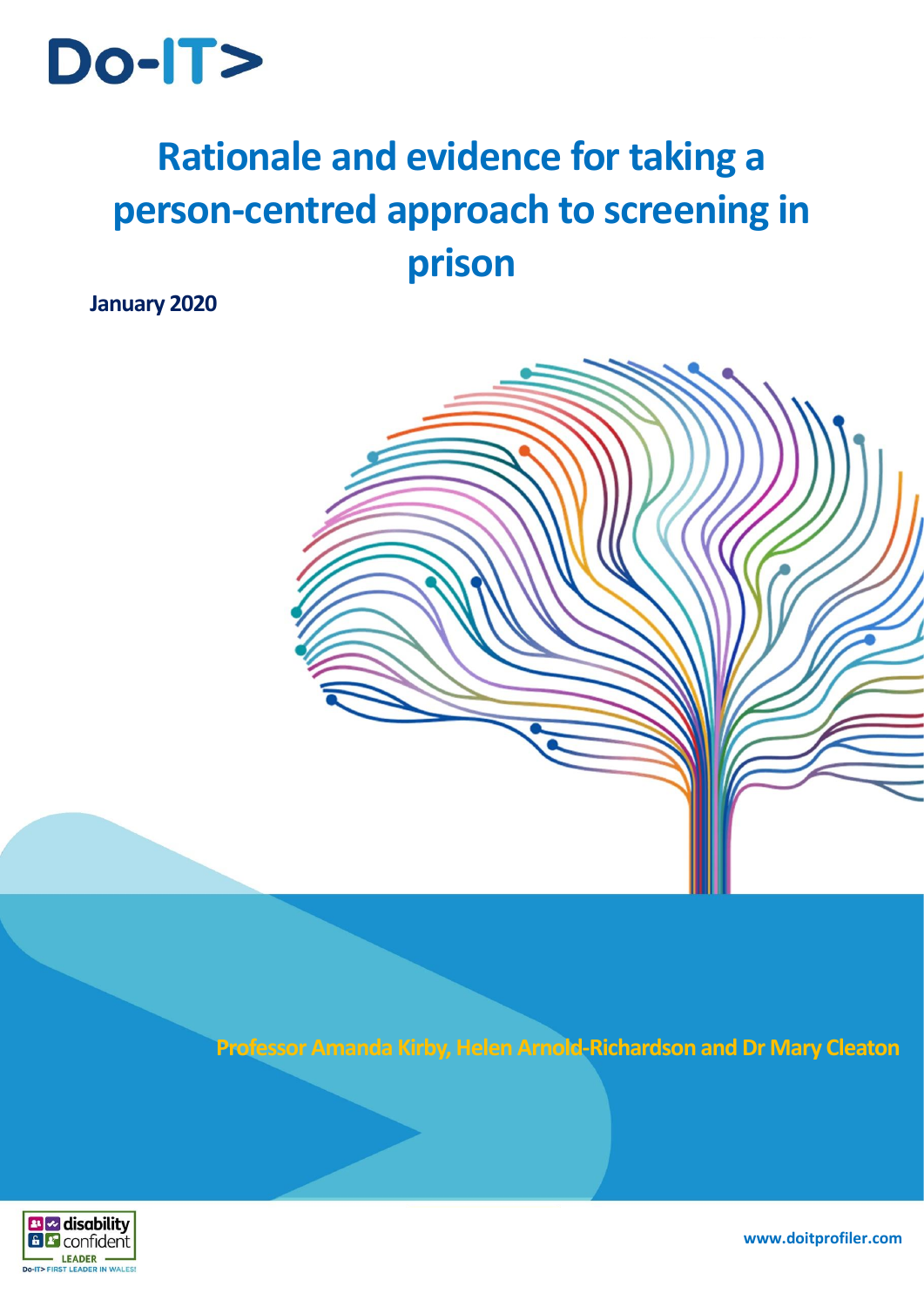## **Table of Contents**

| A different approach: taking a person-centred, needs-led approach18 |
|---------------------------------------------------------------------|
|                                                                     |
|                                                                     |
|                                                                     |
|                                                                     |
|                                                                     |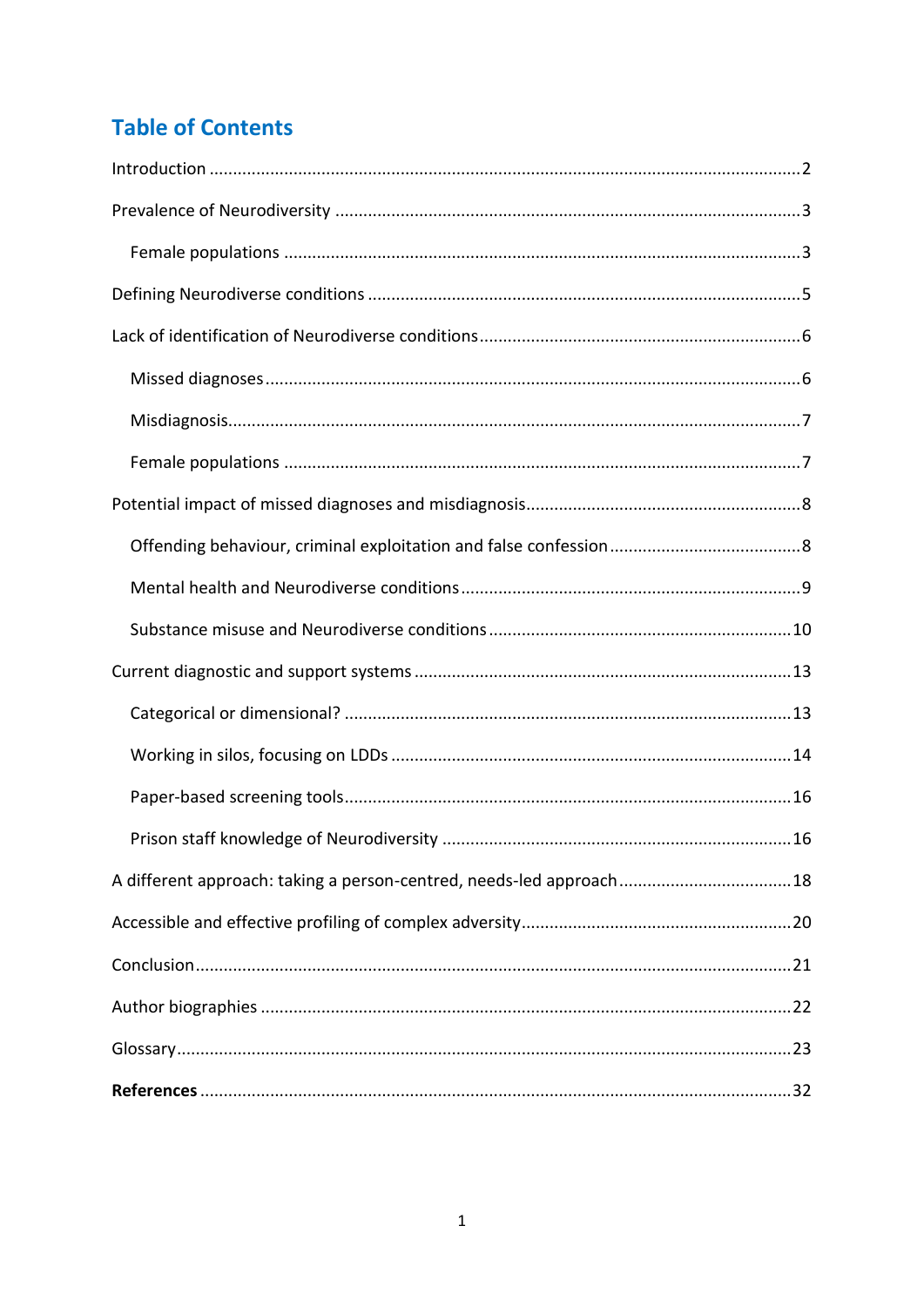## <span id="page-2-0"></span>**Introduction**

There is increasing recognition of Learning Difficulties and Disabilities (LDDs) in the prison context. LDDs is a UK term which generally includes the following conditions: Dyslexia, Dyscalculia, Developmental Coordination Disorder (DCD, aka Dyspraxia) and Intellectual Disability (ID, aka Learning Disability in the UK).

The need to identify and support people in prison with LDDs has been explored by the *No One Knows* series of reports (Jacobson, 2008; Loucks, 2007a, 2007b; Loucks and Talbot, 2007; Talbot, 2007, 2008; Talbot and Riley, 2007), the *Bradley Report* (Bradley, 2009) and, more recently, the *Coates Review* (Coates, 2016). These have highlighted that LDDs are common among people in prison yet are frequently unidentified. Lack of identification may increase the likelihood that individuals are: unable to cope with prison routines; unable to access rehabilitative courses; victimised within prison; and at greater risk of reoffending

(Bradley, 2009; Coates, 2016; Jacobson, 2008; Loucks, 2007a, 2007b; Loucks and Talbot, 2007; Talbot, 2007, 2008; Talbot and Riley, 2007).

Other common conditions, such as Attention-Deficit/Hyperactivity Disorder (ADHD, including ADD), Autism Spectrum Disorder (ASD, an umbrella term including Autism, Asperger syndrome), Developmental Language Disorder (DLD, including speech and language difficulties) and Tic Disorders (including Tourette's Syndrome and Chronic Tic Disorder), also have a considerable impact on individuals' vulnerability within prison (Allely, 2015; Bryan et al., 2007; Gudjonsson et al., 2007; Young et al., 2009). Following DSM-5 criteria (APA, 2013), these conditions, along with those covered by the term LDDs, are grouped under the term Neurodevelopmental Disorders (NDDs). Following advocacy by people with these conditions, we refer to NDDs as Neurodiversity/Neurodiverse conditions (see Glossary).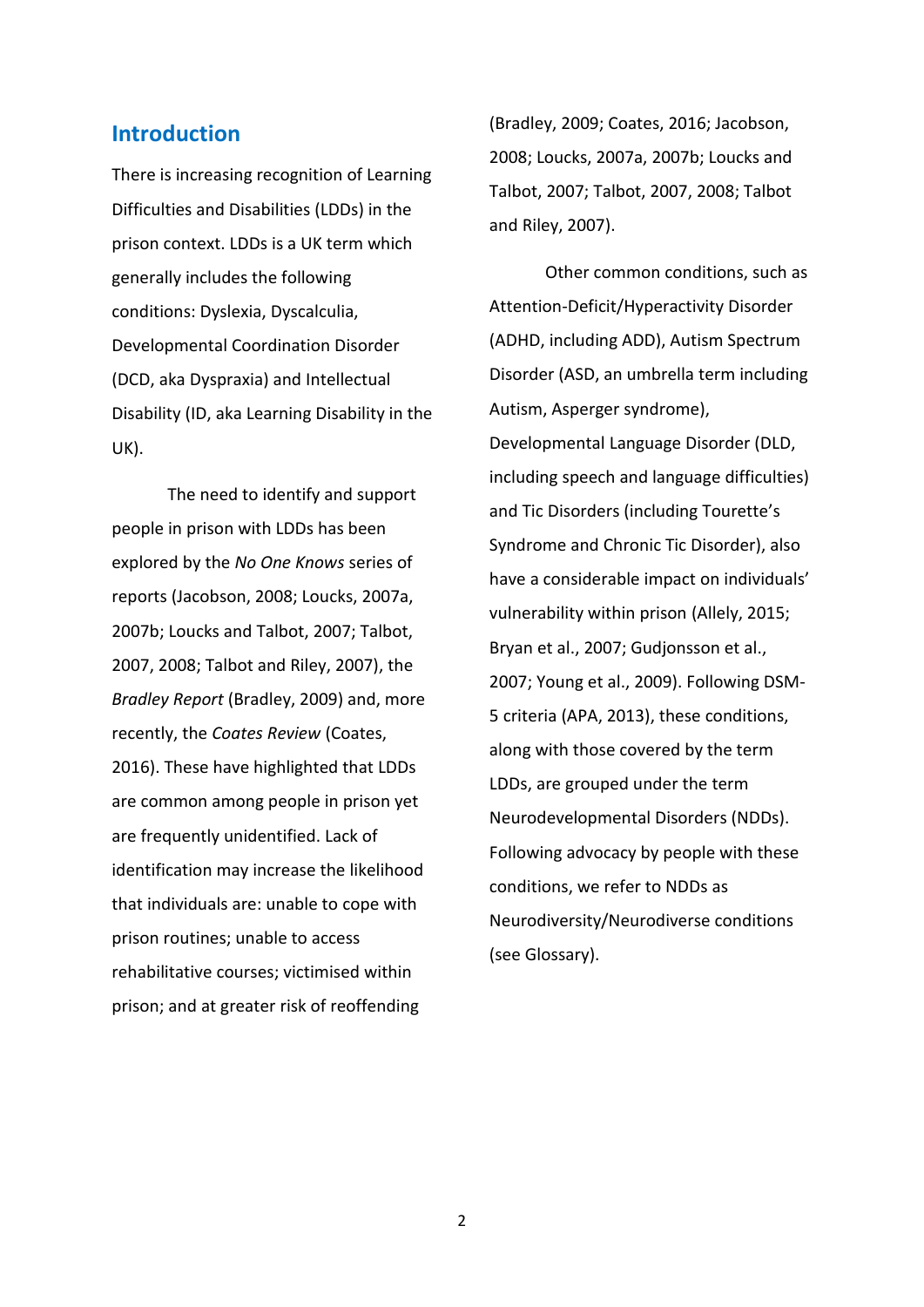## <span id="page-3-0"></span>**Prevalence of Neurodiversity**

Neurodiversity is common within the general population. For example, among UK children estimates of the diagnosed prevalence of ADHD range from 0.5-2.2% whereas for Dyslexia these range from 2.3-6.2% (Cleaton and Kirby, 2018). The diagnosed prevalence of Neurodiverse conditions among children and young people in the UK ranges from 0.5-2.2% for ADHD to 2.3-6.2% for Dyslexia (Cleaton and Kirby, 2018).

Much higher prevalence rates are found within populations of vulnerable young people particularly juvenile prison populations (Hughes et al., 2012). For example, UK studies report ADHD rates ranging from 10.8% among all young people in Liverpool Youth Offending Services (Lewis and Scott-Samuel, 2013) to 74.2% of those serving custodial sentences for four or more offences in a regional secure training centre (Rayner et al., 2005).

The prevalence of LDDs in adult prison populations has been between estimated to be approximately 33% (Coates, 2016). However, there is paucity of high-quality prevalence data (Coates, 2016). Also, as previously noted, counts of LDDs do not generally include individuals with ADHD, ASD, DLD or Tic Disorders and thus are underestimates of the prevalence of Neurodiversity.

#### <span id="page-3-1"></span>**Female populations**

Whilst comparatively few studies have focused on female prison populations, Neurodiverse conditions appear to be highly prevalent in this population, too. For example, 59.4% of a sample of 69 women in Newhall Secure Female Prison, Yorkshire met diagnostic criteria for adult ADHD when screened (Farooq et al., 2016). Among a random sample of 60 females in Her Majesty's Prison (HMP) Styal, 8.3% had ID (IQ<70) and a further 31.6% had borderline ID (IQ 70-79) when screened (Mottram, 2007).

Females in prison also have low literacy and numeracy levels, some of which may be attributable to Dyslexia and Dyscalculia, respectively. For example, 47% of women entering prison in England in 2014/15 did not have Level 1 literacy skills and 77% did not have Level 1 numeracy skills (Creese, 2016). These are skills levels expected of typicallydeveloping 11-year-old children.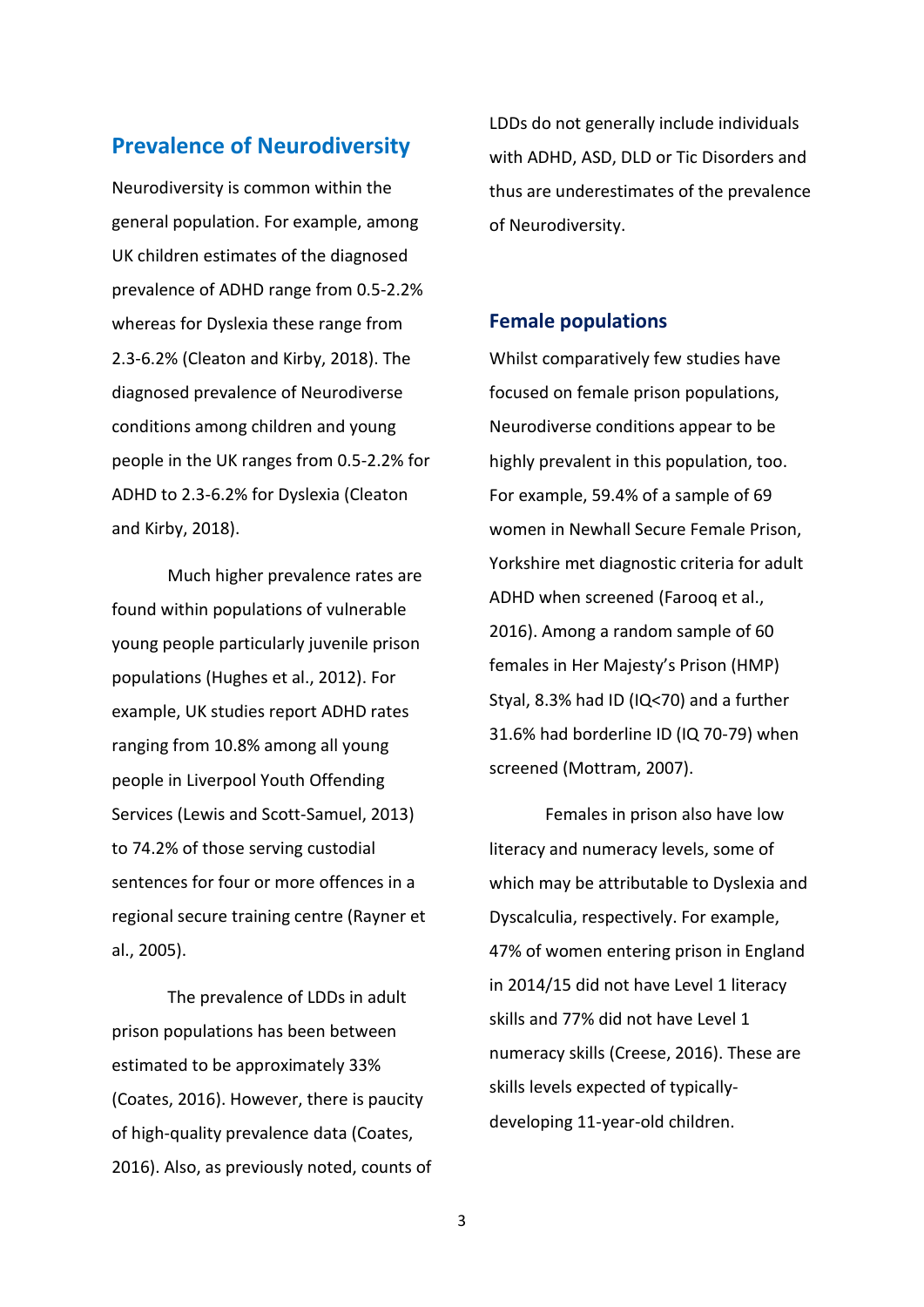It should be noted that the majority of the women in these studies had not had their needs identified **before** they were screened for research, indicating these women's diagnoses were highly likely to have been missed before and after they entered prison.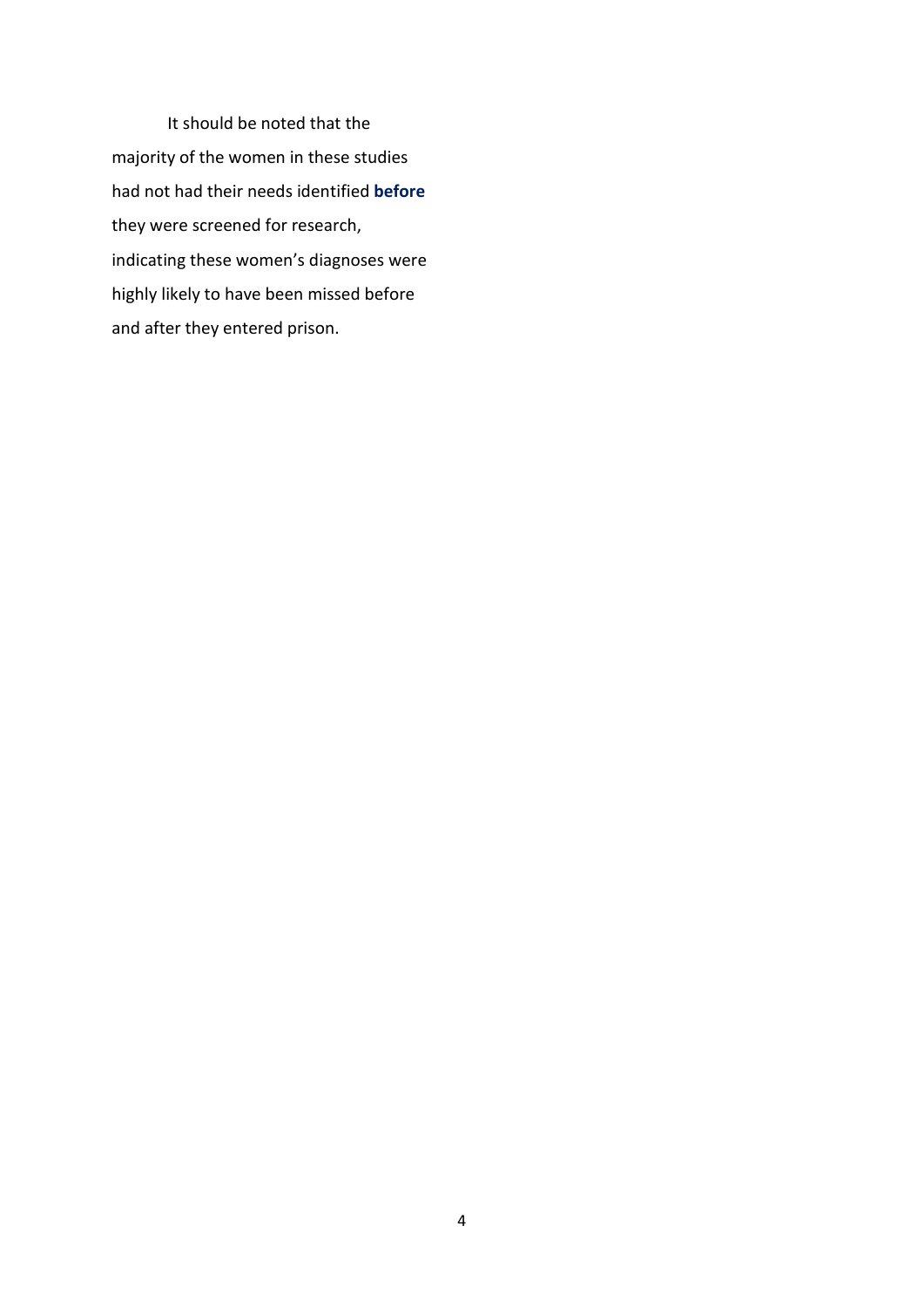## <span id="page-5-0"></span>**Defining Neurodiverse**

## **conditions**

One of the key issues regarding Neurodiversity is that diagnosis is made on the basis of a set of symptoms – using, for example, include DSM-5 (APA, 2013) and ICD-10 (WHO, 1993) international sets of criteria. However, other factors, such as Adverse Childhood Experiences (ACEs, including childhood abuse) and head injuries (potentially causing Traumatic Brain Injury (TBI)) may also result in attention, concentration, social, memory, cognition and/or other difficulties that can mimic Neurodiverse conditions (Babikian et al., 2015; Chang et al., 2018; Van Der Kolk, 2005; Yang et al., 2016). Neurodiverse conditions, TBI and ACEs are also highly co-occurrent (Cleaton and Kirby, 2018) and symptoms of one may be misdiagnosed as another (e.g. Bishop et al., 2008).

This complexity is particularly relevant in a prison context, where many individuals may have a history of head injury (Hughes et al., 2012), been a victim of childhood abuse (McDaniels-Wilson and Belknap, 2008; Williams, Papadopoulou, et al., 2012) and/or a victim of domestic violence (McDaniels-Wilson and Belknap, 2008; Prison Reform

Trust, 2017) as well as having one or more LDDs.

Providing accurate, appropriate and targeted support requires comprehensive and holistic assessment. This must include consideration of past history of brain injury and other adversity, otherwise misdiagnosis may result.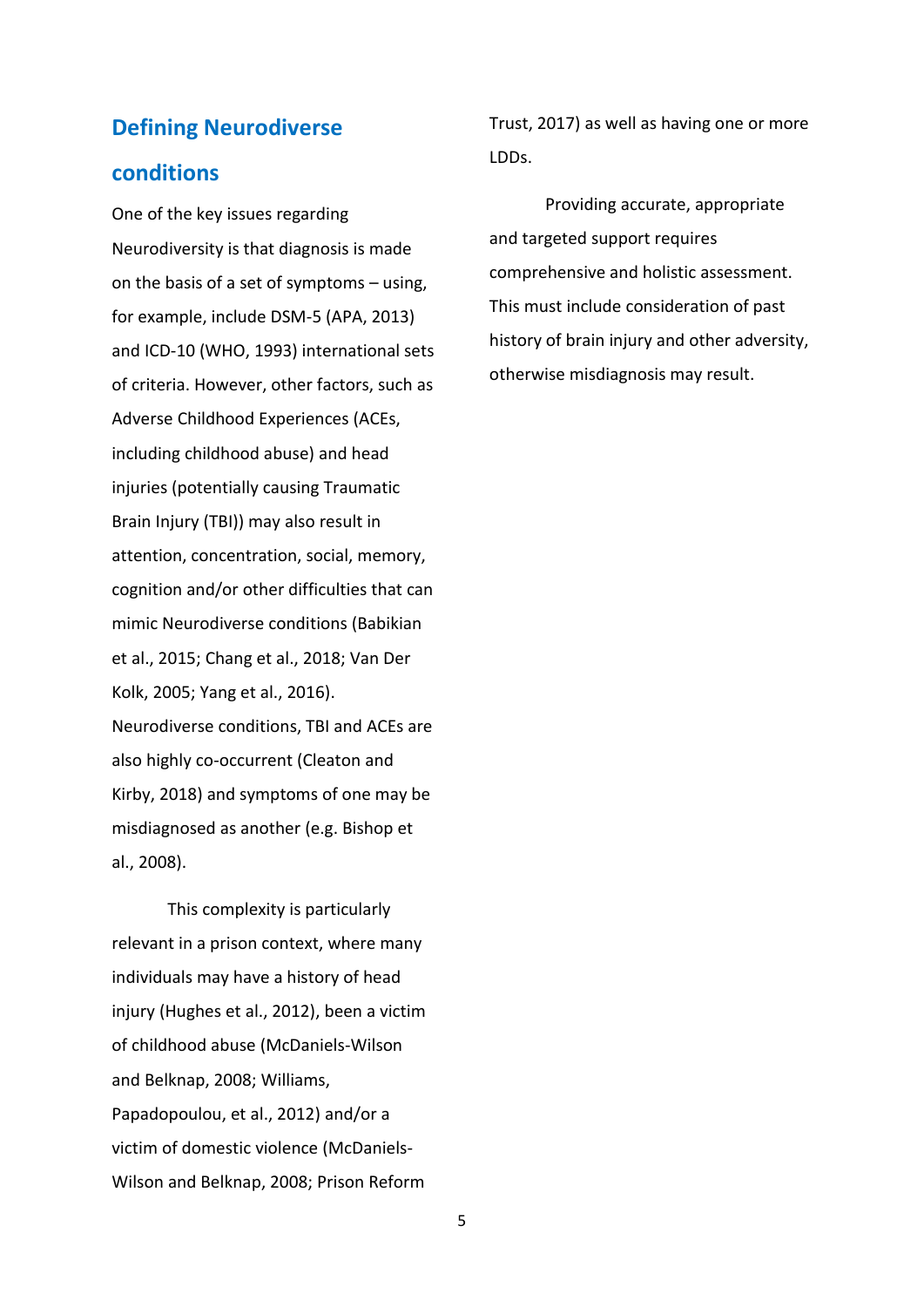## <span id="page-6-0"></span>**Lack of identification of Neurodiverse conditions**

As previously mentioned, many Neurodiverse people fail to have their Neurodiverse condition(s) diagnosed. Lack of identification may be attributable to the route to diagnosis. There are various routes to gaining a diagnosis of a Neurodiverse condition, which can be inconsistent and difficult to access (e.g. Jones et al., 2014). This is particularly true of individuals with multiple Neurodiverse conditions (Brett et al., 2016; Kentrou et al., 2018) and individuals with cooccurring Neurodiverse and mental health condition(s) (Barkley and Brown, 2014; Takara et al., 2015), both of which may apply in the prison context.

#### <span id="page-6-1"></span>**Missed diagnoses**

There are many reasons why a person's Neurodiverse condition may have been missed and undiagnosed prior to entering prison. Parental engagement with health and educational services may have been limited while the person was in school, resulting in little or no access to screening or assessment processes (Astle and Bathelt, 2019; Hamed et al., 2015). Additionally, many people in prison may

have missed much of their education, for example through school exclusion, and some will also have moved around the system (e.g. as a result of being a Looked After Child and/or Young Person (LACYP)) (Jacobson et al., 2010; Oak Foundation, 2019). One or more of these factors may result in the person being less likely to have gained a diagnosis.

High levels of underdiagnosis may be related to the well-documented 'postcode lottery' that affects provision of diagnostic services in the UK (Lamb, 2018). The diagnosis an individual receives remains, in many cases, determined by the services provided by their local healthcare board (Ross, 2018), the knowledge and biases of their parents and of gatekeepers such as teachers and GPs (Miyasaka et al., 2018), the particular specialists that are seen (Astle and Bathelt, 2019) and the ability of the individual and/or their parents to access services (Keenan et al., 2010). In particular, some less well-known conditions, such as DCD and DLD, often fail to be considered and assessments for these may be particularly difficult to access (Missiuna et al., 2006).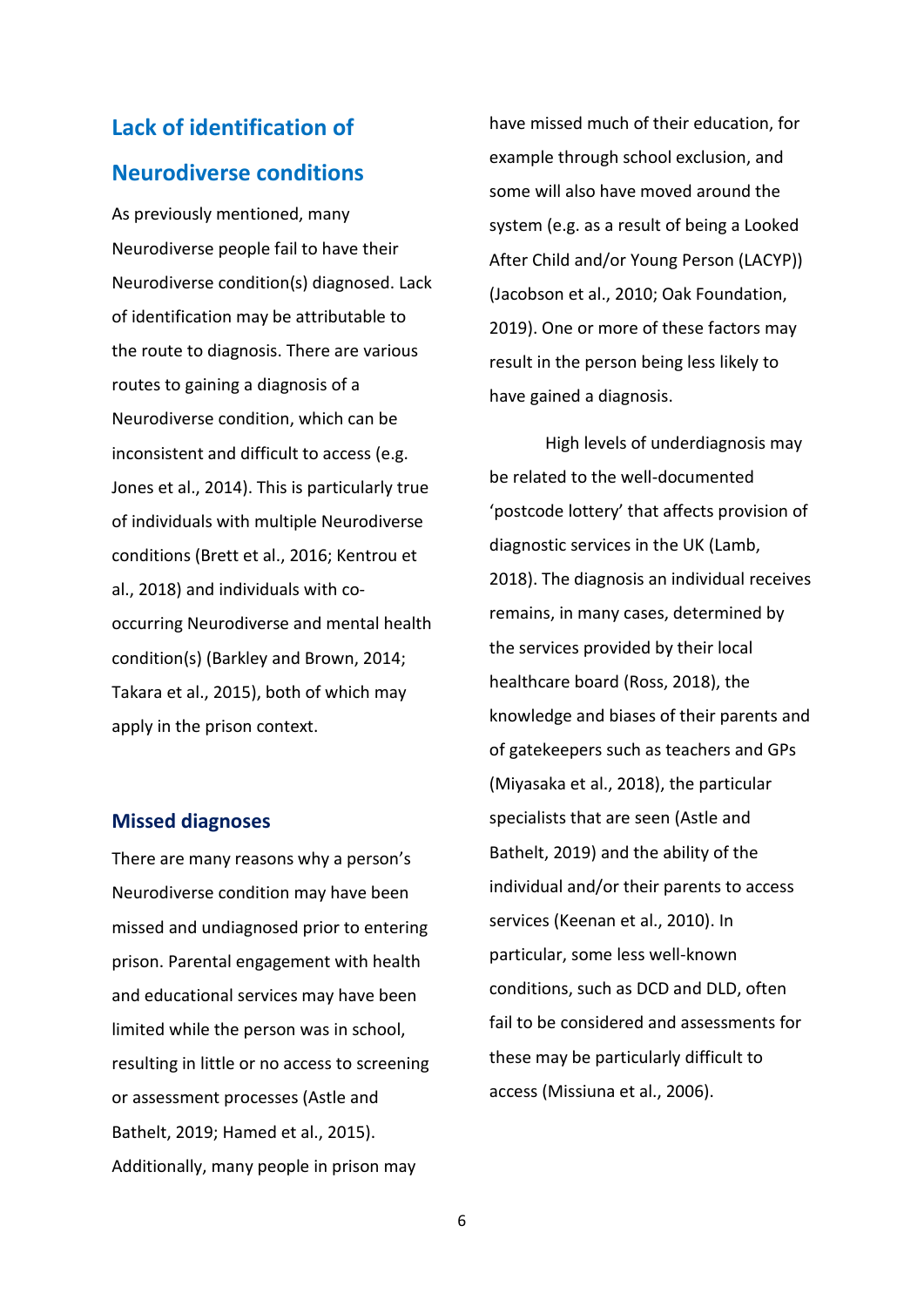#### <span id="page-7-0"></span>**Misdiagnosis**

Misdiagnosis is also a considerable issue affecting individuals with Neurodiverse conditions. For example, ADHD (Horton-Salway, 2011), ASD (Midence and O'Neill, 1999), DLD (Ripley and Yuill, 2005) and other Neurodiverse conditions are frequently misdiagnosed as 'bad behaviour'. In other cases, Neurodiversity may be misdiagnosed as another condition (e.g. Aggarwal and Angus, 2015). Confusion may also occur when history of head injury is not considered, as TBI can result in 'secondary' ADHD as well as symptoms that mimic ASD and ID (Babikian et al., 2015; Chang et al., 2018; Compton et al., 2017; Keenan et al., 2008; Max et al., 2005a, 2005b; Yang et al., 2016). In particular, some children may appear to 'recover' from their TBI(s), as the behavioural impact may not become apparent until adolescence (Tonks et al., 2017). In these cases, symptoms are infrequently correctly attributed to the TBI.

# Females with ADHD more often have the predominantly inattentive type (Biederman et al., 2002; Gershon, 2002), which is usually associated with less disruptive and externally-obvious symptoms (APA, 2013). Females with ADHD are also less likely than males to exhibit physical aggression and other externalising behaviours (Rucklidge, 2010). Likewise, females with ASD generally present differently to males. They tend to have more age- and gendertypical restricted interests (Hiller et al., 2014) and often mimic peers' social interactions, although without necessarily understanding them (Dean et al., 2017; Lai et al., 2017). Additionally, females with ASD tend to have higher levels of social motivation (Sedgewick et al., 2016) and lower levels of repetitive behaviour (Harrop et al., 2015; Mandy et al., 2012; Van Wijngaarden-Cremers et al., 2014). These differences in presentation likely contribute to the under- and misdiagnosis of Neurodiverse females.

2012) and ASD (Loomes et al., 2017).

## <span id="page-7-1"></span>**Female populations**

Females appear to be at particular risk of under- and misdiagnosis of Neurodiverse conditions, although so far this has only been investigated for ADHD (Nussbaum,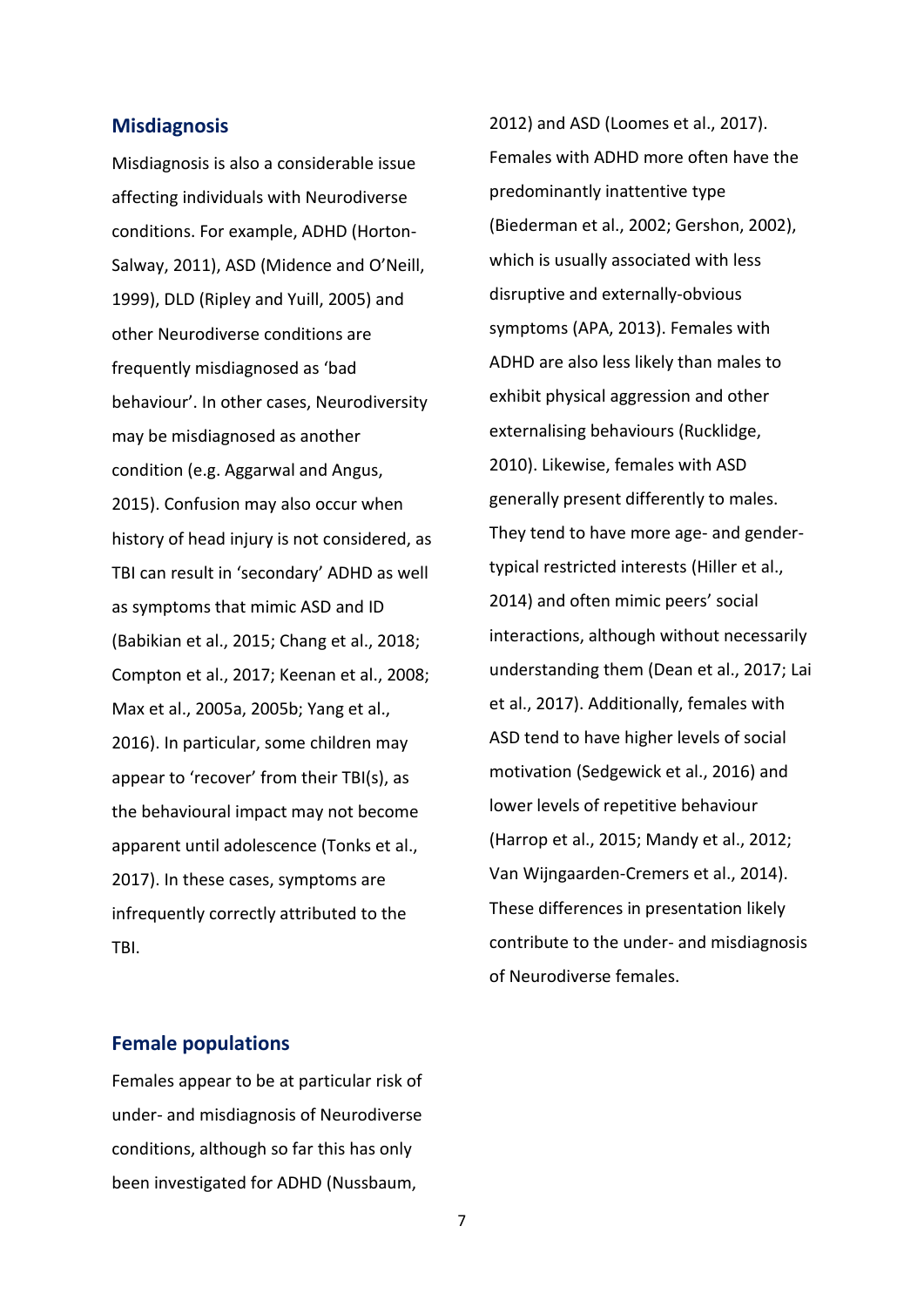# <span id="page-8-0"></span>**Potential impact of missed diagnoses and misdiagnosis**

Neurodiverse individuals typically experience cumulative adversity – increasing, accumulating negative experiences over time. This includes a range of poor psychosocial outcomes relating to offending behaviour, physical and mental health, education and employment (Cleaton and Kirby, 2018).

## <span id="page-8-1"></span>**Offending behaviour, criminal exploitation and false confession**

The impact of having one or more Neurodiverse conditions, with or without TBI, may render individuals more vulnerable to offending behaviour, being coerced/manipulated into offending behaviour and/or impulsively or falsely making a confession. For example, it is recognised that individuals with ASD are less risk-aware and less socially protected, even compared with individuals with Down's Syndrome (Fisher et al., 2013). Children with ASD are significantly more socially vulnerable than typically developing children (Sofronoff et al., 2011) and this extends into adulthood (Jawaid et al., 2012).

People with ADHD are more likely to commit reactive and/or opportunistic offences, more likely to be apprehended and less likely to appreciate the seriousness of their actions (Harpin and Young, 2012). Additionally, people with ADHD may not trust their memory during police interrogation, resulting in responses that appear evasive (Gudjonsson et al., 2007). This is concerning, as evasive answers are often used to differentiate truth-tellers from liars and thus differentiate innocents from guilty suspects (Masip et al., 2018). Additionally, people with ADHD may also be more motivated to comply with requests and avoid conflict, resulting in greater rates of false confession (Gudjonsson et al., 2008, 2012a).

However, the association between criminalisation and Neurodiversity extends beyond ADHD. People with ASD are at increased risk of being manipulated or exploited by others in order to commit crimes, due to their social vulnerability and elevated levels of compliance (Payne, 2017). One survey found 37% of people with ASD had been forced or manipulated to do something that they did not want to by someone they considered a friend – this included criminal behaviours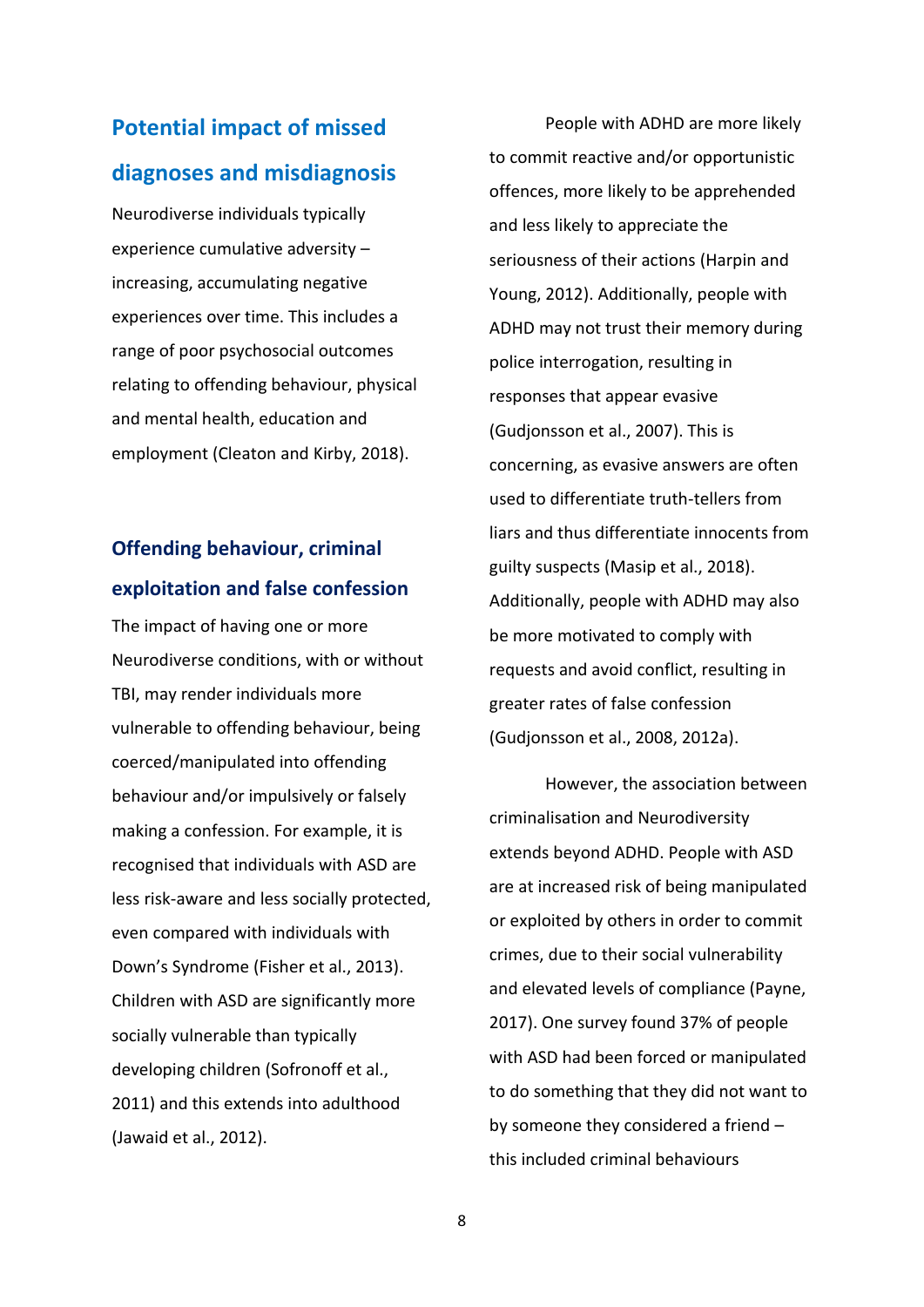(National Autistic Society, 2014). Recent criminal trends have also targeted Neurodiverse people. For example, County Lines drug supply chains often exploit people with learning and developmental disorders (NCA, 2019). In particular, individuals with ID may be targeted for 'cuckooing', a process where drug dealers take over and sell from a vulnerable victim's residence which often involves intimidation and violence (Spicer et al., 2019).

## <span id="page-9-0"></span>**Mental health and Neurodiverse conditions**

Neurodiverse people are at increased risk of mental health difficulties (Cleaton and Kirby, 2018). These include common conditions such as Anxiety Disorders and Depression, but also a range of other conditions such as Eating Disorders, Obsessive-Compulsive Disorder, Personality Disorders and Schizophrenia (Cleaton and Kirby, 2018).

Neurodiverse conditions are also associated with elevated risk of suicide. Suicidal ideation, suicide attempts and suicide completion are all more frequent in individuals with ADHD (Impey and Heun, 2012) and individuals with ASD are 7.6 times as likely to die by suicide as general population controls (Hirvikoski et al., 2016). Individuals with Dyslexia and/or Dyscalculia are 2.2 times as likely as controls to have ever attempted suicide (Fuller-Thomson et al., 2018). As well as suicide attempts, Dyslexia is also associated with self-harm and suicidal ideation (Alexander-Passe, 2016), as is ID (Giannini et al., 2010).

This association between Neurodiversity and poor mental health has profound implications for the support and management of people in prison, particularly females. There is no reliable data regarding the number of people in UK prison who have mental health conditions – the most recent figure dates from 1998 when the prison population was significantly smaller and awareness and recognition of mental health was much less widespread (NAO, 2017). However, in the general UK population, 1 in 6 people have a depressive or anxiety disorder and approximately 1 in 4 have any mental health condition, 6.7% have ever attempted suicide and 7.3% have ever self-harmed (McManus et al., 2009, 2016).

Self-harm and suicide is a considerable and growing issue in prison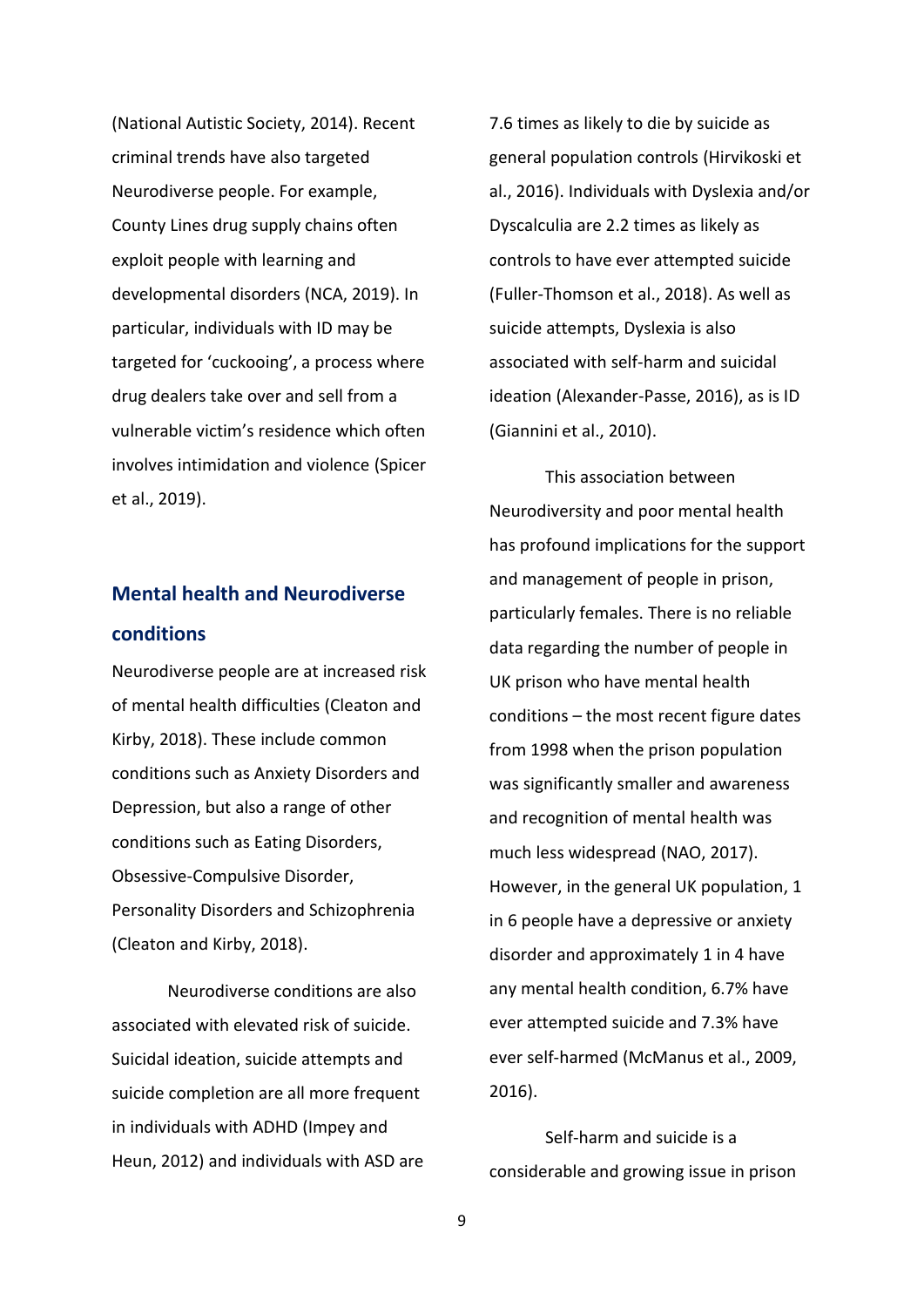populations, particularly in the female estate (Bartlett and Hollins, 2018). From September 2017 to September 2018, there were 92 self-inflicted deaths as well as 52,814 self-harm incidents committed by at least 12,467 self-harming individuals in English and Welsh prisons (MoJ, 2019). Between 2008 and 2018, the total number of prisoners in England and Wales decreased by 0.2%<sup>1</sup> (MoJ, 2009, 2018) but the rate of self-inflicted deaths in prison increased by 47.6%<sup>2</sup>, the rate of self-harm incidents increased by 230.0%<sup>3</sup> and the number of prisoners who self-harmed increased by 182.9%<sup>4</sup> (MoJ, 2013, 2019).

It is also possible that self-harm incidents in prison may also be becoming more physically harmful: in 2008, 5.5%<sup>5</sup> of self-harm incidents in prisons in England and Wales required hospitalisation but by the September 2017 to September 2018 period this had increased to 6.0%<sup>6</sup> (MoJ, 2013, 2019). Hospitalisation rates can be affected not only by the severity of injury

but also by the type of injury and the availability of medical services in the prison in question. Thus, they are not a clear marker of how physically dangerous self-harm incidents are. However, this issue is worth further consideration.

## <span id="page-10-0"></span>**Substance misuse and Neurodiverse conditions**

Many Neurodiverse conditions are also associated with increased risk of substance use disorders (Cleaton and Kirby, 2018). Individuals with ADHD (Capusan et al., 2019; Flory and Lynam, 2003; Knop et al., 2009; Sprafkin et al., 2007; Wilens et al., 2011) and ASD (Butwicka et al., 2017; Hofvander et al., 2009) are both more likely to have substance use disorders than individuals without these conditions. One study found that individuals with ASD were 3.9 times as likely to have a substance use disorder, 4.6 times as likely to have an

<sup>1</sup> From 83,200 prisoners in 2008 to 83,005 prisoners in 2018.

<sup>&</sup>lt;sup>2</sup> From 70 self-inflicted deaths in 2008 to 92 selfinflicted deaths between September 2017 to September 2018. Note: the latter may be an underestimate, as the number of deaths 'awaiting further information' prior to being classified has also increased markedly.

<sup>3</sup> From 24,119 reported self-harm incidents in 2008 to 52,814 reported self-harm incidents between September 2017 and September 2018.

<sup>4</sup> From 6,521 individuals recorded as having selfharmed in 2008 to 12,467 individuals recorded as having self-harmed between September 2017 and September 2018.

<sup>&</sup>lt;sup>5</sup> Of 24,119 self-harm incidents in this year, 1,337 required hospitalisation.

<sup>6</sup> Of 52,814 self-harm incidents in this period,

<sup>3,179</sup> required hospitalisation.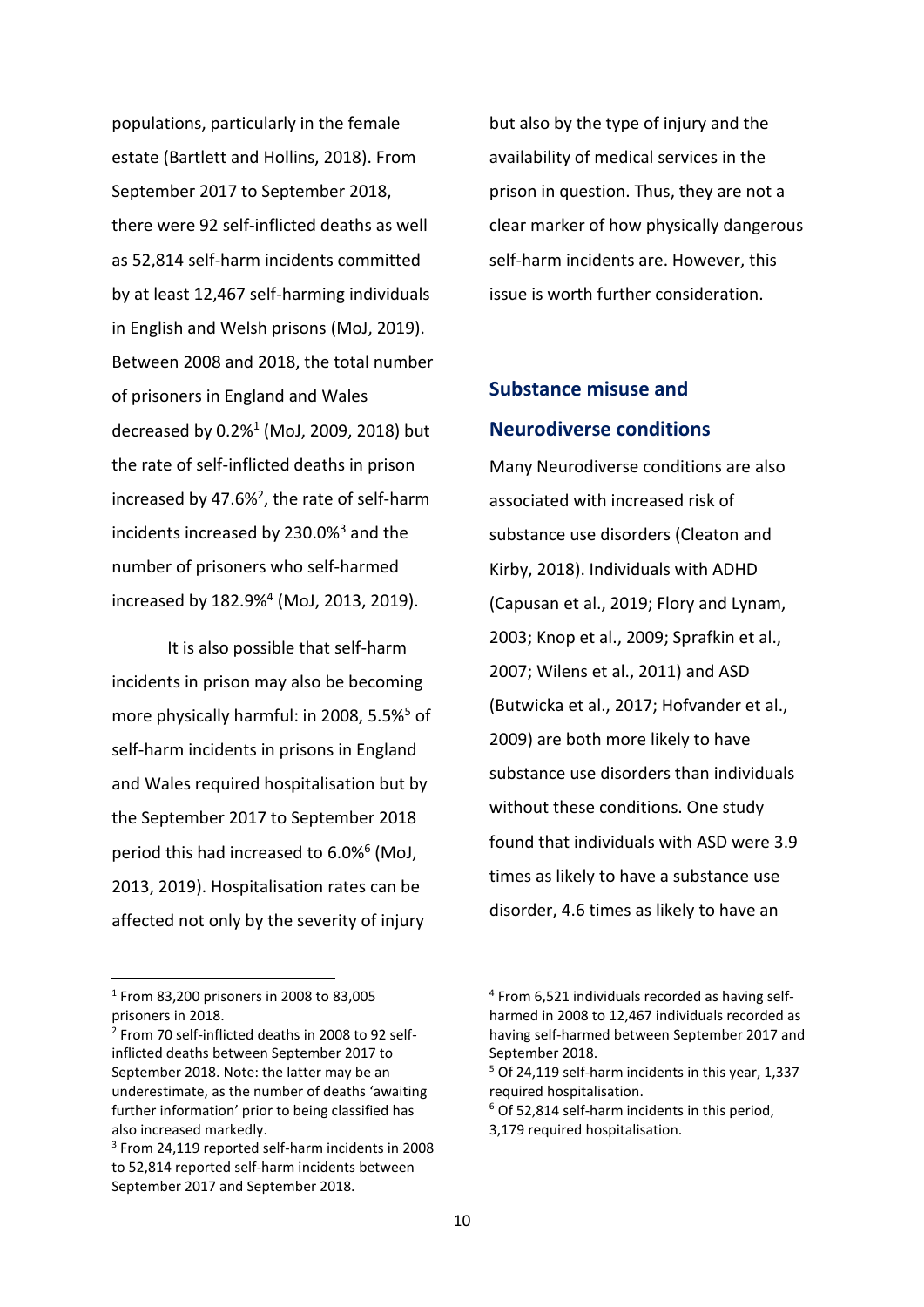alcohol use disorder and 5.6 times as likely to have a drug use disorder compared to their relatives without ASD (Butwicka et al., 2017).

In the case of ADHD, substance misuse may be an attempt to selfmedicate symptoms (Gudjonsson et al., 2012b). In this situation, treating the underlying ADHD can result in reduced substance misuse relapses, improved housing status and increased employment rates (Bihlar Muld et al., 2015). These factors are all associated with reduced recidivism (Hopkins, 2012; O'Hagan and Hardwick, 2017; Williams, Poyser, et al., 2012). In adolescents with ADHD who do not have substance use disorders, longterm, appropriately titrated pharmacotherapy is associated with significantly reduced rates of alcohol, marijuana and other drug use (Hammerness et al., 2017). This suggests that optimising the diagnosis and management of ADHD may assist in preventing, as well as treating, substance use disorders with potential consequences for offending behaviour.

As well as those with ADHD and/or ASD, individuals with ID are also at

increased risk of substance use disorders (Chapman and Wu, 2012; Van Duijvenbode and Vandernagel, 2019). This occurs despite the prevalence of alcohol and drug use being low in this population (Chapman and Wu, 2012). Within the population of people with ID, substance use, and thus also substance use disorders, were more common in those with mild (IQ 50-69) or borderline (IQ 70- 85) ID than those with ID that is moderate, severe or profound (IQ<50) (Chapman and Wu, 2012). This is particularly relevant for prison populations. Recommendations state that individuals with ID should generally be diverted to forensic ID, medical or social care services rather than being sent to prison (Mansell Committee, 1993; Parkin et al., 2018; Reed, 1992). However, individuals with mild or borderline ID are often undiagnosed and/or do not disclose their diagnosis due to stigma (Wieland and Zitman, 2016). Thus, many may end up in prison. For example, one study of 140 randomly-sampled prisoners from HMP Liverpool found that, when screened

with the WAIS<sup>7</sup>, 7.1% had mild or

<sup>7</sup> Wechsler Adult Intelligence Scale, a widely-used IQ test for adults (Wechsler, 1999).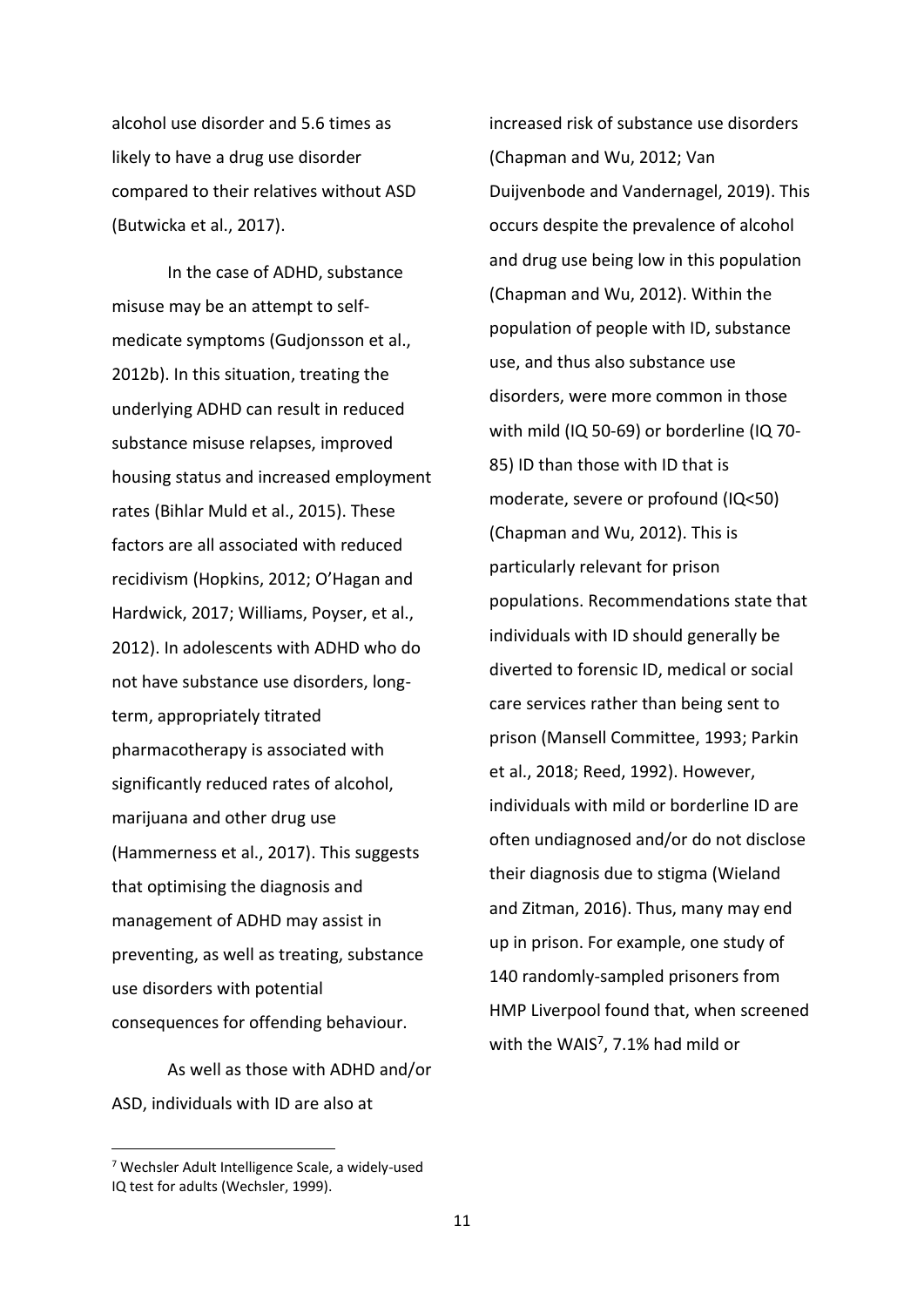moderate ID and a further 23.6% had borderline ID (Hayes et al., 2007).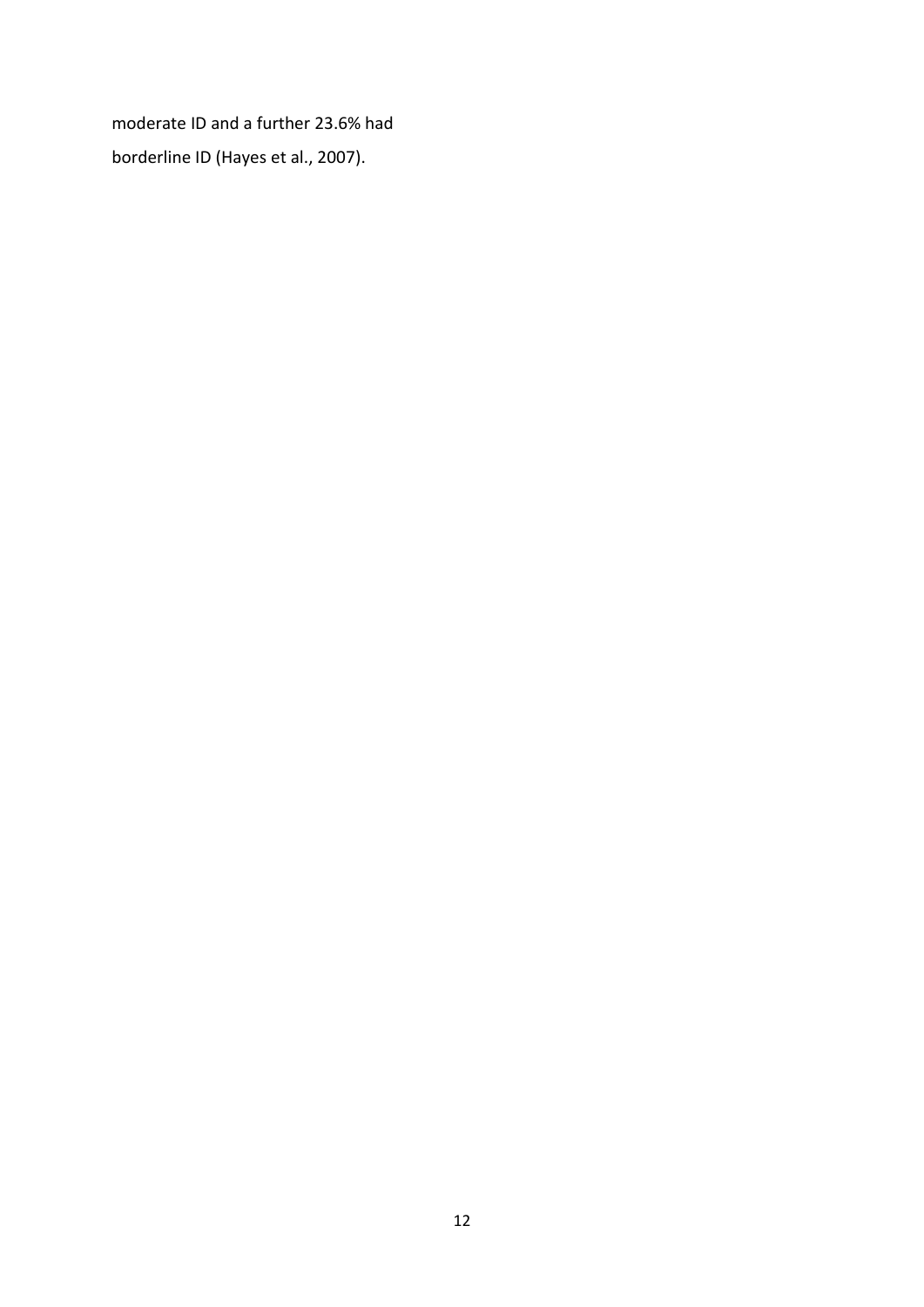# <span id="page-13-0"></span>**Current diagnostic and support systems**

### <span id="page-13-1"></span>**Categorical or dimensional?**

The current diagnostic systems categorise individuals as having distinct, categorical, symptom-based disorders (ADHD, ASD, Dyslexia, etc.). However, a categorical approach like this ignores the fact that Neurodiverse conditions appear to be inter-related and often co-occur with each other (Kaplan et al., 2006, 1998, 2001) as well as other common, potentially confounding factors such as TBI and ACEs. They also co-occur commonly with mental health conditions as well such as anxiety and depression.

As well as commonly co-occurring, Neurodiverse conditions also commonly exist at a sub-threshold level. This is because they are based on dimensional, not categorical characteristics – similarly to other human characteristics such as height, any cut-off between 'normal' or 'typical' and 'abnormal', 'disordered' or 'atypical' is arbitrary. It is quite common, for example, for individuals with ADHD or DLD to have what is described as 'Autistic tendencies' – i.e. sub-threshold ASD (Conti-Ramsden et al., 2006; Green et al., 2015). Some individuals, despite having

functional difficulties in many areas (e.g. attention, social communication, reading, mathematics, memory), do not reach the diagnostic threshold for any of the particular conditions associated with these difficulties.

Diagnostic thresholds can result in inequitable provision of support and services, as they mean diagnosis functions as an all-or-nothing model. They also rarely consider other contributing factors such as TBI, abuse experiences and family disadvantage when diagnosing. The cumulative challenges experienced by someone with symptoms of multiple Neurodiverse conditions at a subthreshold level may be functionally more impairing than the challenges experienced by someone who meets diagnostic criteria for, and has symptoms of, a single condition only. However, without a diagnosis, individuals with sub-threshold Neurodiverse conditions are rarely deemed eligible for educational or medical support even if their overall needs are potentially greater. In a prison context, this may be why so few people have received diagnosis – their pattern of needs doesn't fit the current, categorical service model.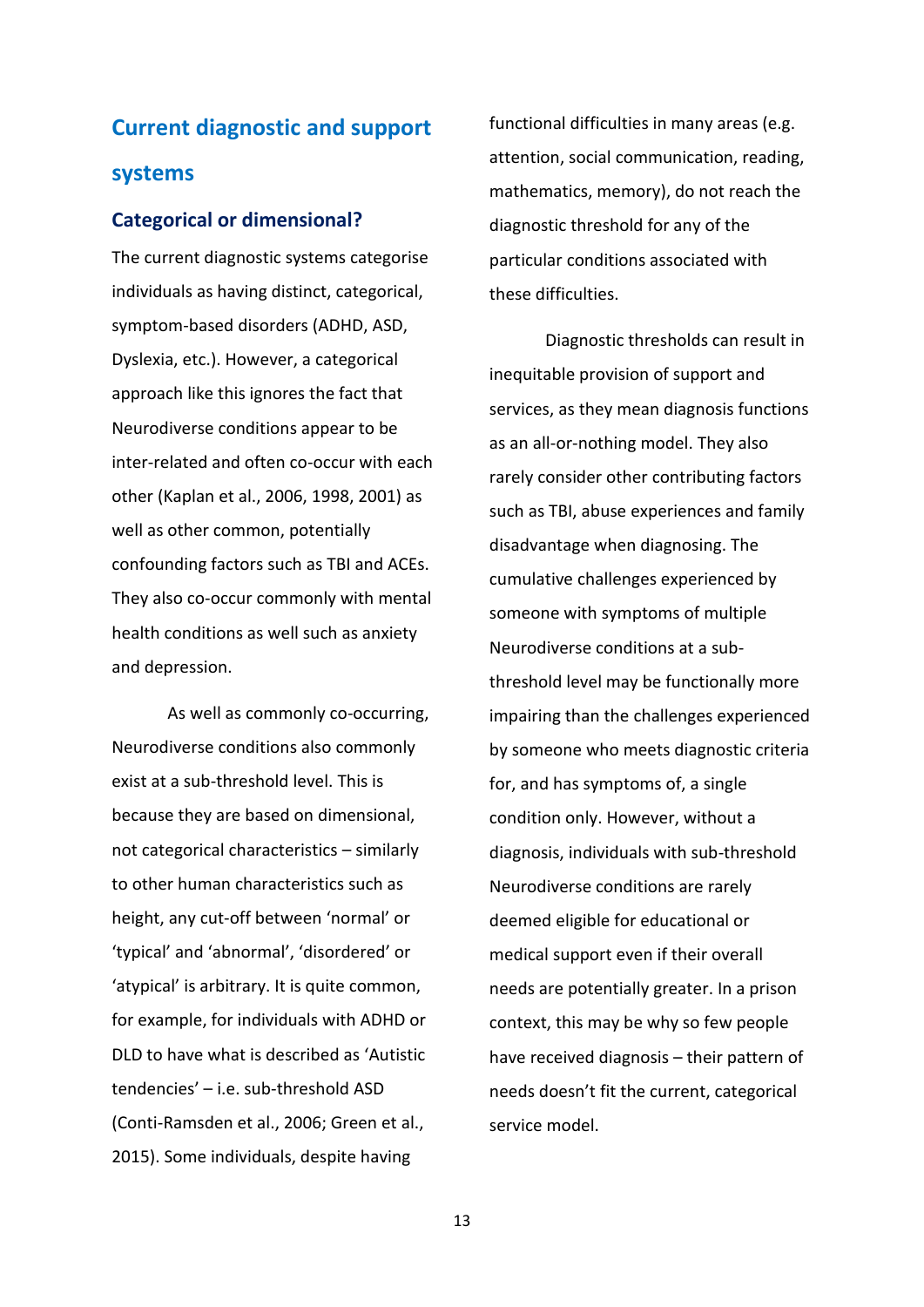#### <span id="page-14-0"></span>**Working in silos, focusing on LDDs**

Another challenge facing Neurodiverse people is that services often operate in different professional silos, both within and outside the Justice System. For example, Dyslexia, Dyscalculia and, to some extent, DCD 'sit' in education, ADHD 'sits' in mental health services and ID may be separated from both of these into Learning Disability provision. However, this means that the individual's whole profile is rarely fully explored. Thus, the diagnoses people receive more often reflect the professionals that they have seen rather than the actual difficulties that they have (Astle and Bathelt, 2019).

Alternatively, a prison may run an effective LDD screening programme and service, without recognising that this fails to identify or support individuals with other, equally disabling conditions such as ADHD, ASD, DLD and TBI. However, these challenges may have at least as much impact as an LDD on individuals' overall health and wellbeing (Bihlar Muld et al., 2015), their ability to engage with rehabilitative courses and, potentially, their likelihood of reoffending (Chang et al., 2016; Ray and Richardson, 2017).

In other cases, screening programmes are run that cover many conditions but only effectively identify those who have previously had a diagnosis and/or support. However, as previously described, many if not most Neurodiverse individuals either have no diagnoses or do not have diagnoses for *all* of the difficulties they have. Additionally, many people *with* diagnoses do not receive any support following diagnosis (e.g. Braiden et al., 2010; Crane et al., 2016; Jones et al., 2014). Therefore, if one weights a screening questionnaire too strongly towards questions about previous support, even people *with* diagnoses may not meet screening criteria.

Working in silos and focusing on particular conditions has severe consequences, as many if not most Neurodiverse individuals have more than one Neurodiverse condition (Cleaton and Kirby, 2018). Even if all of an individual's diagnoses are, eventually, made, working in silos means delays may be exacerbated. For example, if a child with DCD, ASD and Dyslexia was referred to a clinic because of social communication concerns, they would (after reaching the top of the, typically very long, waiting list) receive a diagnosis of ASD. However, they would then have to be referred to a motor disorders clinic, with another very long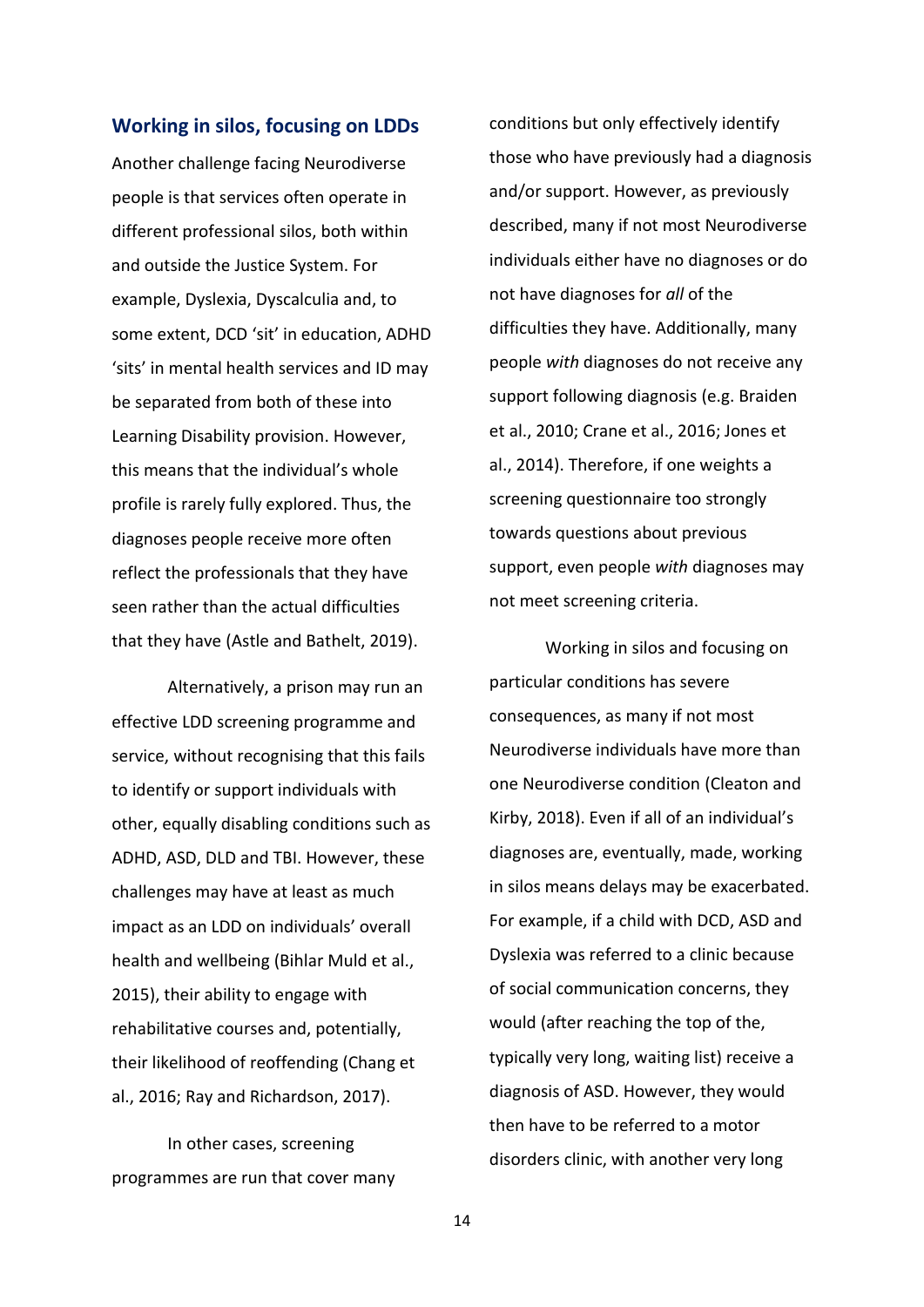waiting list, to be diagnosed with DCD. Later, perhaps after a few years at school, their reading difficulties might become increasingly obvious and they might be referred to an educational psychologist for a Dyslexia evaluation, with yet another long wait. By this point, years without adequate support could mean the child has developed nascent mental health difficulties, disaffection with school and/or a negative relationship with their parents. They may have spent years unable to access the curriculum, with long-term consequences for their educational and employment outcomes, as well as offending behaviour. In contrast, if they had initially been referred to a comprehensive Neurodiversity clinic, they could have been screened and monitored for all Neurodiverse conditions, resulting in timely diagnoses, earlier initiation of support and potentially better long-term outcomes.

Another issue associated with the separation of services into silos is that data-sharing is frequently inadequate, if it happens at all. Thus, for example, in a prison context the mental health team may not inform the substance abuse team about an individual's ADHD diagnosis, even though this may affect their

likelihood of drug relapse (Bihlar Muld et al., 2015). Equally, education may not inform either the mental health team or the substance abuse team about the individual's Dyslexia, resulting in the individual being given self-help materials that they cannot read. This lack of joinedup thinking and working has the potential to severely affect people in prison.

All of the above models (i.e. singlecondition 'siloed' services, LDD-specific services and services that rely on prior diagnosis/support to identify service users) are highly unlikely to be sufficiently comprehensive, equitable or fair. They fail to recognise the reality of the conditions they purport to assess – i.e. that Neurodiverse conditions are complex and interrelated, they have high levels of symptom commonality with other conditions such as TBI and they are frequently undiagnosed and misdiagnosed. Thus, these systems risk leaving the most needy individuals unidentified and unsupported, consequently rendering them highly vulnerable to within-prison victimisation, unlikely to cope with prison routines, unlikely to be able to access rehabilitative courses and at greater risk of reoffending (Bradley, 2009; Coates, 2016; Jacobson,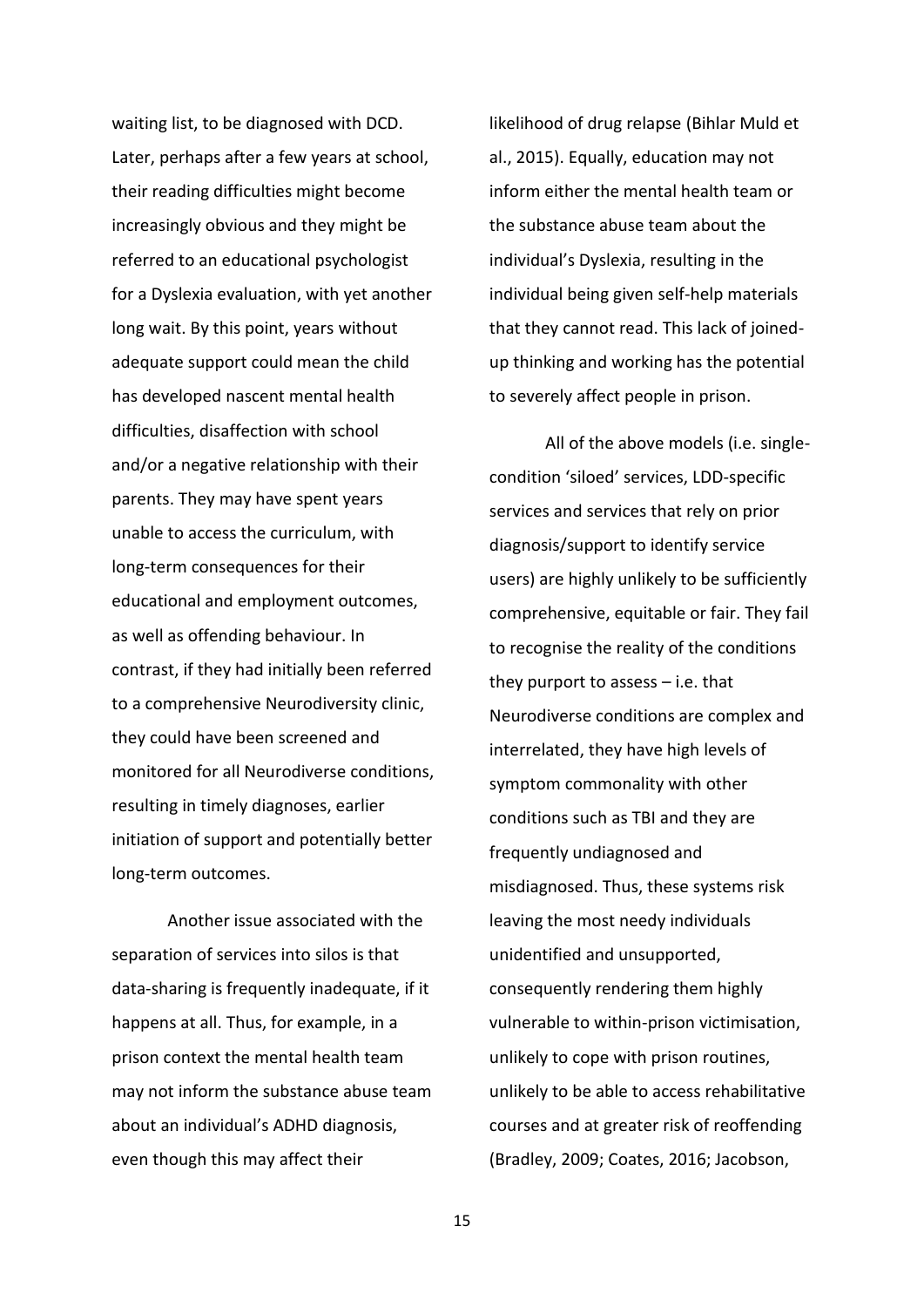2008; Loucks, 2007a, 2007b; Loucks and Talbot, 2007; Talbot, 2007, 2008; Talbot and Riley, 2007). Unfortunately, these appear to be the predominant service models, both within the community and within the Justice Sector.

#### <span id="page-16-0"></span>**Paper-based screening tools**

Around 50% of people in prisons in the UK are functionally illiterate, i.e. have a literacy level equivalent to age 11 years or lower, and 20% have a literacy level equivalent to age 9 years or lower (Creese, 2016). Other research has highlighted that 50% of the prison population are thought to have a language disorder (Anderson et al., 2016). This means that reading, understanding and completing documentation is limited for this population.

Despite these known difficulties, paper-based assessments remain the dominant mode of screening for Neurodiverse conditions. Scribes and readers may be provided, or assessments may be carried out in interview format. However, this is not only expensive but also may be inappropriate. Having a reader assist with a paper-based assessment may place a larger cognitive

burden on the person being assessed, resulting in inaccurate assessment. Additionally, the participant may feel embarrassed at having to ask for questions to be repeated or words to be defined. They may also be afraid of disclosing potentially stigmatising information, such as an inability to read, when a stranger is physically present. Thus, paper-based assessments risk inaccurate results and may increase the likelihood that an individual's difficulties are missed.

## <span id="page-16-1"></span>**Prison staff knowledge of Neurodiversity**

A further issue that exacerbates issues surrounding Neurodiversity diagnostic and support systems in the Justice Sector is the level of prison staff knowledge about Neurodiversity. Very few studies have assessed the knowledge levels of prison staff. However, those that have been carried out suggest that improvement is required.

One study investigated the knowledge and understanding of ASD among 53 prison staff (McAdam, 2009, 2012). One-third reported they did not know what Autism was and half did not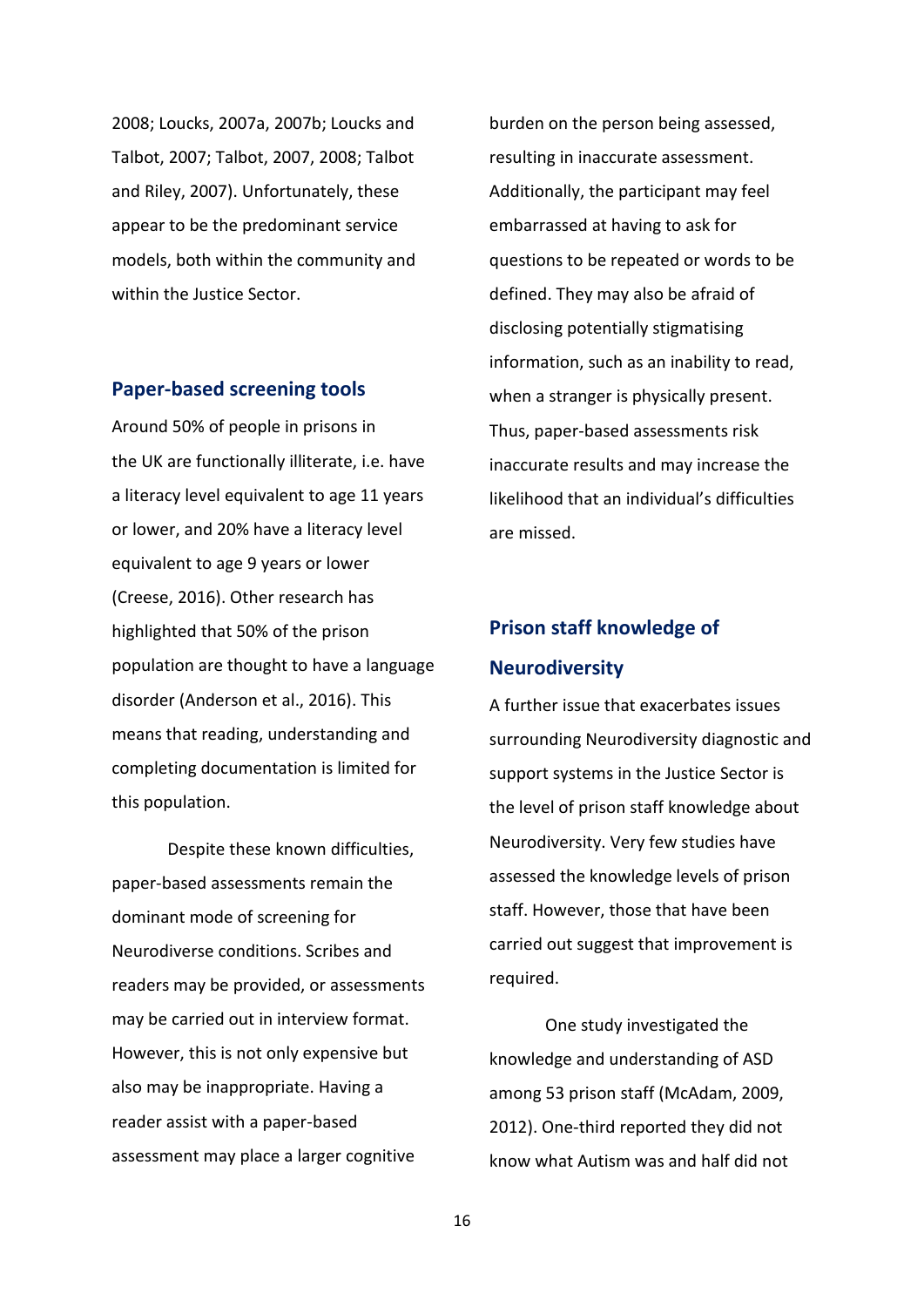know what Asperger's Disorder was. Over a third thought that offenders with ASD were most appropriately located in a secure hospital, even though research indicates this may not be the ideal location. Nearly 20% of the staff were unaware or unsure of whether the presentation of ASD varied between individuals with the condition.

The only other study investigating prison staff awareness of Neurodiversity was carried out more than 10 years ago and investigated LDDs in general. There, around a fifth of respondents felt that, due to a lack of awareness, people in prison who had LDDs were subject to abuse by prison staff (Talbot, 2007). The study predominantly asked open-answer questions and did not test staff's specific knowledge about any individual condition.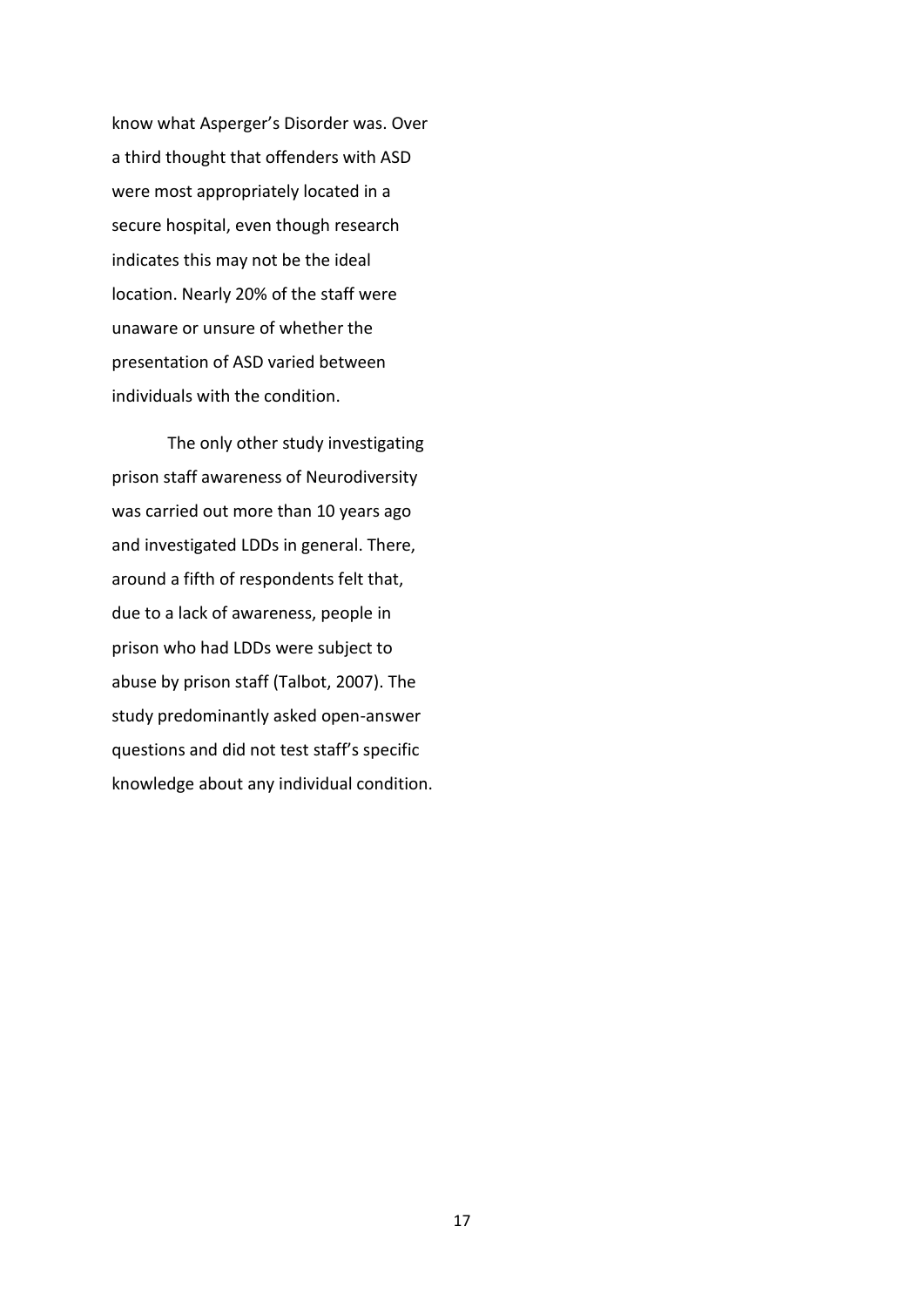# <span id="page-18-0"></span>**A different approach: taking a person-centred, needs-led approach**

As described above, categorical approaches to the diagnosis and support of Neurodiverse individuals have many serious shortcomings. An alternative to these, are dimensional approaches – approaches which consider an individual's unique needs as a whole, rather than determining whether the individual fits certain diagnostic criteria and providing support only if these diagnostic criteria are met. Dimensional approaches are needs-led rather than diagnosis-led.

A shift away from categorical approaches towards more holistic, profilebased, dimensional approaches have been suggested by some psychiatrists (NIMH, 2014). This approach creates a formulation-based assessment and management plan based on all of an individual's needs, whether they group neatly into diagnostic criteria or not. The key areas of challenge for that individual are identified with respect to their current social and physical environment and appropriate, holistic support is provided. A similar approach to Neurodiversity and

associated difficulties would be valuable, especially in the prison context.

Dimensional approaches are also typically person-centred – they put the person first and consider them as an individual rather than a category or type – e.g. 'Sam, who has strengths in A, B and C but requires support with X, Y and Z and' rather than 'another young male prisoner with ADHD'. Person-centred approaches are often based on a biopsychosocial model of disability (see Glossary). This model incorporates the best aspects of two previous models of disability: the medical model and the social model (Engel, 1977, 1980). It is based on the idea that disability is the combination of differences in people's bodies (bio-), differences in people's minds (psycho-) and the mismatch between people's needs and the physical and social environment that they live in (social).

By taking person-centred approach using the biopsychosocial model, we can better support Neurodiverse people, particularly in the prison context, resulting in better outcomes for all. For example, a person with ASD might become violent when unexpectedly transferred between cells or prisons, resulting in injuries to staff. A traditional approach, if the

18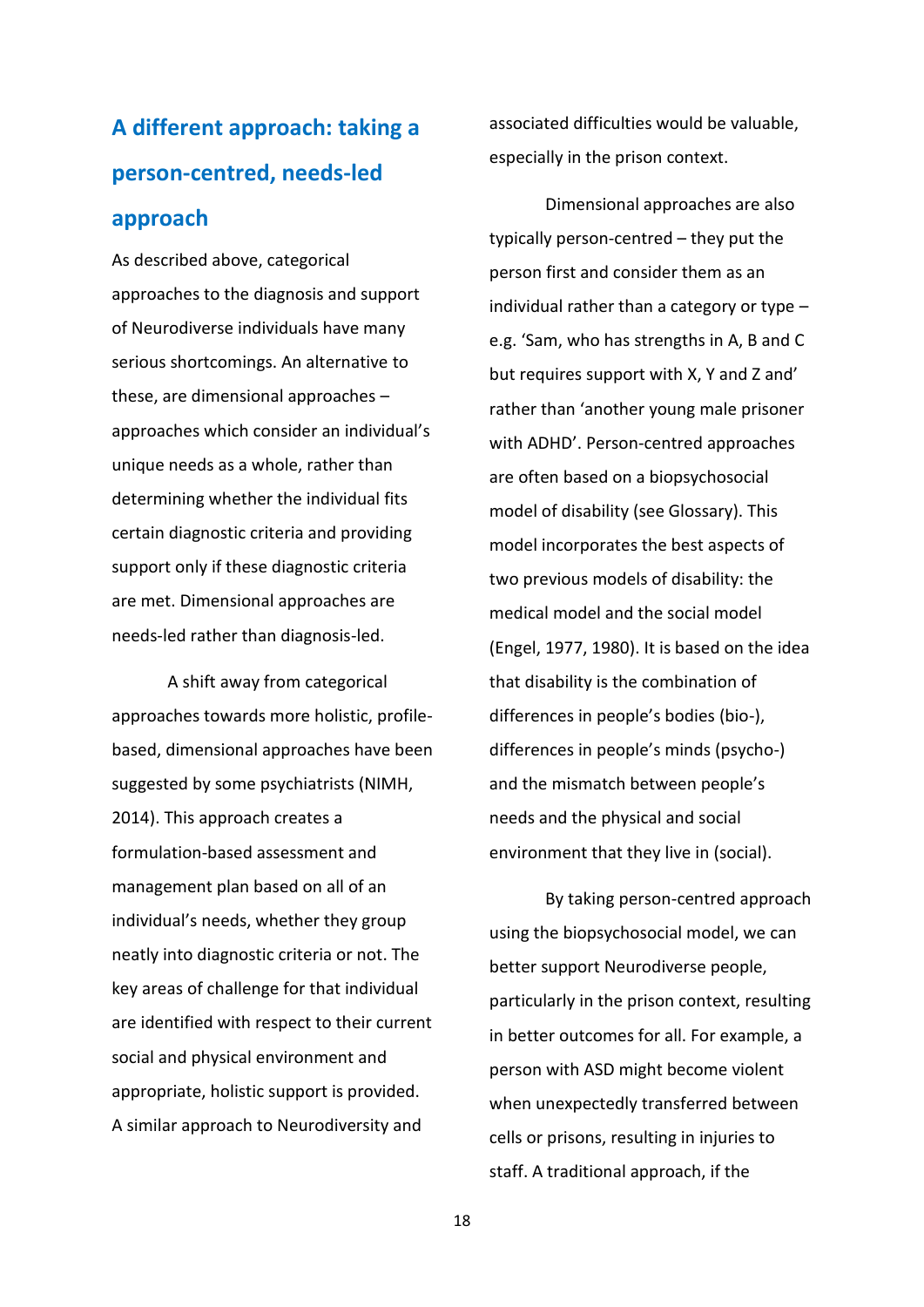individual either lacked a diagnosis or if staff did not understand the diagnosis, might be to sanction the individual and/or increase the number of staff involved in these transfers. However, this is unlikely to affect the behaviour in this case and the additional staff might cause the person to become more agitated, resulting in them becoming even more violent. An alternative approach would be to recognise that individuals with ASD often have differences to their minds which mean they require routine and are resistant to and fearful of change. Therefore, unexpected transfers are more likely to provoke a response in someone with ASD than someone without ASD. A more appropriate response might be to discuss transfer procedures with this individual and ensure that they are always informed in advance of any cell or prison changes. Additionally, the individual might be shown pictures or videos of their new cell or prison or introduced to key new staff in advance, to help them cope with the upcoming change and visualise their new location. This would result in reduced stress for the individual, improved rapport between the individual and staff, reduced likelihood of staff injuries during transfers and reduced staffing requirements during transfers.

19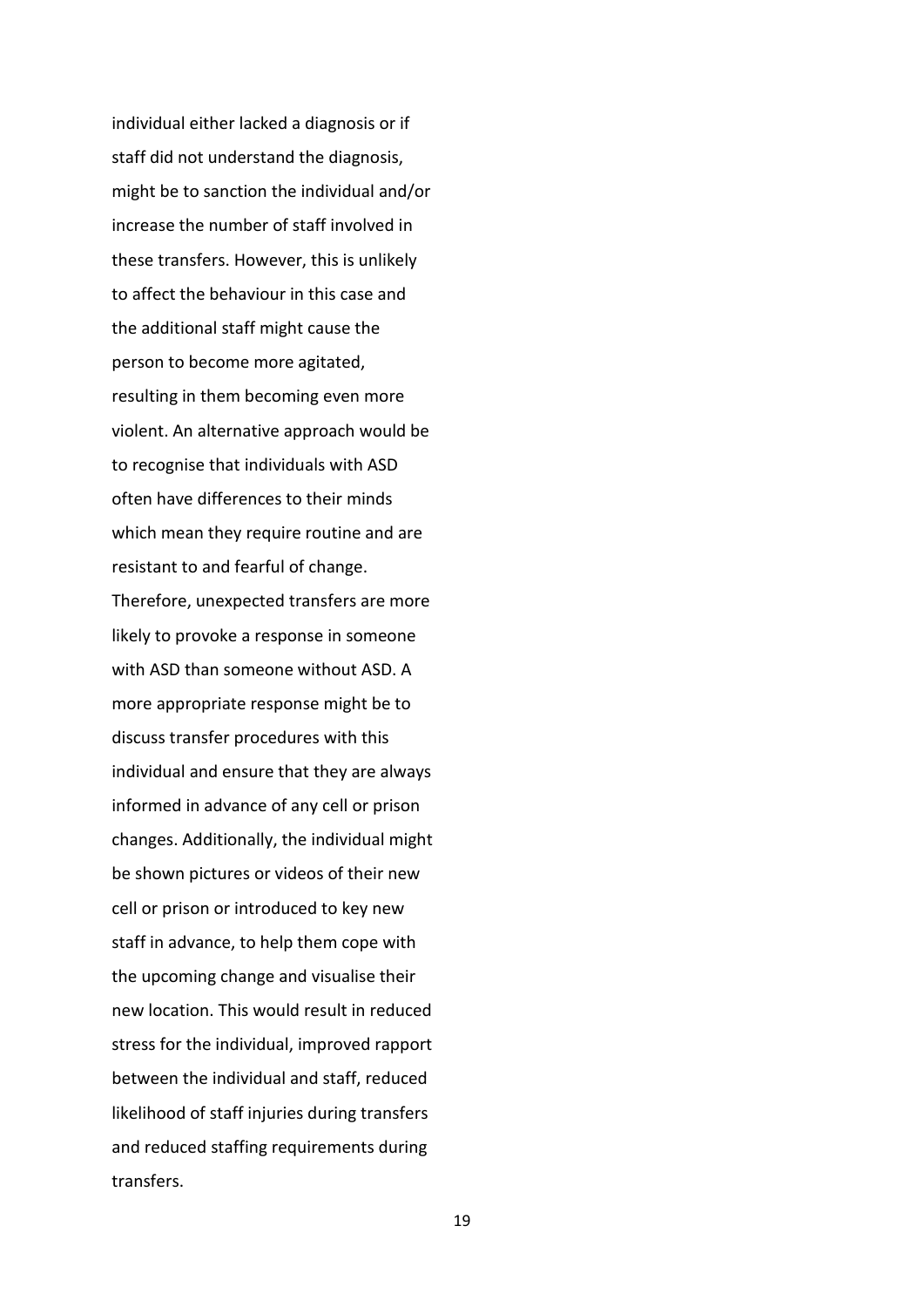# <span id="page-20-0"></span>**Accessible and effective profiling of complex adversity**

As discussed above, there is a clear need for timely, practical and comprehensive profiling of both males and females in the Justice System, using dimensional, needsled, person-centred approached. This will allow staff (and the individuals themselves) to gain a thorough understanding **each person's** specific strengths and challenges. To do this, more holistic screening and support approaches are required, as needs and suitable interventions will vary between individuals (and over time).

One challenge to delivering this sort of approach to screening and support has been how to practically capture this information, especially if there are no specialists available to undertake this work. Accessible, voiced, computer-based screening solutions can be selfadministered and can automatically and immediately generate functional guidance as a first step to providing support. As scores and personalised initial support recommendations are automatically generated, the administrative burden of screening participants is greatly reduced and the risk of errors during manual dataentry or scoring is eliminated. Computerbased screening solutions also allow information to be easily communicated to relevant stakeholders across the prison, breaking down silos and allowing easier interdisciplinary working. Overall, they have the potential to rapidly, efficiently and comprehensively identify the most vulnerable. This may save time and allow conversations about support needs and recommended interventions to occur earlier in an individual's pathway through the Justice System, improving outcomes in this high-demand context.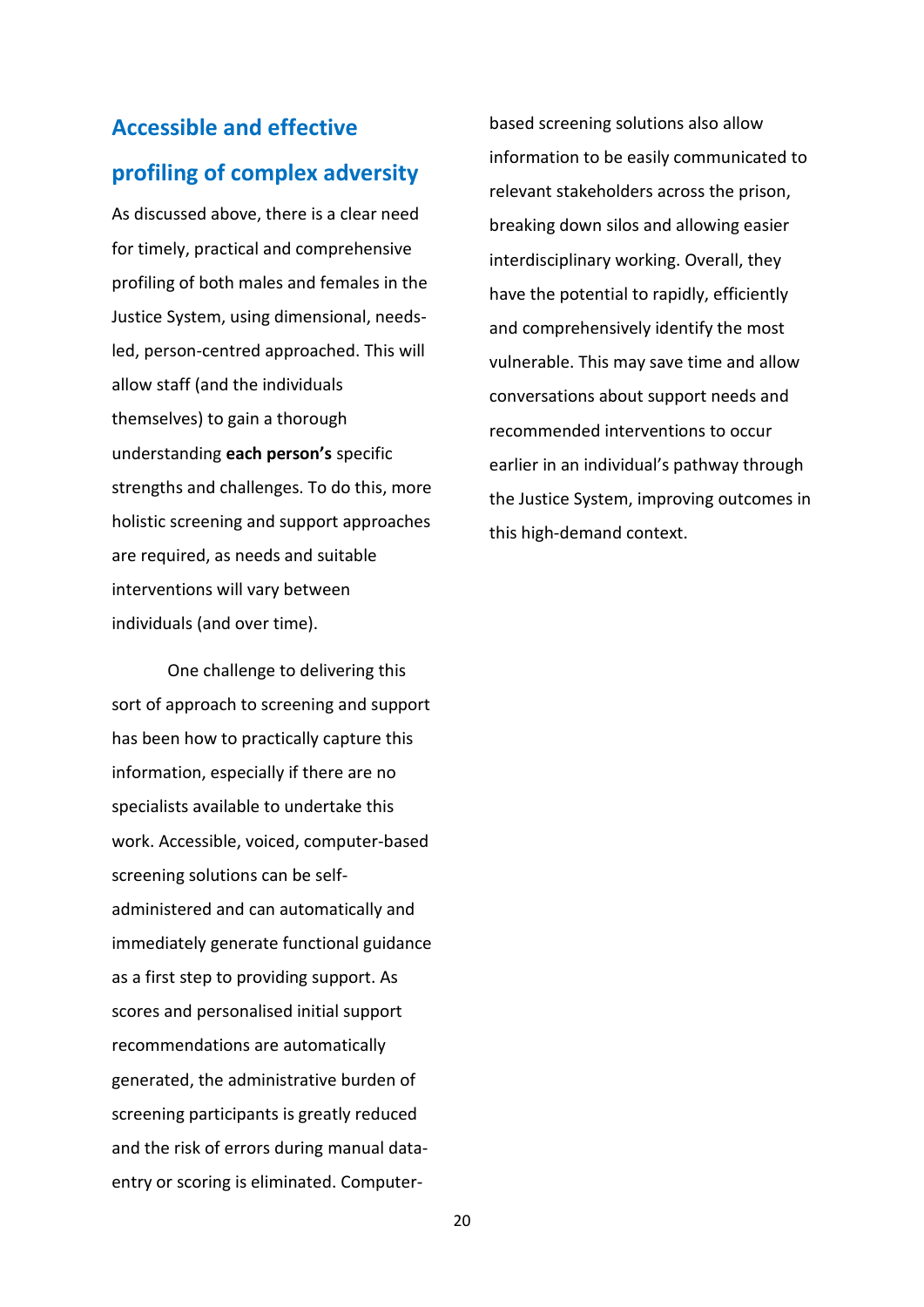## <span id="page-21-0"></span>**Conclusion**

Only once an accurate picture of overall adversity is created can steps be made towards ensuring targeted support in prison is comprehensively and routinely provided. Accessible, computer-based screening solutions provide a costeffective means of doing this. The identification and targeted support of people in prison with Neurodiverse conditions and related adversity will enable them to gain equitable opportunities to access education and employment programmes whilst in prison and ensure that they are given suitable preparation for resettlement. Starting this process earlier both within the community, for example in schools, and on initial contact with police and the Justice System could reduce offending pathways. However, without this, we risk continuing to imprison Neurodiverse people and continuing to let them leave prison unprepared and at high risk of further adversity and reoffending.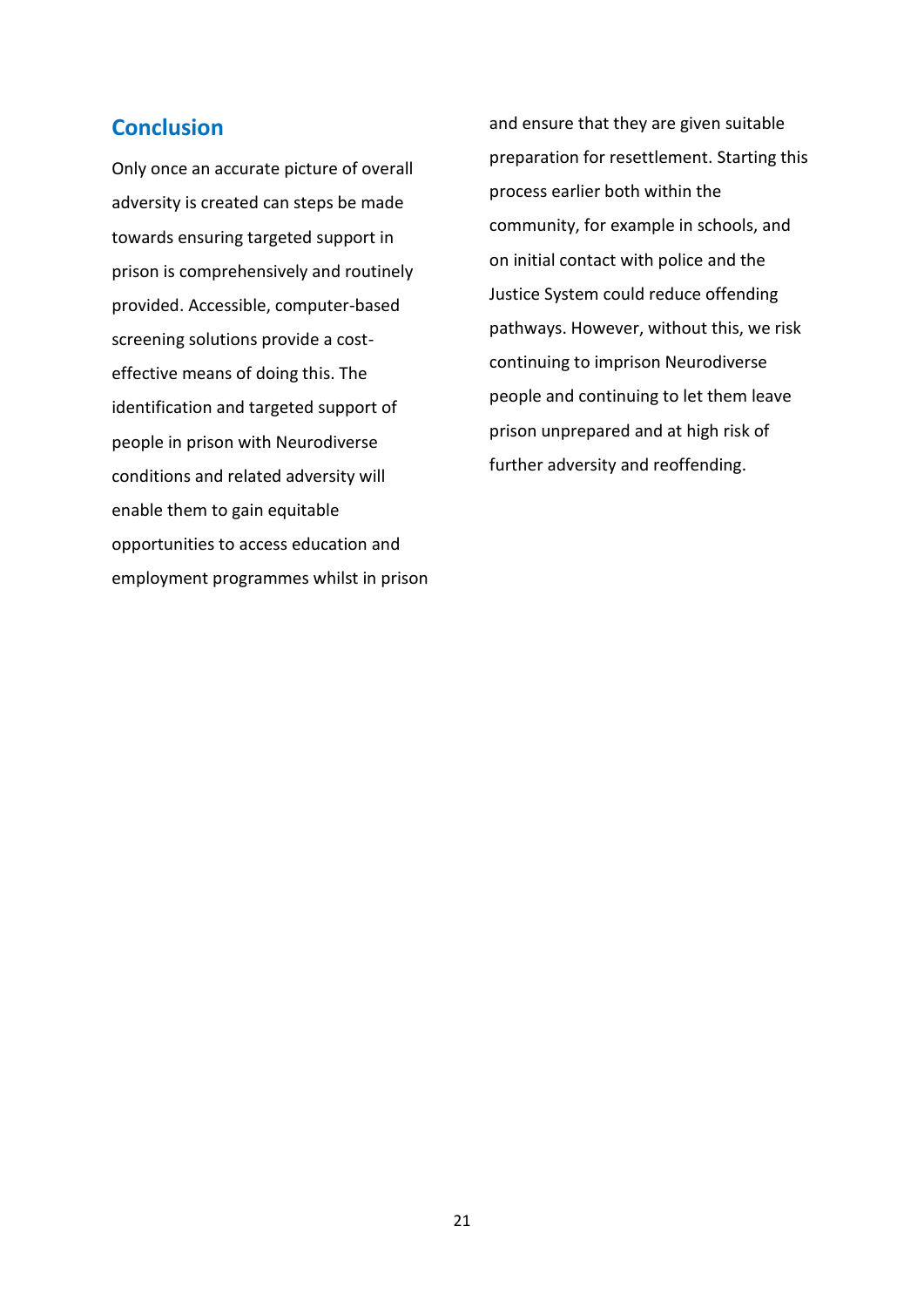## <span id="page-22-0"></span>**Author biographies**

**Professor Amanda Kirby** has held a chair in Developmental Disorders in education at the University of South Wales since 2008. Her PhD was in emerging adulthood in DCD, from Leeds University. She is also a qualified GP. She founded The Dyscovery Centre, a specialist centre for children and adults with developmental disorders, in 1997 and ran it until 2015. She is Chair of Movement Matters, the UK umbrella organisation for movement difficulties. She is also a patron of the Dyspraxia Association in New Zealand, Medical Advisor to the Dyspraxia Foundation in the UK and a past advisor to the Dyspraxia Association in the Republic of Ireland. She has been on the international scientific committee for DCD and was part of the committee for the European guidelines for DCD and the 2019 international guidelines for DCD. She is the CEO of Do-IT Solutions Ltd., a 'tech for good' company providing person-centred assessments and support for people with Neurodiverse conditions and related difficulties.

**Helen Arnold-Richardson** has worked in a variety of roles within the Criminal and Youth Justice sector. She has led projects, contracts and teams supporting offenders in custody and through the gate and as a result, gained first-hand knowledge of the challenges offenders and staff face. She has worked on European projects focussed on reducing reoffending and supporting people in custody and has sat on strategic boards and advisory groups to support reducing reoffending through offender learning.

Dr Mary Cleaton has carried out research regarding Neurodiversity since 2018. Previously, she gained a PhD with the University of Cambridge, investigating the role of an imprinted gene in the control of maternal metabolism and foetal growth during pregnancy. She also gained a PGCE in Biology with Science from Cardiff Metropolitan University and taught secondary science at several secondary schools in south Wales. Since 2018, she has worked for Do-IT Solutions Ltd. and has actively published scientific research regarding Neurodiversity.

22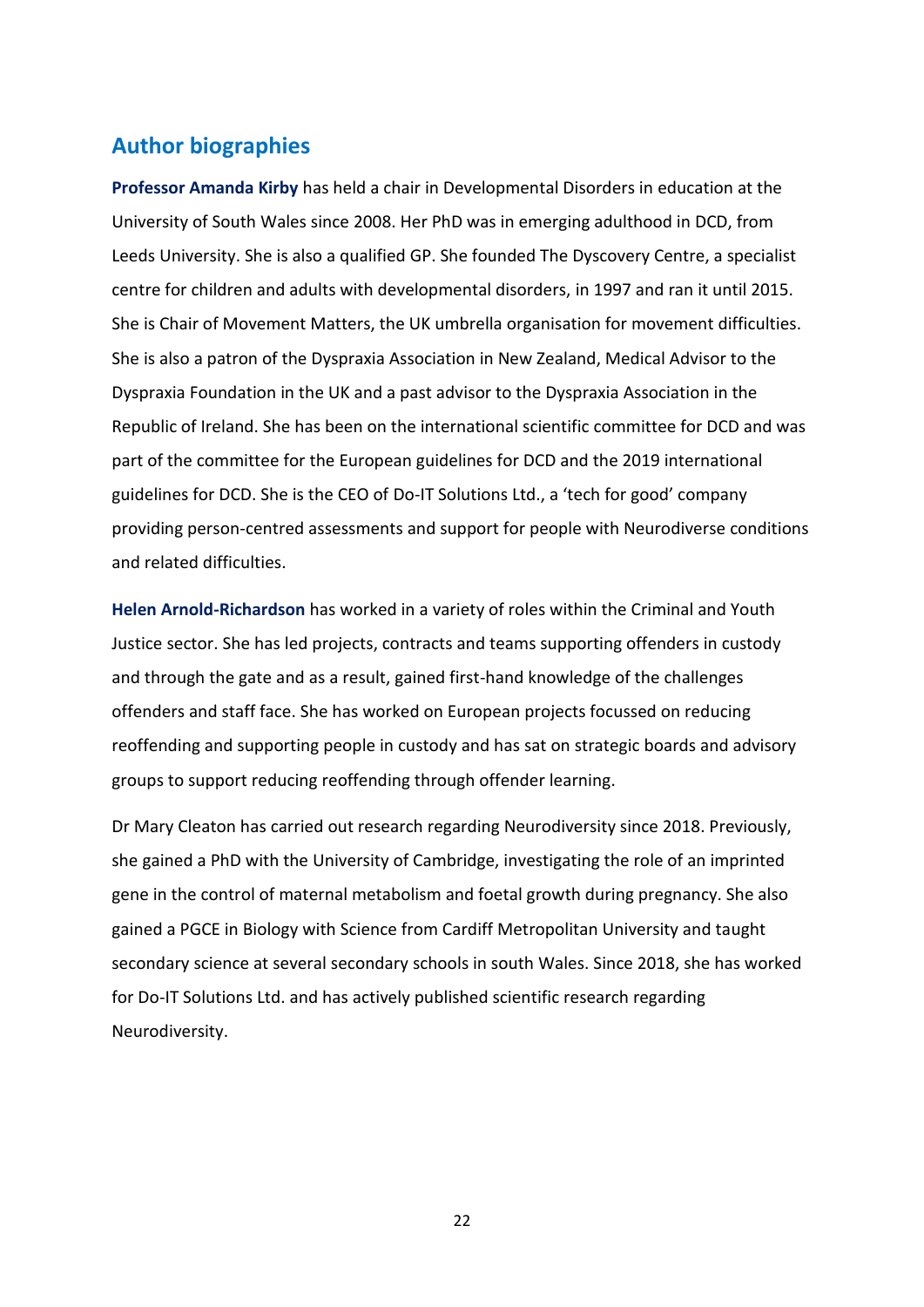## <span id="page-23-0"></span>**Glossary**

**Acalculia** – an acquired condition that affects understanding of mathematics and related concepts that use mathematics, e.g. money, time, positional directions. Caused by an Acquired Brain Injury. General intelligence is not affected. If mathematical skills are compromised since childhood with no apparent cause, see Dyscalculia.

**Acquired Brain Injury (ABI)** – an injury to the brain resulting from an external cause rather than a genetic, developmental or degenerative condition. For example, injury caused by trauma (see Traumatic Brain Injury), stroke, meningitis, encephalitis or poisoning.

**Adverse Childhood Experiences (ACEs)** – experiences that occurred before age 18 years that are known to have an adverse effect on long-term physical health, mental health, healthharming behaviours and other outcomes. Typically include: physical, verbal, emotional and sexual abuse; neglect; parental divorce/separation; parental death; domestic violence; parental mental illness; parental or family member alcohol abuse; parental or family member drug use; and parental or family member incarceration. Some studies also include other adverse experiences, e.g. poverty.

**Alexia** – an acquired condition that affects understanding of written language, i.e. reading and writing. Caused by an Acquired Brain Injury. General intelligence is not affected. If reading and writing are compromised since childhood with no apparent cause, see Dyslexia.

**Apraxia** – an acquired condition that affects gross motor skills (e.g. running, dancing, riding a bike, driving), fine motor skills (e.g. using cutlery, tying laces, buttoning, handwriting) and balance. Caused by an Acquired Brain Injury. If motor skills are compromised since childhood with no apparent cause, see Developmental Coordination Disorder (DCD).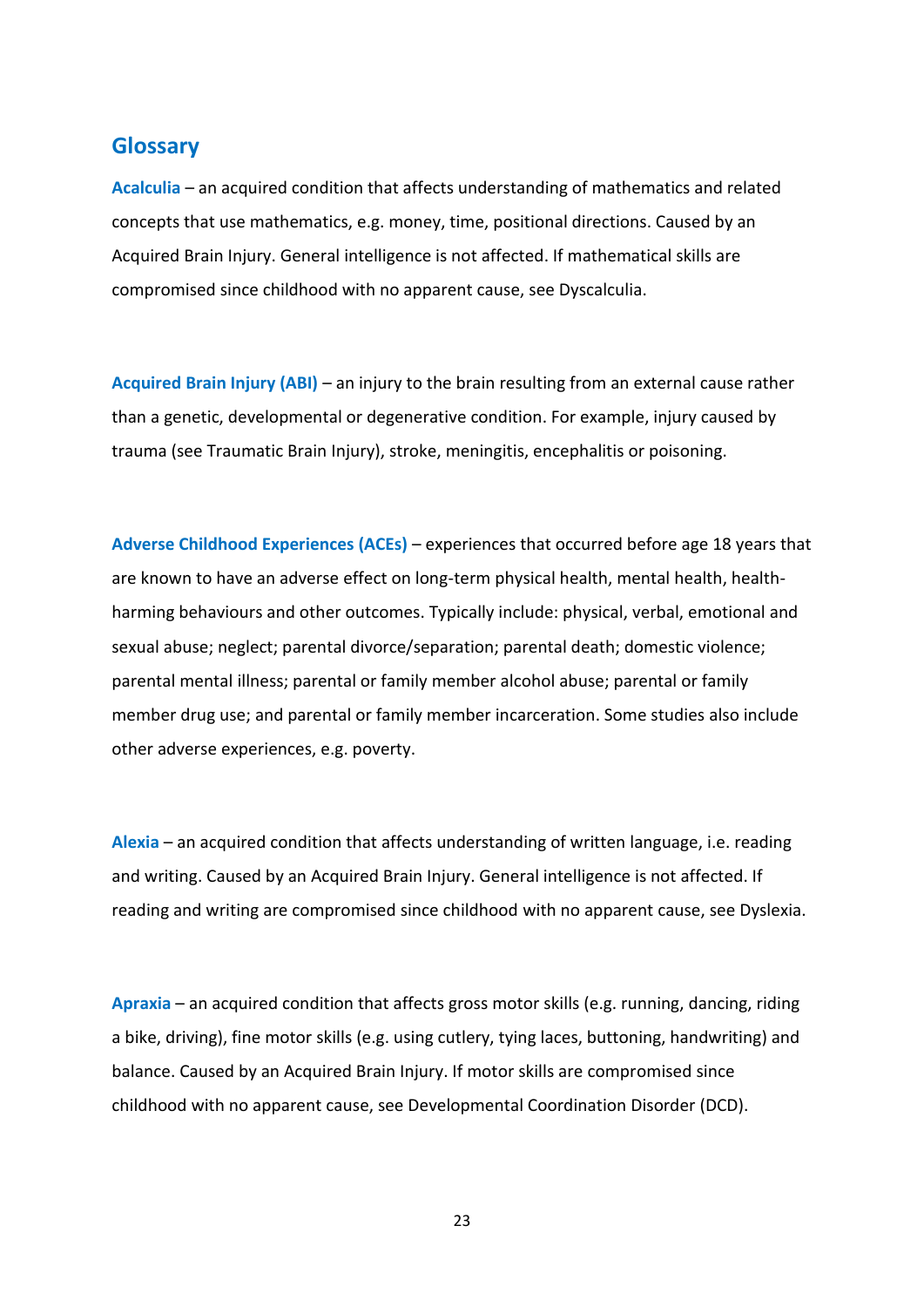**Asperger's Syndrome** – see Autism Spectrum Disorder (ASD). This historic term was generally applied to individuals with ASD who had average or above-average intelligence, no language delay and no delay in learning everyday skills such as dressing and feeding oneself.

**Attention-Deficit Disorder (ADD)** – see Attention-Deficit/Hyperactivity Disorder (ADHD).

**Attention-Deficit/Hyperactivity Disorder (ADHD)** – a developmental condition that affects attention, activity and impulsivity levels. This categorisation is based on DSM-V criteria, whereas the related condition Hyperkinetic Disorder is based on ICD-10 criteria. Between 1980 and 1987, ADHD was officially called 'Attention-Deficit Disorder (ADD) with or without hyperactivity'. There are three types of ADHD:

- **Predominantly inattentive** where there are few hyperactive or impulsive symptoms but significant inattentive symptoms.
- **Predominantly hyperactive/impulsive** where there are few inattentive symptoms but significant hyperactive and impulsive symptoms.
- **Combined** where there are significant inattentive, hyperactive and impulsive symptoms.

**Autism** – see Autism Spectrum Disorder (ASD). This historic term was generally applied to individuals with ASD who had below-average intelligence, language delay and/or delay in learning everyday skills such as dressing and feeding oneself.

**Autism Spectrum Condition (ASC)** – see Autism Spectrum Disorder (ASD).

**Autism Spectrum Disorder (ASD)** – a spectrum of developmental conditions that affect social communication, social interaction, sensory sensitivity and flexibility of behaviour and thought. This umbrella term includes Autism and Asperger's Syndrome. Autism Spectrum Condition (ASC) is a synonym of Autism Spectrum Disorder.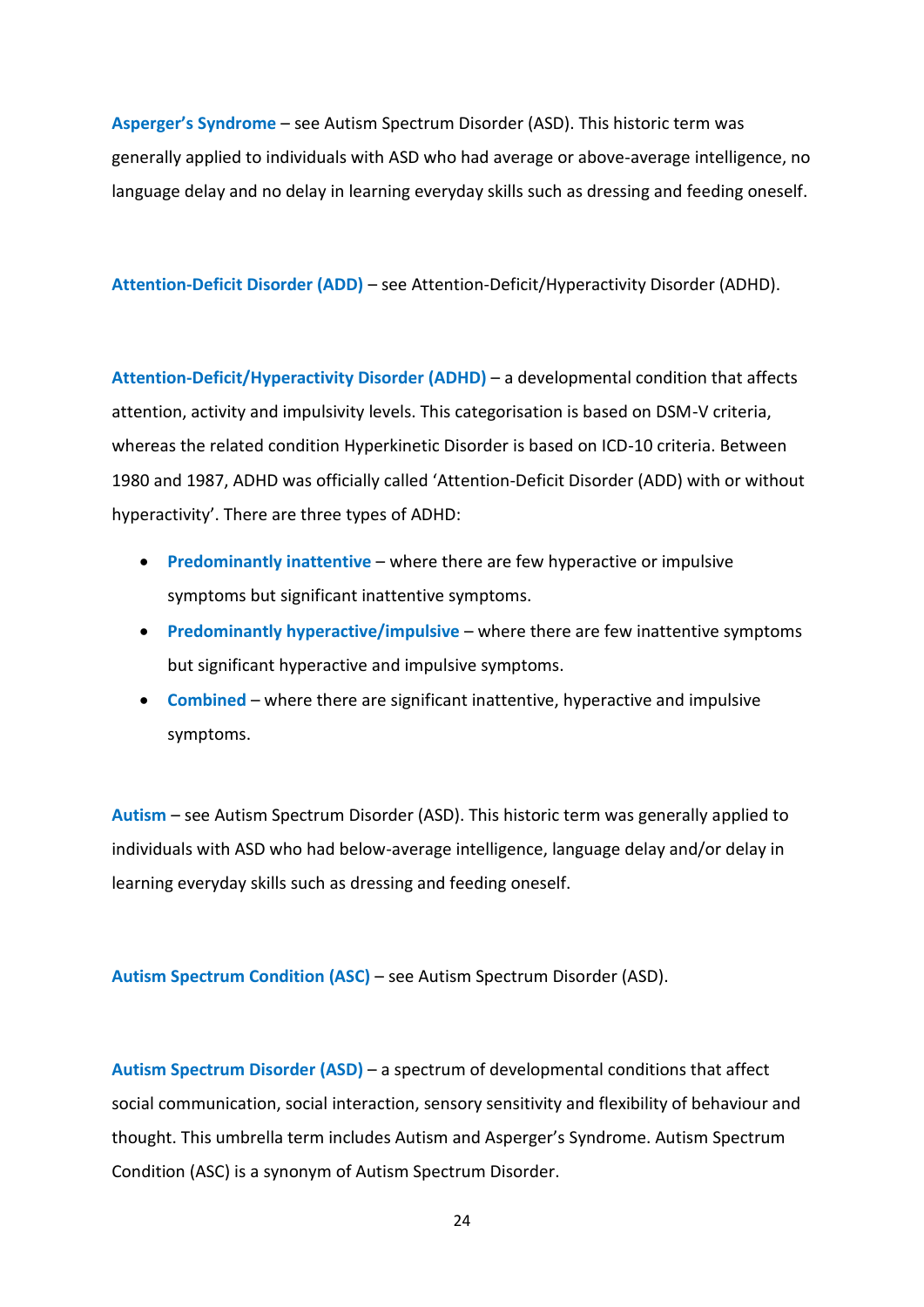**Biopsychosocial model** – a model through which disability can be understood. This model takes into account how the condition affects the person's biology (e.g. genetic differences, physical differences, pain, fatigue), the affect the condition has on the person's mind (e.g. anxiety, depression, fear of stigma) and the interaction between these two aspects and the person's physical and social environment. It considers disability to be a combination of all of these aspects. E.g. someone with two above-knee amputations may not be disabled by their amputations *per se* but may be disabled by phantom pain, depression triggered by their change in life circumstances and/or the lack of ramps and lifts at their first-floor workplace.

**Categorical approach** – an approach to describing characteristics of people or objects. This approach groups these characteristics into categories, e.g. 'tall' versus 'short' or 'blue' versus 'green'. This approach works well with some characteristics (e.g. a switch is either on or off) but does not work well for characteristics which lie along a spectrum (e.g. different cultures disagree on whether certain shades are 'blue' or 'green'; a person who is considered 'short' in the UK in 2019 might be considered 'average height' in China in 2019 or in the UK in 1319).

**Chronic Tic Disorder (CTD)** – a Tic Disorder. CTD is diagnosed when someone has motor **or** vocal tics for **more than** 1 year, starting before age 18 years.

**Developmental Coordination Disorder (DCD)** – a developmental condition that affects gross motor skills (e.g. running, dancing, riding a bike, driving), fine motor skills (e.g. using cutlery, tying laces, buttoning, handwriting) and balance. Dyspraxia is the term most commonly used in the UK, especially colloquially. However, DCD is the internationally-recognised official term.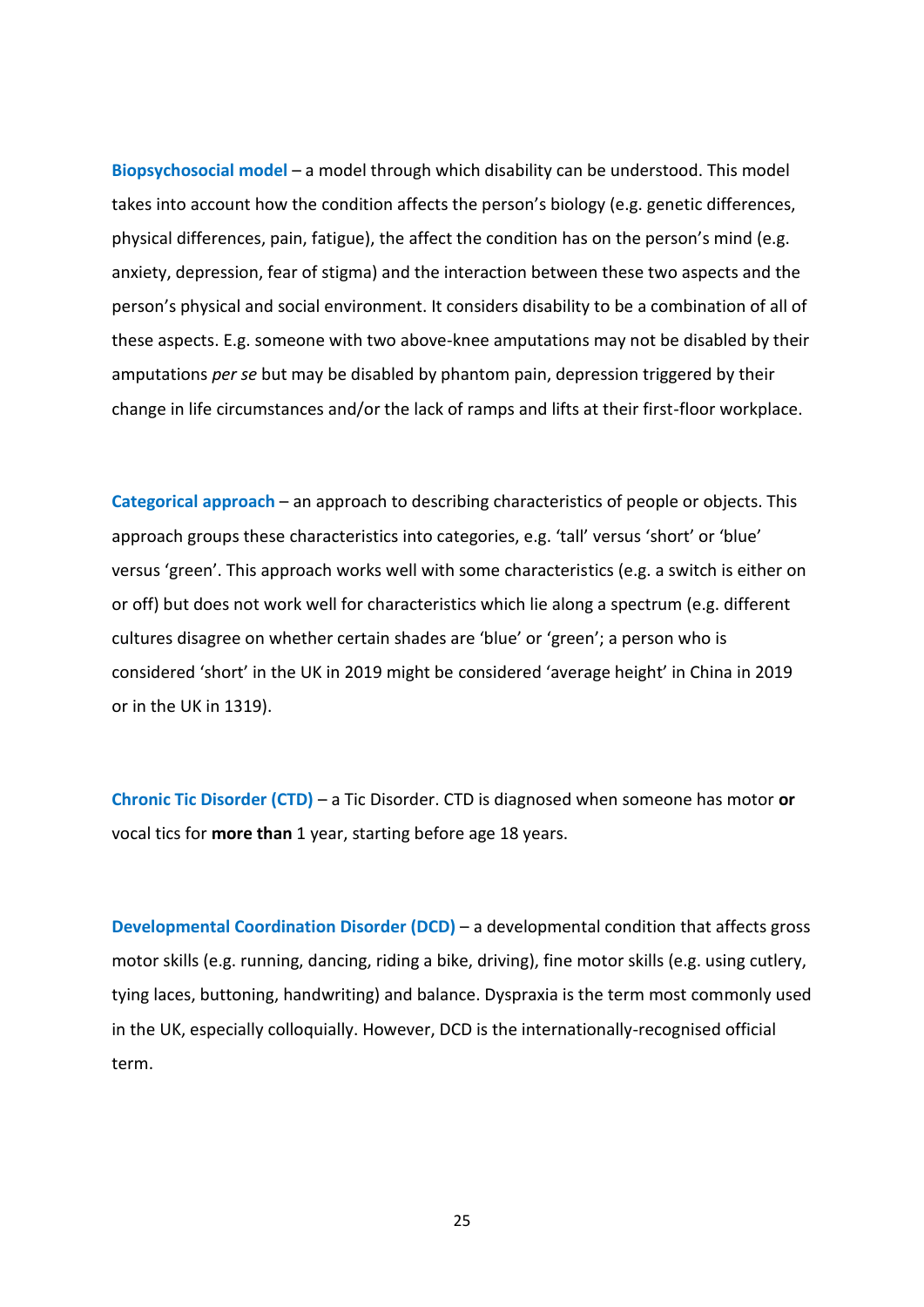**Developmental Language Disorder (DLD)** – a developmental condition that affects receptive language (understanding spoken language you hear), expressive language (language you speak), semantic language (understanding meaning in spoken language, e.g. jokes, euphemisms, metaphors) and/or pragmatic language (using spoken language appropriately in social situations). Historically, this was called Specific Language Impairment (SLI). It is an umbrella term that includes DSM-5 diagnoses such as Language Disorder and Social (Pragmatic) Communication Disorder and ICD-10 diagnoses such as Expressive Language Disorder, Mixed Receptive-Expressive Language Disorder and Social Pragmatic Communication Disorder. However, it is less broad than the umbrella terms Speech, Language and Communication Needs (SCLN) and Speech, Language and Communication Difficulties (SCLD).

**Dimensional approach** – an approach to describing characteristics of people or objects. This approach does **not** group these characteristics into categories, e.g. 'tall' versus 'short' or 'blue' versus 'green'. This approach works well for characteristics which lie along a spectrum with only arbitrary dividing lines between them (e.g. different cultures disagree on whether certain shades are 'blue' or 'green'; a person who is considered 'short' in the UK in 2019 might be considered 'average height' in China in 2019 or in the UK in 1319).

**DSM** – the Diagnostic and Statistical Manual of Mental Disorders. A system of diagnosing psychiatric illnesses, published by the American Psychiatric Association. The current edition is DSM-5 and was released in 2013.

**Dyscalculia** – a developmental condition that affects understanding of mathematics and related concepts that use mathematics, e.g. money, time, positional directions. General intelligence is not affected. If mathematical skills are compromised due to an acquired injury, see Acalculia.

26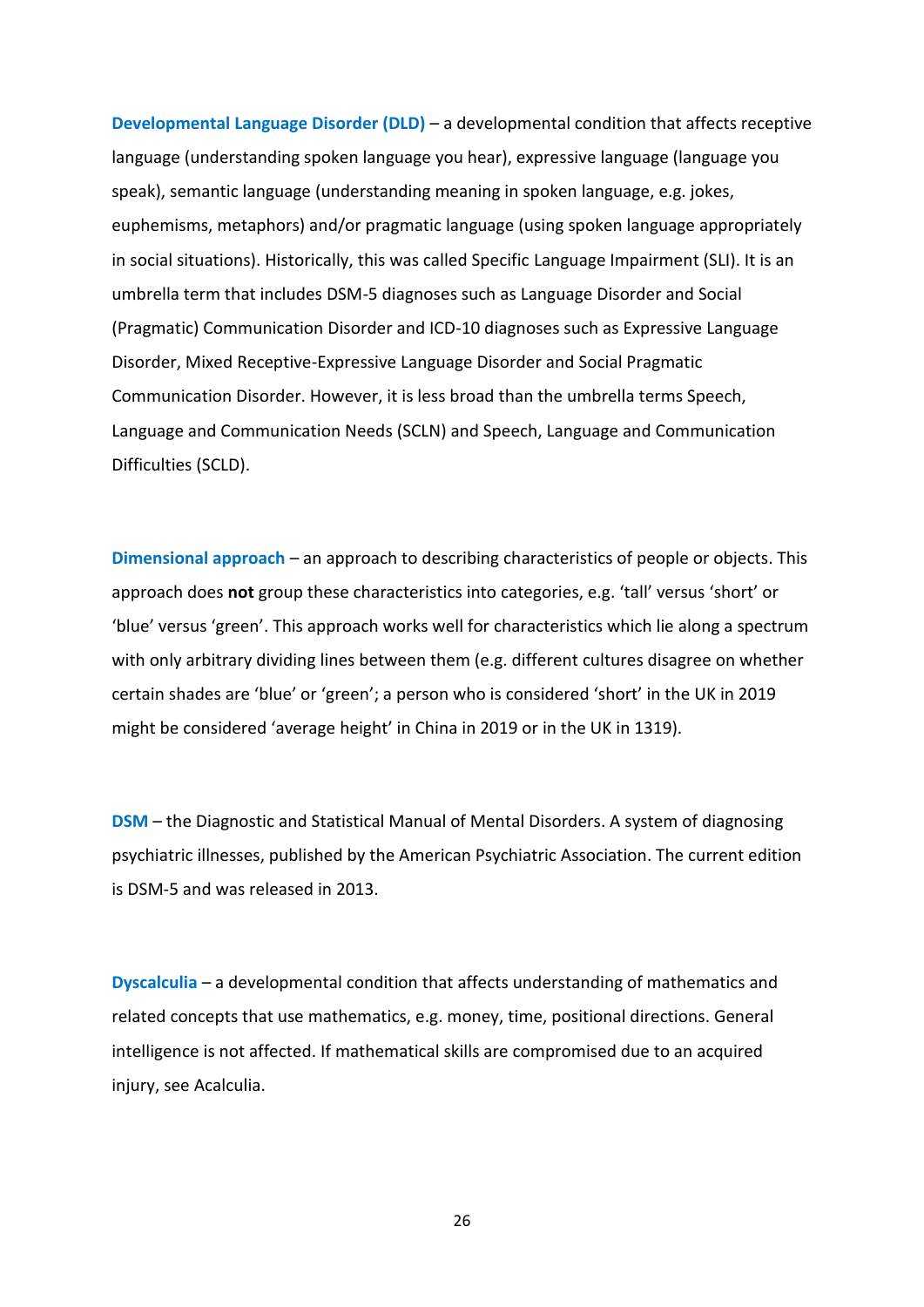**Dyslexia** – a developmental condition that affects understanding of written language, i.e. reading and writing. General intelligence is not affected. If reading and writing are compromised due to an acquired injury (e.g. stroke, Traumatic Brain Injury), see Alexia.

**Dyspraxia** – see Developmental Coordination Disorder (DCD). Dyspraxia is the term most commonly used in the UK, especially colloquially. However, DCD is the internationallyrecognised official term. If motor skills are compromised due to an acquired injury (e.g. stroke, Traumatic Brain Injury), see Apraxia.

**Hyperkinetic Disorder** – see Attention-Deficit/Hyperactivity Disorder (ADHD). Hyperkinetic Disorder is a diagnosis made based on ICD-10 criteria whereas ADHD uses DSM-V criteria. It is equivalent to a severe version of combined ADHD.

**ICD** – the International Classification of Diseases. A system of classifying diseases, published by the World Health Organisation. The current edition is ICD-10 and was first used in 1994. A new edition (ICD-11) has been created and will be used from  $1<sup>st</sup>$  January 2022.

**Intellectual Disability (ID)** – a developmental condition that affects global intelligence and everyday functional skills, e.g. self-care. Learning Disability is the term most commonly used in the UK. However, ID is the internationally-recognised official term and avoids confusion as Learning Disability in the USA is equivalent to Learning Difficulty in the UK.

**Learning Difficulty** – an umbrella term used in English and Welsh education, particularly post-16 education. Equivalent to Specific Learning Difficulty (SpLD). Generally, includes Dyslexia, Dyscalculia and Developmental Coordination Disorder (DCD). Sometimes, Attention-Deficit/Hyperactivity Disorder (ADHD), Autism Spectrum Disorder (ASD) and/or Developmental Language Disorder (DLD) are also included.

27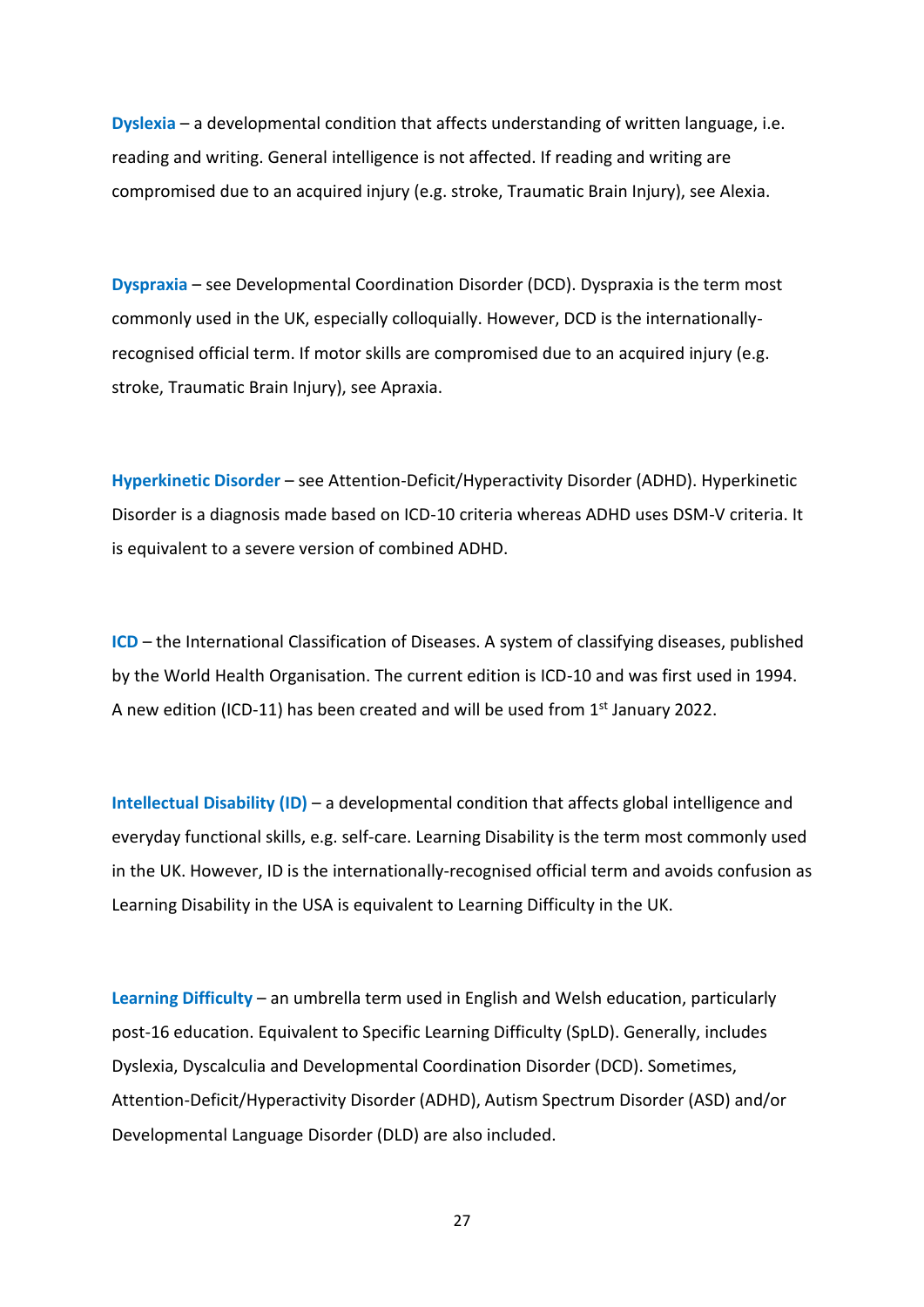**Learning Disabilities and Difficulties (LDDs)** – an umbrella term used in English and Welsh post-16 education. Includes Learning Disability and Learning Difficulties. I.e. it generally includes Intellectual Disability (ID), Dyslexia, Dyscalculia and Developmental Coordination Disorder (DCD) but sometimes may also include Attention-Deficit/Hyperactivity Disorder (ADHD), Autism Spectrum Disorder (ASD) and/or Developmental Language Disorder (DLD).

**Learning Disability** – a term used in English and Welsh education and health services. In this context, equivalent to Intellectual Disability (ID). However, in other nations (e.g. USA) it is equivalent to the UK term Learning Difficulty.

**Neurodevelopmental Disorders (NDDs)** – an umbrella term. Includes Attention-Deficit/Hyperactivity Disorder (ADHD), Autism Spectrum Disorder (ASD), Developmental Coordination Disorder (DCD), Developmental Language Disorder (DLD), Dyscalculia, Dyslexia, Intellectual Disability (ID) and Tic Disorders.

**Neurodiversity** – a term coined by Judy Singer in the late 1990s. It is broadly equivalent to Neurodevelopmental Disorders but considers these conditions to represent normal, naturally occurring variations in human brains/minds rather than abnormal 'disorders'. In this respect, Neurodiverse conditions are considered to be social categories, similar to ethnicity, gender or sexual orientation, and like these categories should not be stigmatised or eliminated. The term Neurodiversity recognises that many symptoms of Neurodiverse conditions are or can, in the right environment, be positive and that much of the disability experienced by Neurodiverse people is due to their interactions with an environment that is not reflective of their needs, rather than innate problems with their bodies or minds.

**Person-centred approach** – an approach to diagnosing, treating and/or managing physical and mental health conditions and Neurodiversity. This approach considers *all* of the challenges the individual person faces and how these challenges may change over time and with different environments. Diagnostic pathways and interventions are tailored to the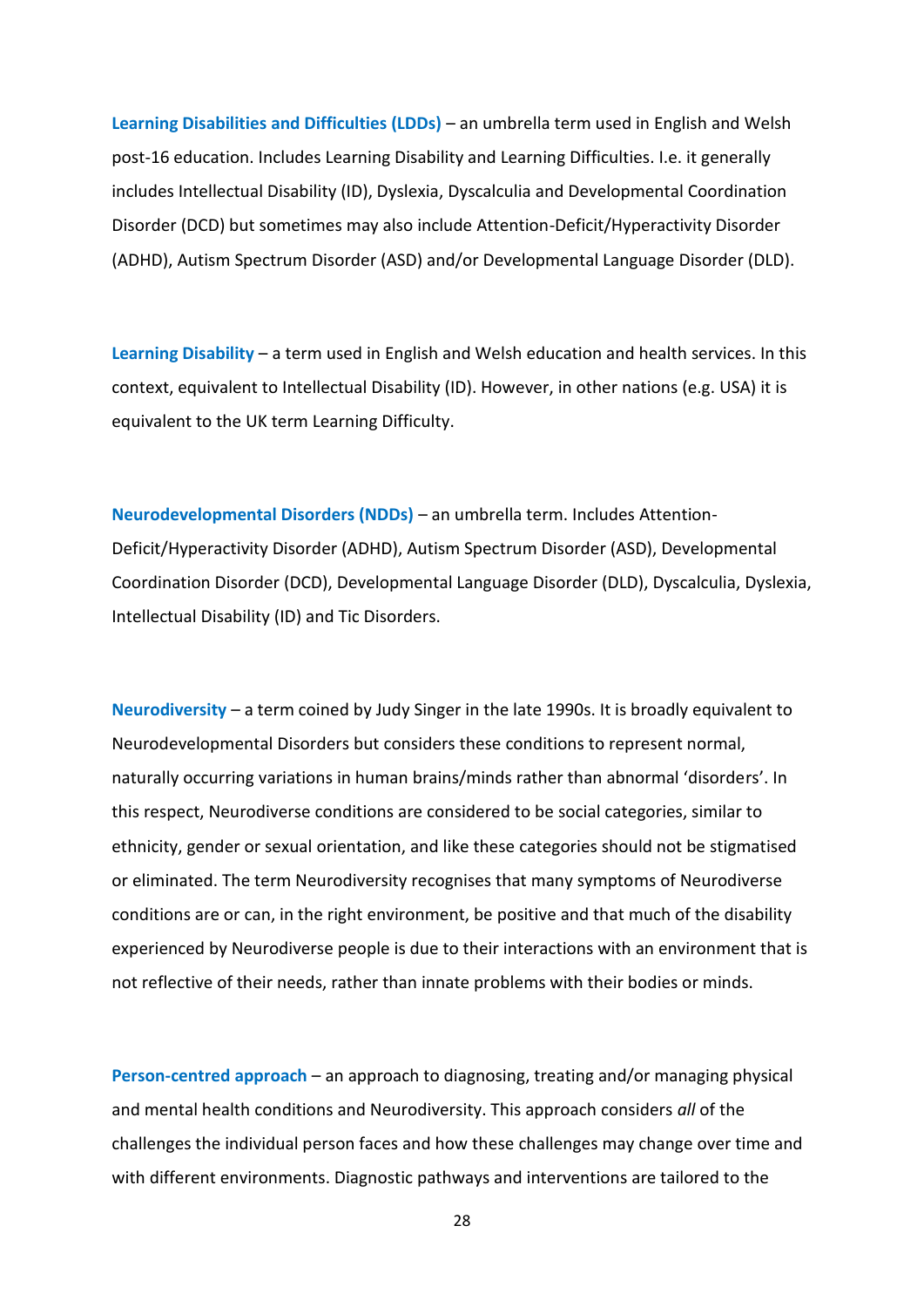individual person rather than being a one-size-fits-all approach based on a standard response to suspected or confirmed diagnoses.

**Provisional Tic Disorder (PTD)** – a Tic Disorder. PTD is diagnosed when someone has motor **and/or** vocal tics for **less than** 1 year, starting before age 18 years. If the tics persist for more than one year, the condition is reclassified as either Chronic Tic Disorder or Tourette's Syndrome, as applicable.

**Specific Language Impairment (SLI)** – a historic umbrella term, equivalent to Developmental Language Disorder (DLD).

**Specific Learning Difficulty (SpLD)** – an umbrella term used in English and Welsh education, particularly compulsory education. Equivalent to Learning Difficulty. Generally includes Dyslexia, Dyscalculia and Developmental Coordination Disorder (DCD). Sometimes, Attention-Deficit/Hyperactivity Disorder (ADHD), Autism Spectrum Disorder (ASD) and/or Developmental Language Disorder (DLD) are also included.

**Speech, Language and Communication Difficulties (SCLD)** – a broad umbrella term used in Welsh education. Equivalent to the English term Speech, Language and Communication Needs (SLCN).

**Speech, Language and Communication Needs (SCLN)** – a broad umbrella term used in English education. This includes difficulties due to Developmental Language Disorder (DLD) as well as stammering, stuttering and difficulties that stem from Autism Spectrum Disorder (ASD), hearing impairment and other causes. Equivalent to the Welsh term Speech, Language and Communication Difficulties (SLCD).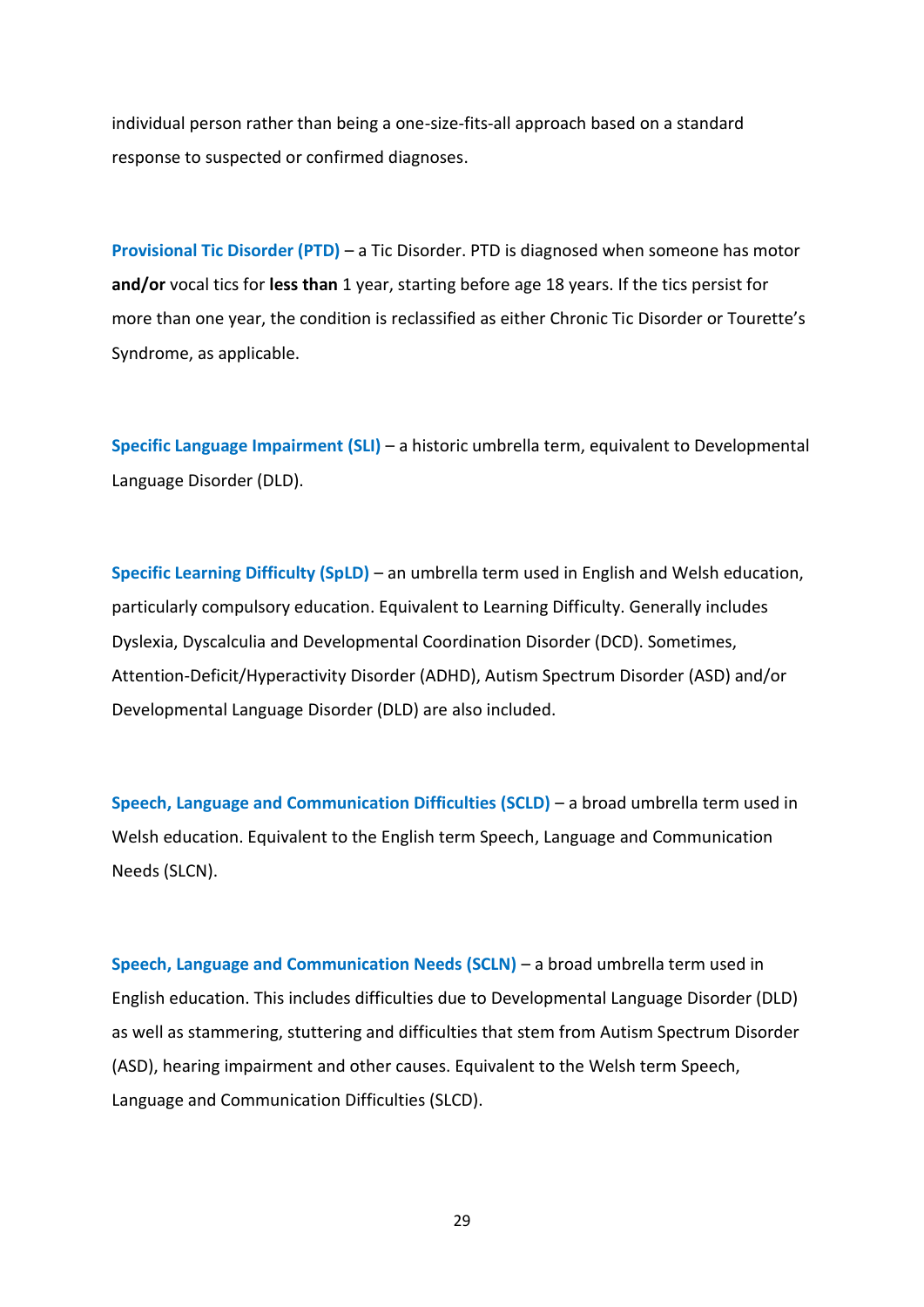**Tics** – abnormal, repetitive, non-rhythmic, unintentional movements (motor tics) or vocalisations (vocal tics). These can be simple, e.g. eye blinking, sniffing, or complex, e.g. echopraxia (imitating another person's actions) or palilalia (repeating words one has previously said). Tics are described as semi-voluntary or involuntary – they are suppressible but irresistible – suppression results in an irresistible urge and eventual expression of the tic.

**Tic Disorders** – an umbrella term, including developmental conditions characterised by tics. Includes Chronic Tic Disorder (CTD) and Tourette's Syndrome. Provisional Tic Disorder (PTD) is sometimes also included in this umbrella term, although this is not the case in this report.

**Tourette's Syndrome** – a Tic Disorder. Tourette's Syndrome is diagnosed when someone has motor **and** vocal tics for **more than** 1 year, starting before age 18 years.

**Traumatic Brain Injury (TBI)** – a sub-category of Acquired Brain Injury (ABI). An injury to the brain resulting from trauma to the head or face (e.g. from a traffic accident, fight, sports injury, etc.). TBI, particularly if severe or repeated, can result in long-term symptoms that mimic aspects of Attention-Deficit/Hyperactivity Disorder (ADHD), Autism Spectrum Disorder (ASD) and Intellectual Disability (ID) in particular. Symptoms may also sometimes include Acalculia, Alexia and/or Apraxia. TBI severity is classified based on symptoms immediately post-injury (e.g. tested using the Glasgow Coma Scale) or, if these are unknown, duration of unconsciousness:

- **Mild**: Glasgow Coma Score of 13-15 and/or less than 10 minutes loss of consciousness.
- **Moderate**: Glasgow Coma Score of 9-12 and/or between 10 minutes and 6 hours loss of consciousness.
- **Severe**: Glasgow Coma Score of less than 9 and/or more than 6 hours loss of consciousness.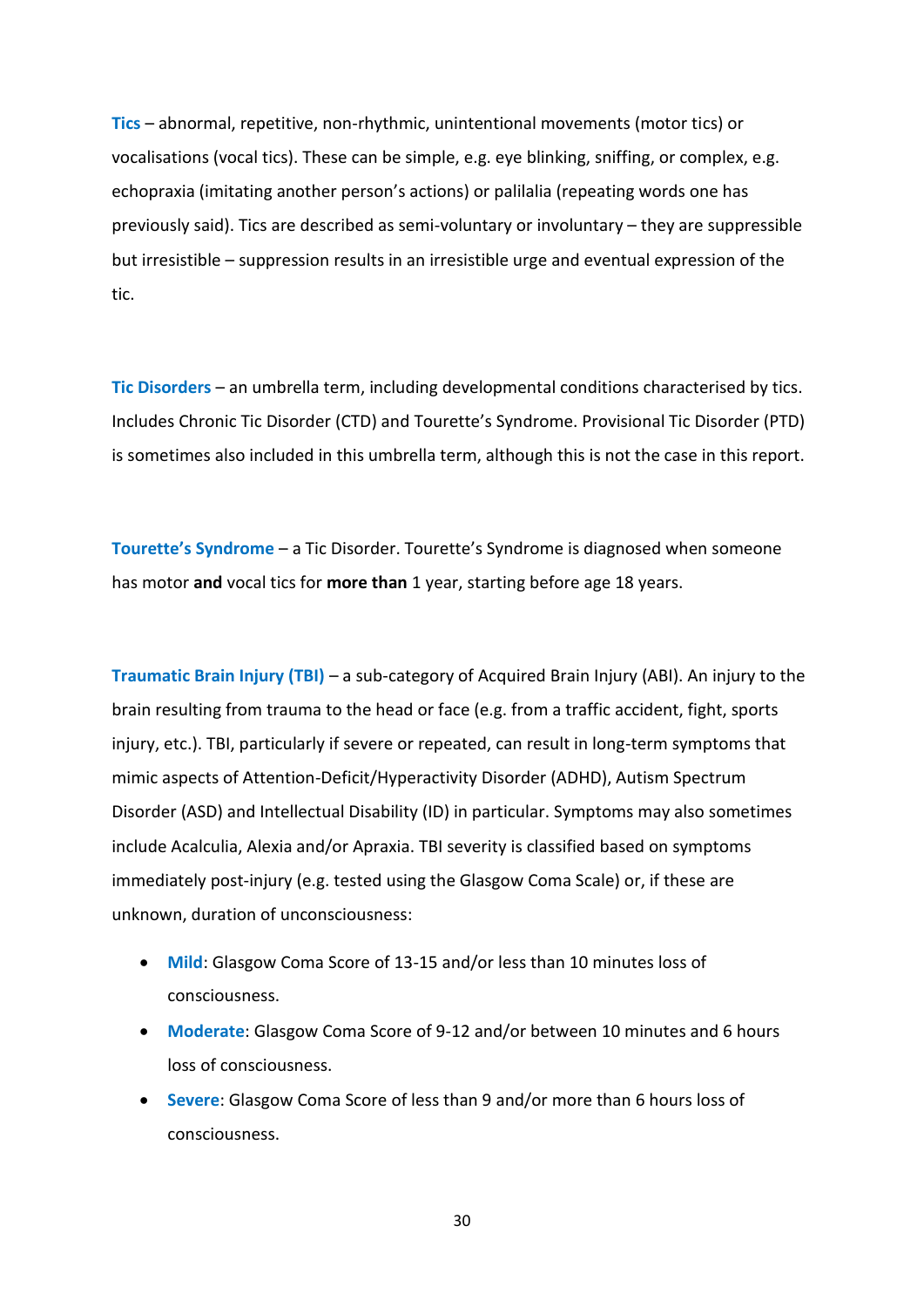– an injury to the brain resulting from an external cause rather than a genetic, developmental or degenerative condition. For example, injury caused by trauma (see Traumatic Brain Injury), stroke, meningitis, encephalitis or poisoning.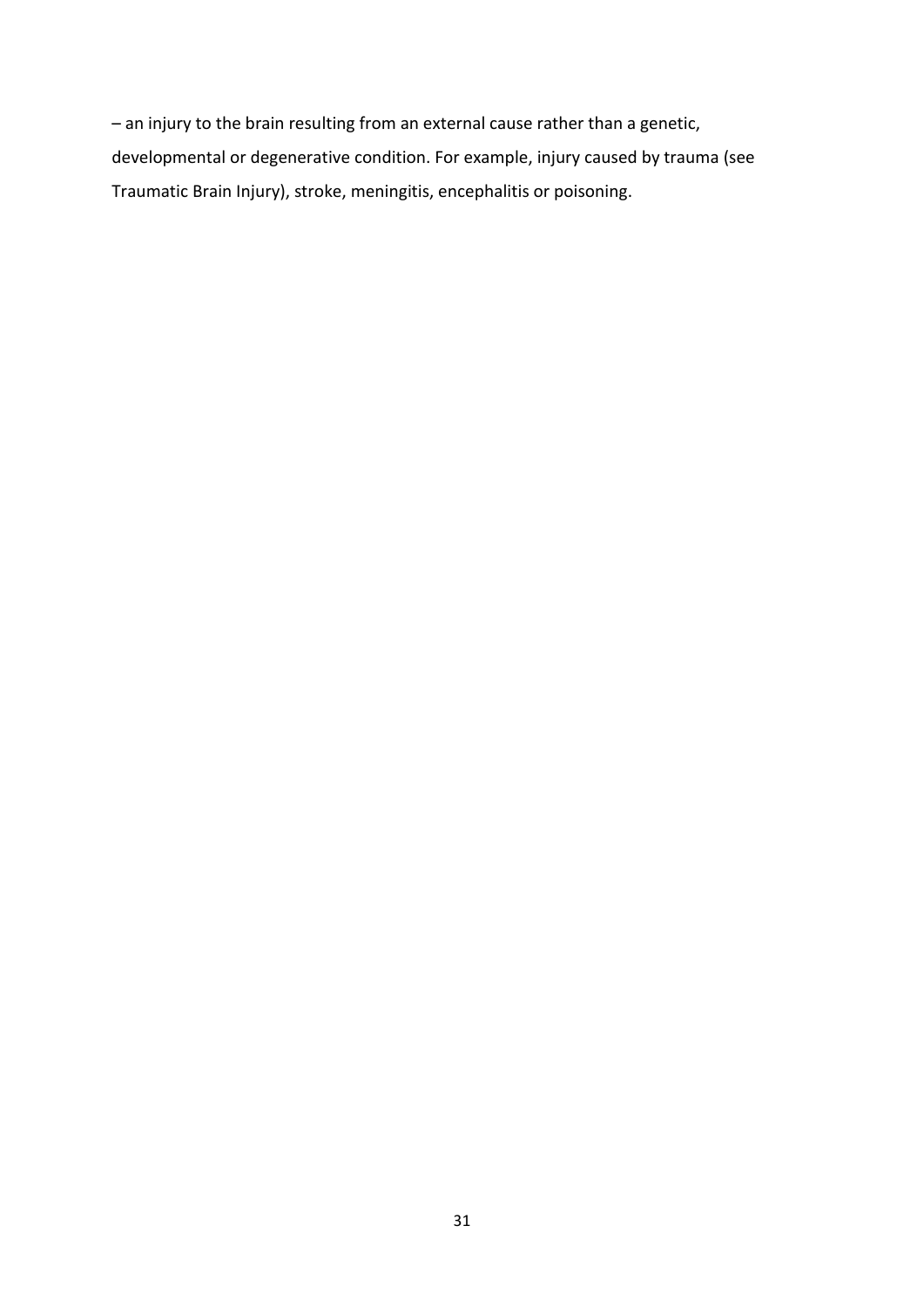## <span id="page-32-0"></span>**References**

- Alexander-Passe, N. (2016), "Dyslexia: Investigating Self-Harm and Suicidal Thoughts/Attempts as a Coping Strategy", *Journal of Psychology & Psychotherapy*, Vol. 5 No. 6, p. 1000224.
- Allely, C.S. (2015), "Autism Spectrum Disorders in the Criminal Justice System: Police Interviewing, the Courtroom and the Prison Environment", in Allely, C.S., Varadinova, M., Boyadjieva, N. and Alrahbeni, T.M. (Eds.), *Recent Advances in Autism*, SM Group.
- Anderson, S.A.S., Hawes, D.J. and Snow, P.C. (2016), "Language impairments among youth offenders: A systematic review", *Children and Youth Services Review*, Elsevier Ltd, Vol. 65, pp. 195–203.
- APA. (2013), *Diagnostic and Statistical Manual of Mental Disorders*, 5th ed., American Psychiatric Publishing, Washington, DC.
- Astle, D.E. and Bathelt, J. (2019), "Remapping the cognitive and neural profiles of children who struggle at school", *Developmental Science*, Vol. 22, p. e12747.
- Babikian, T., Merkley, T., Savage, R.C., Giza, C.C. and Levin, H. (2015), "Chronic Aspects of Pediatric Traumatic Brain Injury: Review of the Literature", *Journal of Neurotrauma*, Vol. 32 No. 23, pp. 1849–1860.
- Bartlett, A. and Hollins, S. (2018), "Challenges and mental health needs of women in prison", *The British Journal of Psychiatry*, Vol. 212 No. 3, pp. 134–136.
- Biederman, J., Mick, E., Faraone, S. V, Braaten, E., Doyle, A., Spencer, T., Wilens, T.E., et al. (2002), "Influence of Gender on Attention Deficit Hyperactivity Disorder in Children Referred to a Psychiatric Clinic", *American Journal of Psychiatry*, Vol. 159 No. 1, pp. 36– 42.
- Bihlar Muld, B., Jokinen, J., Bölte, S. and Hirvikoski, T. (2015), "Long-term outcomes of pharmacologically treated versus non-treated adults with ADHD and substance use disorder: A naturalistic study", *Journal of Substance Abuse Treatment*, The Authors., Vol. 51, pp. 82–90.

Bishop, D.V.M., Whitehouse, A.J.O., Watt, H.J. and Line, E.A. (2008), "Autism and diagnostic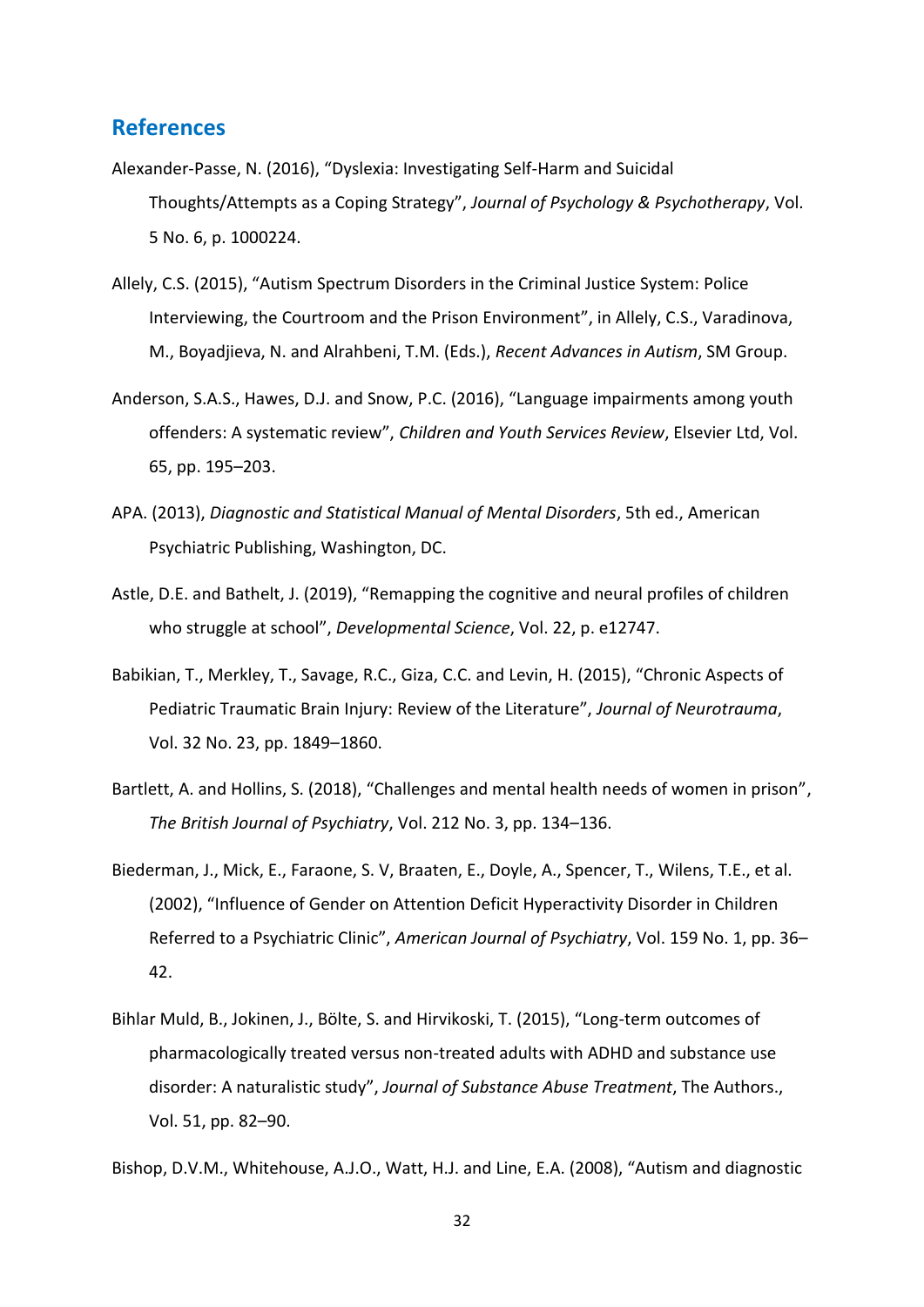substitution: evidence from a study of adults with a history of developmental language disorder", *Developmental Medicine & Child Neurology*, Vol. 50 No. 5, pp. 341–345.

- Bradley, K. (2009), *The Bradley Report: Review of People with Mental Health Problems or Learning Disabilities in the Criminal Justice System*, London, UK, available at:https://doi.org/10.1080/17449200903115847.
- Braiden, H.J., Bothwell, J. and Duffy, J. (2010), "Parents' experience of the diagnostic process for Autistic Spectrum Disorders", *Child Care in Practice*, Vol. 16 No. 4, pp. 377–389.
- Bryan, K., Freer, J. and Furlong, C. (2007), "Language and communication difficulties in juvenile offenders", *International Journal of Language and Communication Disorders*, Vol. 42 No. 5, pp. 505–520.
- Butwicka, A., Långström, N., Larsson, H., Lundström, S., Serlachius, E., Almqvist, C., Frisén, L., et al. (2017), "Increased Risk for Substance Use-Related Problems in Autism Spectrum Disorders: A Population-Based Cohort Study", *Journal of Autism and Developmental Disorders*, Springer US, Vol. 47 No. 1, pp. 80–89.
- Capusan, A.J., Bendtsen, P., Marteinsdottir, I. and Larsson, H. (2019), "Comorbidity of adult ADHD and its subtypes with Substance Use Disorder in a large population-based epidemiological study", *Journal of Attention Disorders*, Vol. 23 No. 12, pp. 1416–1426.
- Chang, H.K., Hsu, J.W., Wu, J.C., Huang, K.L., Chang, H.C., Bai, Y.M., Chen, T.J., et al. (2018), "Traumatic Brain Injury in early childhood and risk of Attention-Deficit/Hyperactivity Disorder and Autism Spectrum Disorder: a nationwide longitudinal study", *Journal of Clinical Psychiatry*, Vol. 79 No. 6, available at:https://doi.org/10.4088/JCP.17m11857.
- Chapman, S.L.C. and Wu, L.-T. (2012), "Substance abuse among individuals with intellectual disabilities", *Research in Developmental Disabilities*, Elsevier Ltd, Vol. 33 No. 4, pp. 1147–1156.
- Cleaton, M.A.M. and Kirby, A. (2018), "Why Do We Find it so Hard to Calculate the Burden of Neurodevelopmental Disorders?", *Journal of Childhood & Developmental Disorders*, Vol. 4 No. 3, pp. 1–20.

Coates, S. (2016), *Unlocking Potential: A Review of Education in Prison*, London, UK.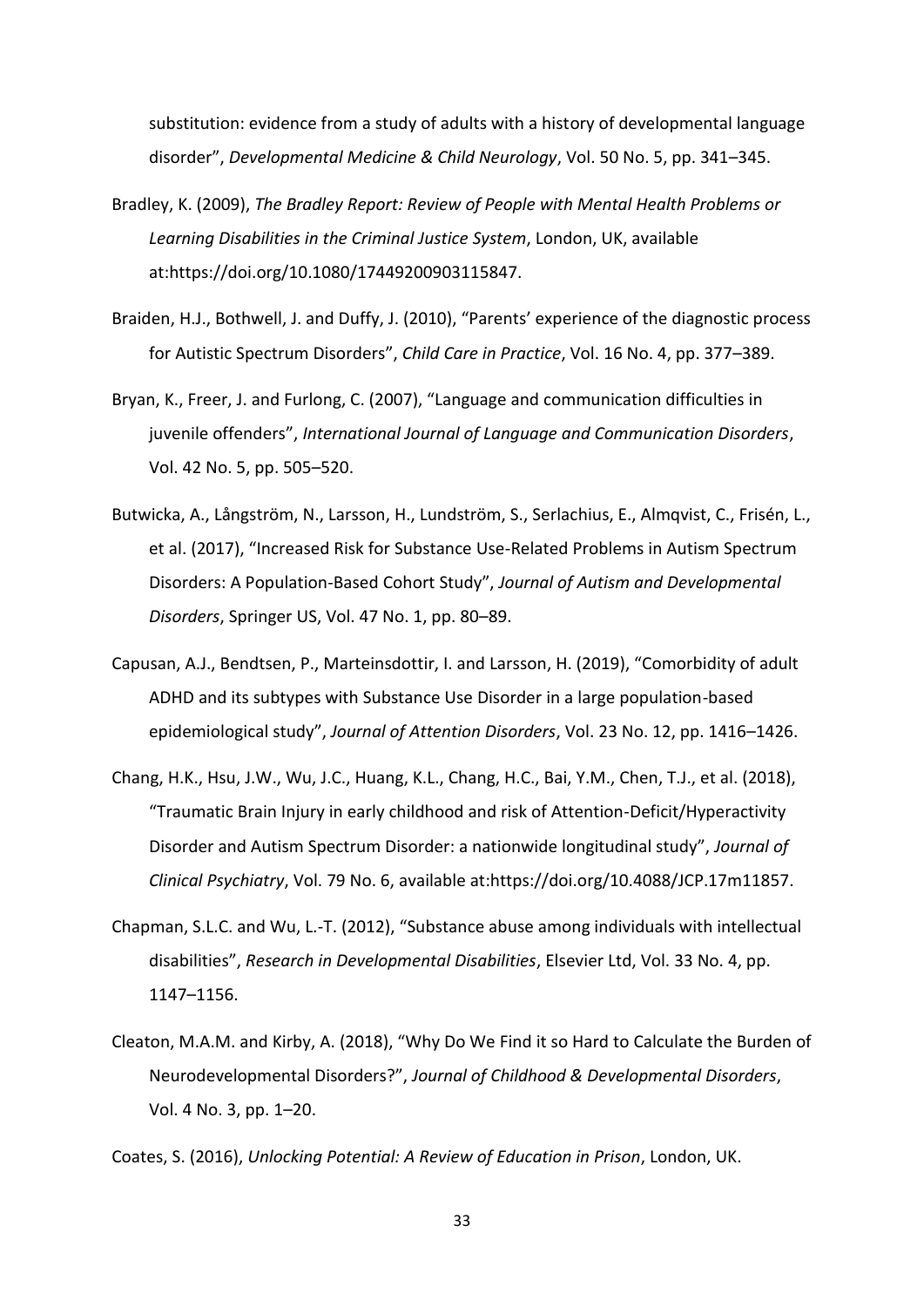- Conti-Ramsden, G., Simkin, Z. and Botting, N. (2006), "The prevalence of autistic spectrum disorders in adolescents with a history of specific language impairment (SLI)", *Journal of Child Psychology and Psychiatry and Allied Disciplines*, Vol. 47 No. 6, pp. 621–628.
- Crane, L., Chester, J.W., Goddard, L., Henry, L.A. and Hill, E. (2016), "Experiences of autism diagnosis: A survey of over 1000 parents in the United Kingdom", *Autism*, Vol. 20 No. 2, pp. 153–162.
- Creese, B. (2016), *An Assessment of the English and Maths Skills Levels of Prisoners in England*, *London Review of Education*, Vol. 14, London, UK, available at:https://doi.org/10.18546/LRE.14.3.02.
- Dean, M., Harwood, R. and Kasari, C. (2017), "The art of camouflage: Gender differences in the social behaviors of girls and boys with autism spectrum disorder", *Autism*, Vol. 21 No. 6, pp. 678–689.
- Van Duijvenbode, N. and Vandernagel, J.E.L. (2019), "A systematic review of Substance Use (Disorder) in individuals with mild to borderline Intellectual Disability", *European Addiction Research*, Vol. 25 No. 6, pp. 263–282.
- Engel, G.L. (1977), "The need for a new medical model: A challenge for biomedicine", *Science*, Vol. 196 No. 4286, pp. 129–136.
- Engel, G.L. (1980), "The clinical application of the biopsychosocial model", *American Journal of Psychiatry*, Vol. 137 No. 5, pp. 535–544.
- Farooq, R., Emerson, L.M., Keoghan, S. and Adamou, M. (2016), "Prevalence of adult ADHD in an all-female prison unit", *ADHD Attention Deficit and Hyperactivity Disorders*, Vol. 8 No. 2, pp. 113–119.
- Fisher, M.H., Moskowitz, A.L. and Hodapp, R.M. (2013), "Differences in social vulnerability among individuals with Autism Spectrum Disorder, Williams syndrome, and Down syndrome", *Research in Autism Spectrum Disorders*, Elsevier Ltd, Vol. 7 No. 8, pp. 931– 937.
- Flory, K. and Lynam, D.R. (2003), "The relation between Attention Deficit Hyperactivity Disorder and substance abuse: What role does Conduct Disorder play?", *Clinical Child*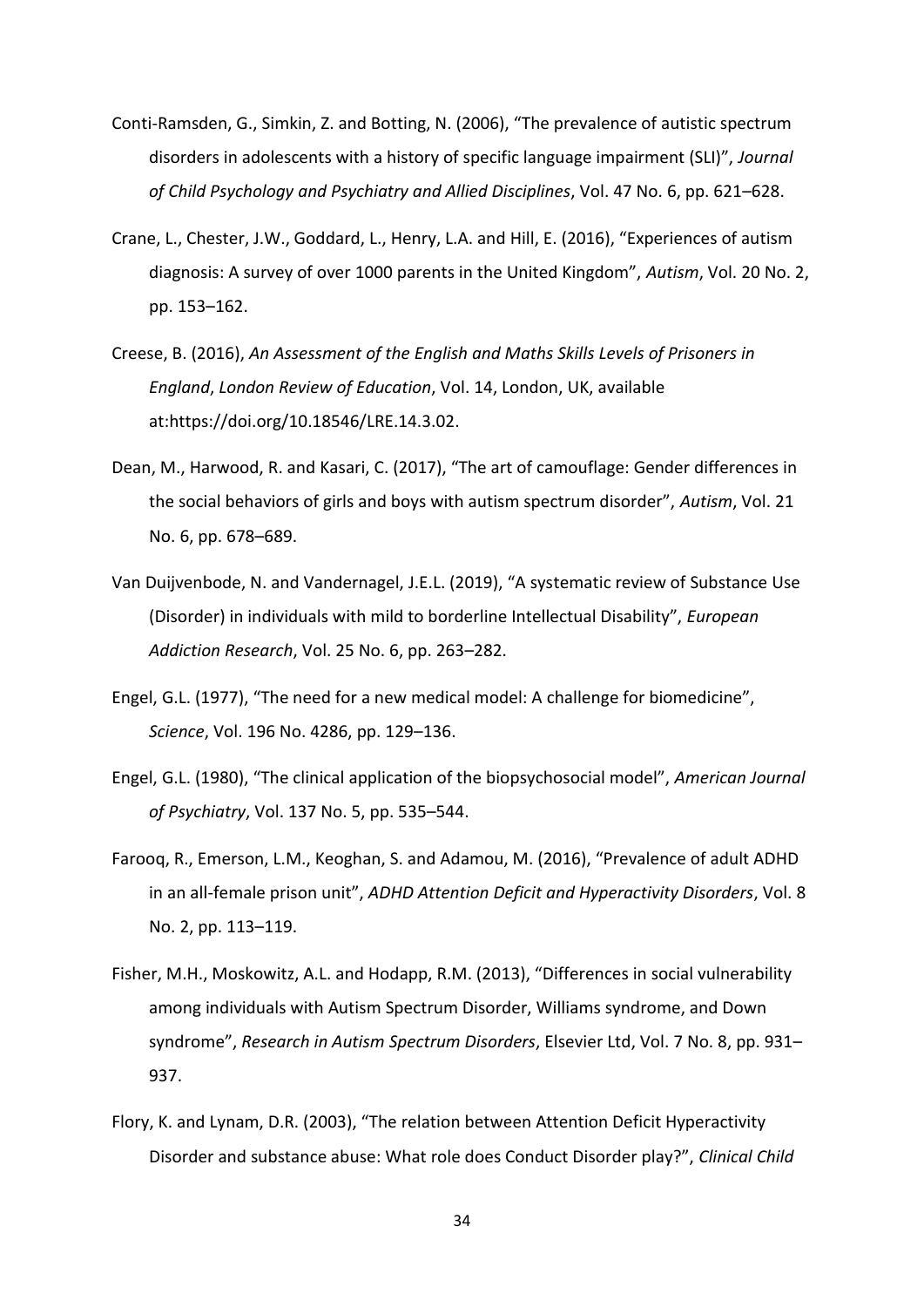*and Family Psychology Review*, Vol. 6 No. 1, pp. 1–16.

- Fuller-Thomson, E., Carroll, S.Z. and Yang, W. (2018), "Suicide Attempts Among Individuals With Specific Learning Disorders: An Underrecognized Issue", *Journal of Learning Disabilities*, Vol. 51 No. 3, pp. 283–292.
- Gershon, J. (2002), "A meta-analytic review of gender differences in ADHD", *Journal of Attention Disorders*, Vol. 5 No. 3, pp. 143–154.
- Giannini, M.J., Bergmark, B., Kreshover, S., Elias, E., Plummer, C. and O'Keefe, E. (2010), "Understanding suicide and disability through three major disabling conditions: Intellectual disability, spinal cord injury, and multiple sclerosis", *Disability and Health Journal*, Vol. 3 No. 2, pp. 74–78.
- Green, J.L., Rinehart, N., Anderson, V., Nicholson, J.M., Jongeling, B. and Sciberras, E. (2015), "Autism spectrum disorder symptoms in children with ADHD: A community-based study", *Research in Developmental Disabilities*, Elsevier Ltd., Vol. 47, pp. 175–184.
- Gudjonsson, G.H., Sigurdsson, J.F., Bragason, O.O., Newton, A.K. and Einarsson, E. (2008), "Interrogative suggestibility, compliance and false confessions among prisoners and their relationship with Attention Deficit Hyperactivity Disorder (ADHD) symptoms", *Psychological Medicine*, Vol. 38 No. 7, pp. 1037–1044.
- Gudjonsson, G.H., Sigurdsson, J.F., Sigfusdottir, I.D. and Young, S. (2012a), "False confessions to police and their relationship with conduct disorder, ADHD, and life adversity", *Personality and Individual Differences*, Vol. 52 No. 6, pp. 696–701.
- Gudjonsson, G.H., Sigurdsson, J.F., Sigfusdottir, I.D. and Young, S. (2012b), "An epidemiological study of ADHD symptoms among young persons and the relationship with cigarette smoking, alcohol consumption and illicit drug use", *Journal of Child Psychology and Psychiatry and Allied Disciplines*, Vol. 53 No. 3, pp. 304–312.
- Gudjonsson, G.H., Young, S. and Bramham, J. (2007), "Interrogative suggestibility in adults diagnosed with Attention-Deficit Hyperactivity Disorder (ADHD). A potential vulnerability during police questioning", *Personality and Individual Differences*, Vol. 43 No. 4, pp. 737–745.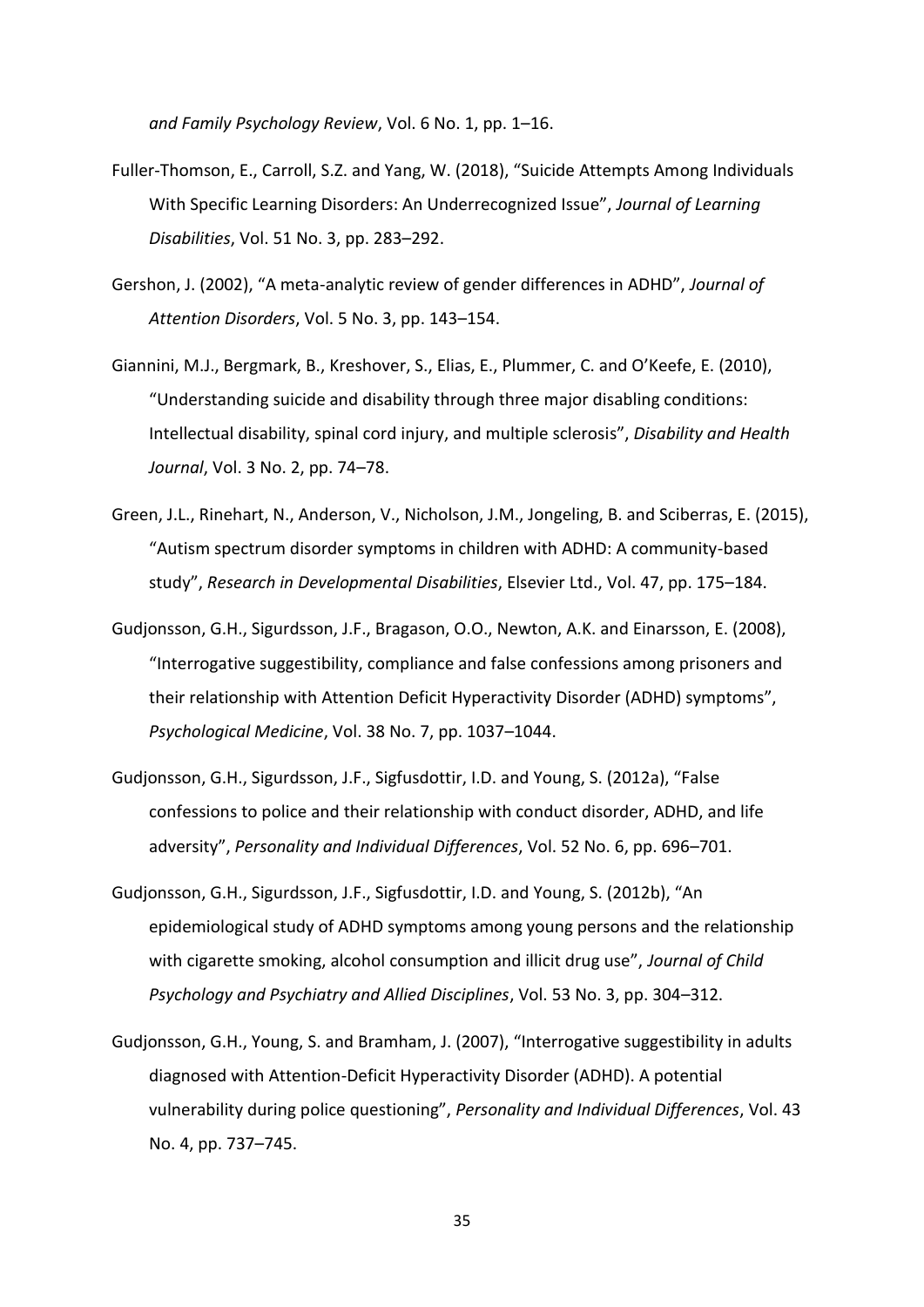- Hammerness, P., Petty, C., Faraone, S. V. and Biederman, J. (2017), "Do Stimulants Reduce the Risk for Alcohol and Substance Use in Youth With ADHD? A Secondary Analysis of a Prospective, 24-Month Open-Label Study of Osmotic-Release Methylphenidate", *Journal of Attention Disorders*, Vol. 21 No. 1, pp. 71–77.
- Harpin, V. and Young, S. (2012), "The challenge of ADHD and youth offending", *Cutting Edge Psychiatry in Practice*, Vol. 2, pp. 138–143.
- Harrop, C., Gulsrud, A. and Kasari, C. (2015), "Does gender moderate core deficits in ASD? An investigation into restricted and repetitive behaviours in girls and boys with ASD", *Journal of Autism & Developmental Disorders*, Vol. 45 No. 11, pp. 3644–3655.
- Hayes, S., Shackell, P., Mottram, P. and Lancaster, R. (2007), "The prevalence of intellectual disability in a major UK prison", *British Journal of Learning Disabilities*, Vol. 35 No. 3, pp. 162–167.
- Hiller, R.M., Young, R.L. and Weber, N. (2014), "Sex differences in Autism Spectrum Disorder based on DSM-5 criteria: evidence from clinician and teacher reporting", *Journal of Abnormal Child Psychology*, Vol. 42 No. 8, pp. 1381–1393.
- Hirvikoski, T., Mittendorfer-Rutz, E., Boman, M., Larsson, H., Lichtenstein, P. and Bölte, S. (2016), "Premature mortality in autism spectrum disorder", *British Journal of Psychiatry*, Vol. 208 No. 3, pp. 232–238.
- Hofvander, B., Delorme, R., Chaste, P., Nydén, A., Wentz, E., Ståhlberg, O., Herbrecht, E., et al. (2009), "Psychiatric and psychosocial problems in adults with normal-intelligence autism spectrum disorders", *BMC Psychiatry*, Vol. 9, pp. 1–9.
- Hopkins, K. (2012), *The Pre-Custody Employment, Training and Education Status of Newly Sentenced Prisoners: Results from the Surveying Prisoner Crime Reduction (SPCR) Longitudinal Cohort Study of Prisoners*, London, UK.
- Hughes, N., Williams, H., Chitsabesan, P., Davies, R. and Mounce, L. (2012), *Nobody Made the Connection: The Prevalence of Neurodisability in Young People Who Offend*, London, UK, available at: https://yjlc.uk/wpcontent/uploads/2015/03/Neurodisability\_Report\_FINAL\_UPDATED\_\_01\_11\_12.pdf.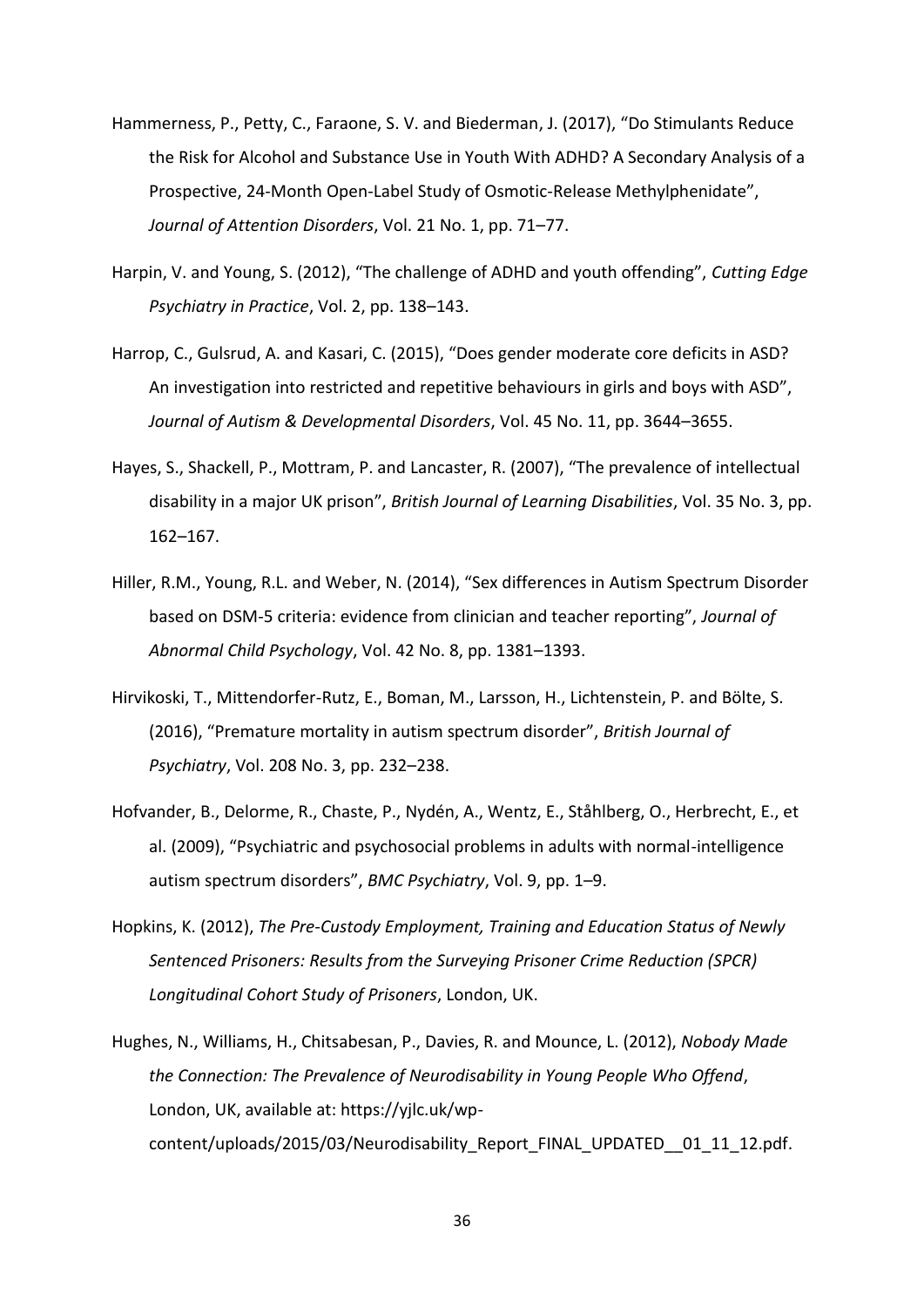- Impey, M. and Heun, R. (2012), "Completed suicide, ideation and attempt in attention deficit hyperactivity disorder", *Acta Psychiatrica Scandinavica*, Vol. 125 No. 2, pp. 93– 102.
- Jacobson, J. (2008), *No One Knows: Police Responses to Suspects' Learning Disabilities and Learning Difficulties: A Review of Policy and Practice*, London, UK.
- Jawaid, A., Riby, D.M., Owens, J., White, S.W., Tarar, T. and Schulz, P.E. (2012), "'Too withdrawn' or 'too friendly': considering social vulnerability in two neurodevelopmental disorders", *Journal of Intellectual Disability Research*, Vol. 56 No. 4, pp. 335–350.
- Jones, L., Goddard, L., Hill, E.L., Henry, L.A. and Crane, L. (2014), "Experiences of Receiving a Diagnosis of Autism Spectrum Disorder: A Survey of Adults in the United Kingdom", *Journal of Autism and Developmental Disorders*, Vol. 44 No. 12, pp. 3033–3044.
- Keenan, M., Dillenburger, K., Doherty, A., Byrne, T. and Gallagher, S. (2010), "The Experiences of Parents During Diagnosis and Forward Planning for Children with Autism Spectrum Disorder", *Journal of Applied Research in Intellectual Disabilities*, Vol. 23, pp. 390–397.
- Knop, J., Penick, E.C., Nickel, E.J., Mortensen, E.L., Sullivan, M.A., Murtaza, S., Jensen, P., et al. (2009), "Childhood ADHD and conduct disorder as independent predictors of male alcohol dependence at age 40", *Journal of Studies on Alcohol and Drugs*, Vol. 70 No. 2, pp. 169–177.
- Van Der Kolk, B.A. (2005), "Developmental Trauma Disorder: A new rational diagnosis for children with complex trauma histories", *Psychiatric Annals*, Vol. 35 No. 5, pp. 401–408.
- Lai, M.-C., Lombardo, M. V, Ruigrok, A.N. V, Chakrabarti, B., Auyeung, B., Szatmari, P., Happé, F., et al. (2017), "Quantifying and exploring camouflaging in men and women with autism", *Autism*, Vol. 21 No. 6, pp. 690–702.
- Lamb, N. (2018), *The Autism Diagnosis Crisis: Research from Rt Hon Norman Lamb MP and the All Part Parliamentary Group on Autism Uncovers Stark Regional Variation and Long Waits for Autism Diagnosis*, London, UK.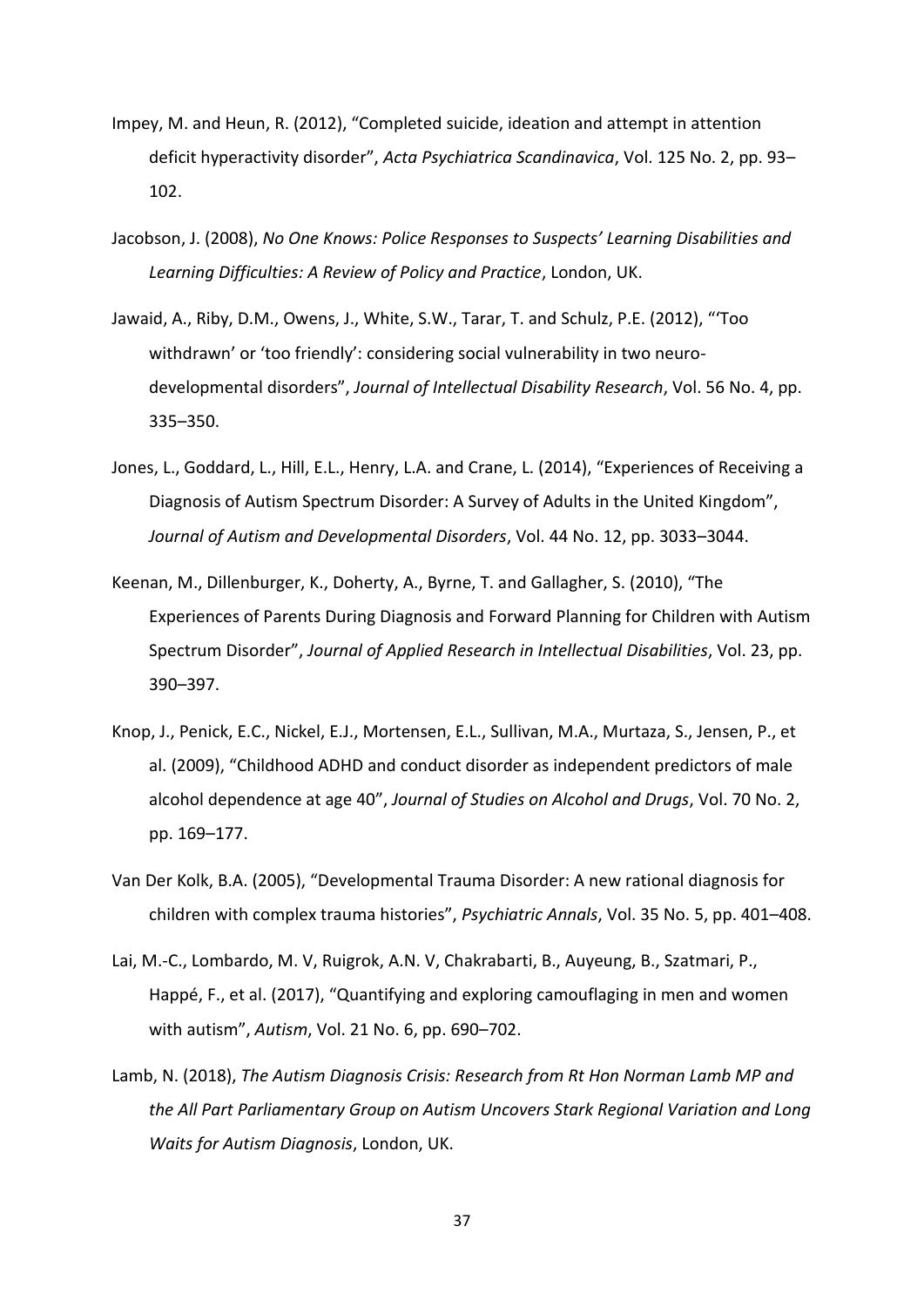- Loucks, N. (2007a), *No One Knows: Offenders with Learning Difficulties and Learning Disabilities - Review of Prevalence and Associated Needs*, London, UK, available at: http://www.ohrn.nhs.uk/resource/policy/NoOneKnowPrevalence.pdf.
- Loucks, N. (2007b), *No One Knows: Offenders with Learning Difficulties and Learning Disabilities: The Prevalence and Associated Needs of Offenders with Learning Difficulties and Learning Disabilities*, London, UK.
- Loucks, N. and Talbot, J. (2007), *No One Knows: Identifying and Supporting Prisoners with Learning Difficulties and Learning Disabilities: The Views of Prison Staff (Scotland)*, London, UK.
- Mandy, W., Chilvers, R., Chowdhury, U., Salter, G., Seigal, A. and Skuse, D. (2012), "Sex differences in Autism Spectrum Disorder: evidence from a large sample of children and adolescents", *Journal of Autism & Developmental Disorders*, Vol. 42 No. 7, pp. 1304– 1313.
- Mansell Committee. (1993), *Services for People with Learning Disabilities and Challenging Behaviour or Mental Health Needs: Report of a Project Group*, London, UK.
- Masip, J., Martínez, C., Blandón-Gitlin, I., Sánchez, N., Herrero, C. and Ibabe, I. (2018), "Learning to detect deception from evasive answers and inconsistencies across repeated interviews: A study with lay respondents and police officers", *Frontiers in Psychology*, Vol. 8 No. JAN, pp. 1–17.
- McAdam, P. (2009), "Knowledge and understanding of the Autism spectrum amongst prison staff", *Good Autism Practice*, Vol. 10 No. 1, pp. 19–25.
- McAdam, P. (2012), "Knowledge and understanding of the Autism spectrum amongst prison staff", *Prison Service Journal*, Vol. 202, pp. 26–30.
- McDaniels-Wilson, C. and Belknap, J. (2008), "The extensive sexual violation and sexual abuse histories of incarcerated women", *Violence Against Women*, Vol. 14 No. 10, pp. 1090–1127.
- McManus, S., Bebbington, P., Jenkins, R. and Brugha, T. (2016), *Mental Health and Wellbeing in England: Adult Psychiatric Morbidity Survey 2014*, Leeds, UK, available at: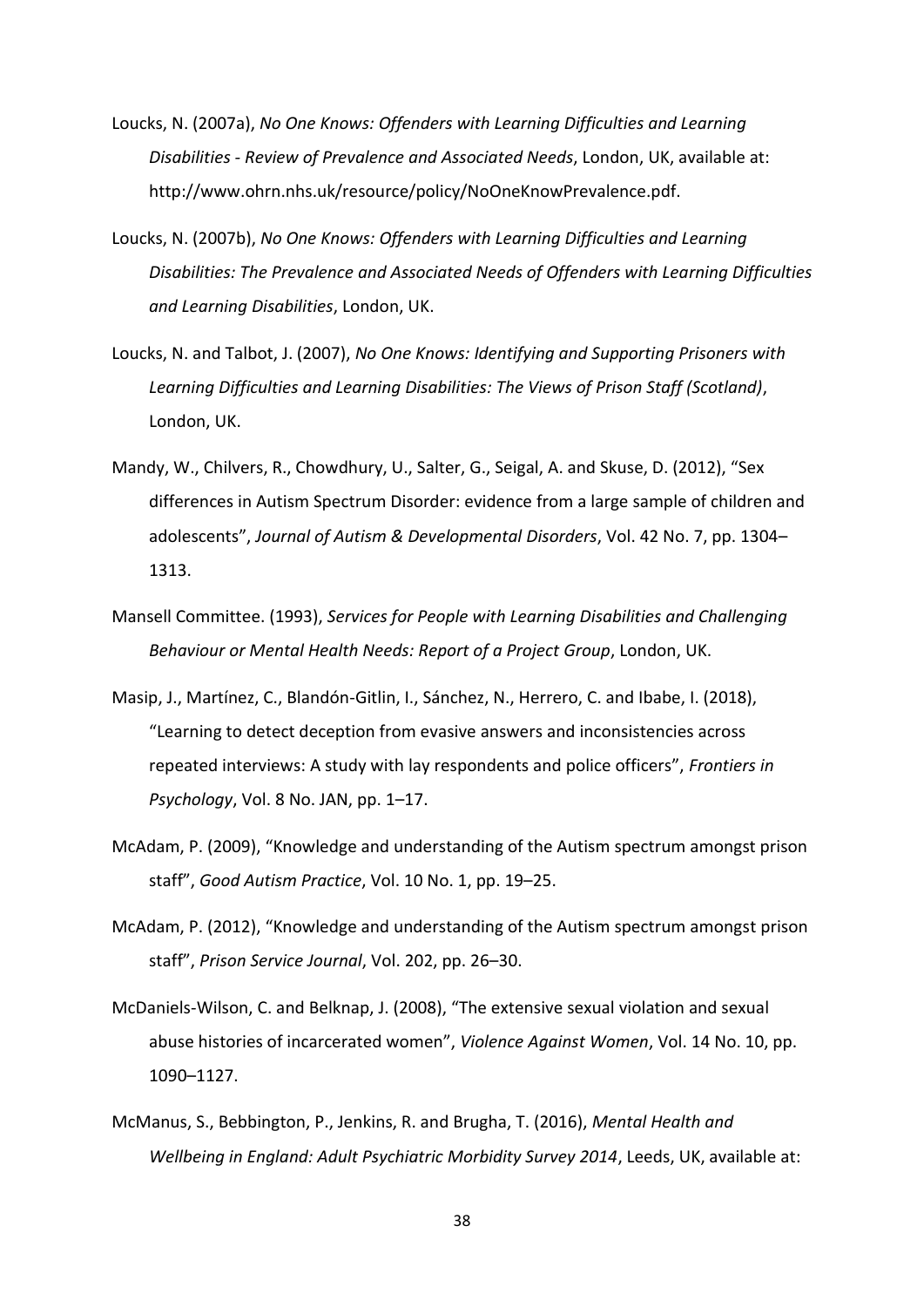https://files.digital.nhs.uk/pdf/q/3/mental\_health\_and\_wellbeing\_in\_england\_full\_rep ort.pdf.

- McManus, S., Meltzer, H., Brugha, T., Bebbington, P. and Jenkins, R. (2009), *Adult Psychiatric Morbidity in England, 2007: Results of a Household Survey*, Leeds, UK.
- Missiuna, C., Moll, S., Law, M., King, S. and King, G. (2006), "Mysteries and mazes: parents' experiences of children with developmental coordination disorder.", *Canadian Journal of Occupational Therapy*, Vol. 73 No. 1, pp. 7–17.
- Miyasaka, M., Kajimura, S. and Nomura, M. (2018), "Biases in understanding Attention Deficit Hyperactivity Disorder and Autism Spectrum Disorder in Japan", *Frontiers in Psychology*, Vol. 9 No. FEB, pp. 1–13.
- MoJ. (2009), *Offender Management Caseload Statistics 2008*, London, UK, available at: https://assets.publishing.service.gov.uk/government/uploads/system/uploads/attach ment\_data/file/218068/offender-management-caseload-statistics-2008-2.pdf.
- MoJ. (2013), *Safety in Custody Statistics, England and Wales: Update to September 2013*, London, UK, available at: https://assets.publishing.service.gov.uk/government/uploads/system/uploads/attach ment\_data/file/276034/safety-custody-sep-2013.pdf.
- MoJ. (2018), *Offender Management Statistics Bulletin, England and Wales: Quarterly April to June 2018*, London, UK, available at: https://assets.publishing.service.gov.uk/government/uploads/system/uploads/attach ment\_data/file/750698/omsq-bulletin-2018-q2.pdf.
- MoJ. (2019), *Safety in Custody Statistics, England and Wales: Deaths in Prison Custody to December 2018, Assaults and Self-Harm to September 2018*, London, UK, available at: https://assets.publishing.service.gov.uk/government/uploads/system/uploads/attach ment\_data/file/774880/safety-in-custody-bulletin-2018-Q3.pdf.

Mottram, P.G. (2007), *HMP Liverpool, Styal and Hindley Study Report*, Liverpool, UK.

NAO. (2017), *Mental Health in Prisons*, London, UK, available at: https://www.nao.org.uk/wp-content/uploads/2017/06/Mental-health-in-prisons.pdf.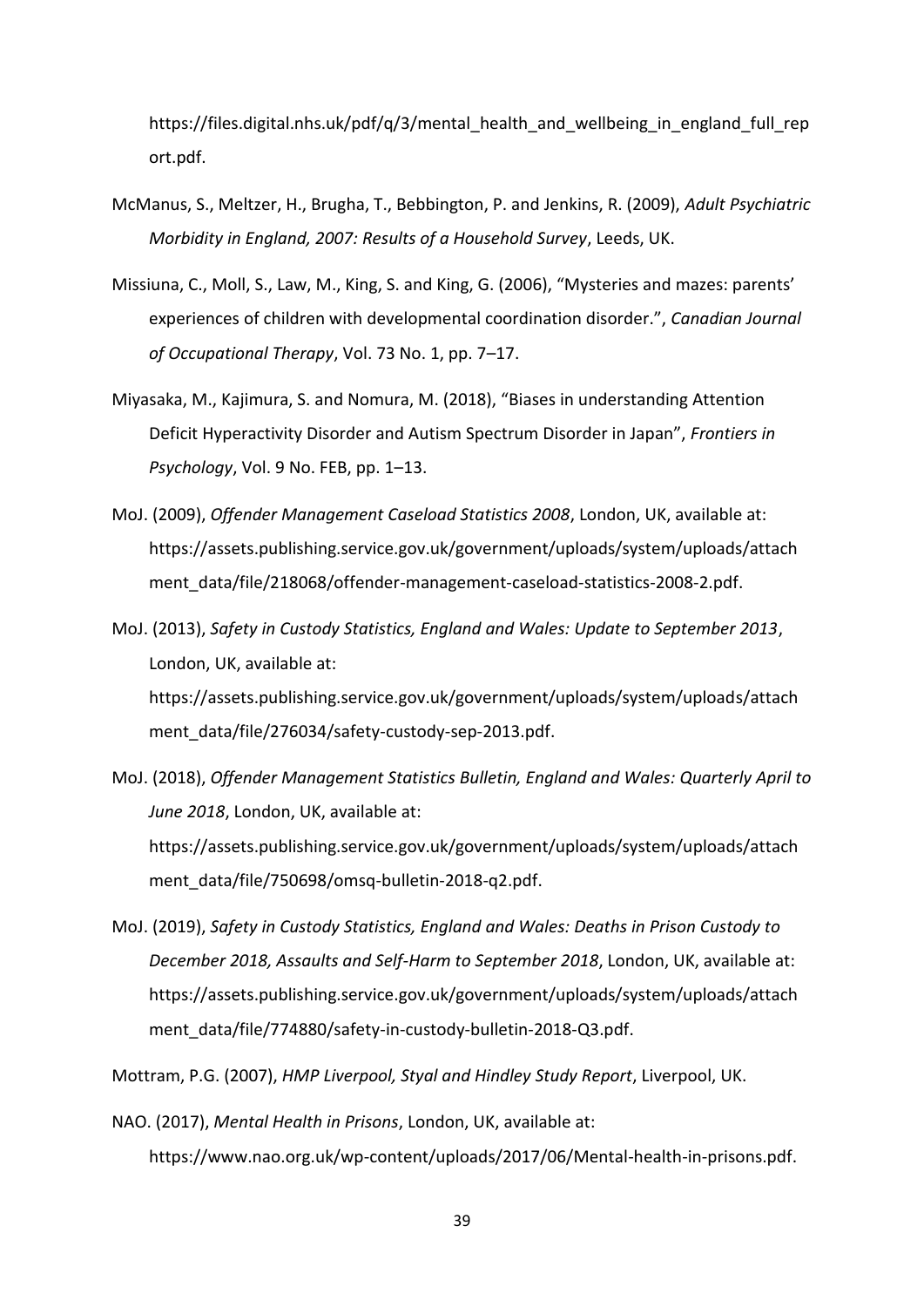- National Autistic Society. (2014), *Careless: Will the Government Protect Vulnerable People with Autism from Abuse, Neglect and Loneliness?*, London, UK.
- NCA. (2019), *County Lines Drug Supply, Vulnerability and Harm 2018*, London, UK, available at: http://www.nationalcrimeagency.gov.uk/publications/993-nac-19-095-county-linesdrug-supply-vulnerability-and-harm-2018/file.
- O'Hagan, A. and Hardwick, R. (2017), "Behind Bars: The Truth about Drugs in Prisons", *Forensic Research & Criminology International Journal*, Vol. 5 No. 3, p. 00158.
- Parkin, E., Kennedy, S., Bate, A., Long, R., Hubble, S. and Powell, A. (2018), *Learning Disability : Overview of Policy and Services*, London, UK, available at: https://researchbriefings.files.parliament.uk/documents/SN07058/SN07058.pdf.
- Payne, K.-L. (2017), "Introducing social vulnerability and compliance as factors for understanding offending in Autism Spectrum Disorder", *PsyPAG Quarterly*, Vol. 102, pp.  $21 - 25.$
- Prison Reform Trust. (2017), *"There's a Reason We're in Trouble": Domestic Abuse as a Driver to Women's Offending*, London, UK.
- Reed, J. (1992), *Review of Health and Social Services for Mentally Disordered Offenders and Others Requiring Similar Services: Volume 2; Service Needs; The Reports of the Community, Hospital and Prison Advisory Groups and an Overview by the Steering Committee*, London, UK.
- Ross, C. (2018), "NHS Grampian accused of 'shocking' discrimination against adults with ADHD", *The Press and Journal*, available at: https://www.pressandjournal.co.uk/fp/news/aberdeen/1512913/nhs-grampianaccused-of-shocking-discrimination-against-adults-with-adhd/ (accessed 28 January 2019).
- Rucklidge, J.J. (2010), "Gender differences in Attention-Deficit/Hyperactivity Disorder", *The Psychiatric Clinics of North America*, Vol. 33 No. 2, pp. 357–373.
- Sedgewick, F., Hill, V., Yates, R. and Pickering, L. (2016), "Gender Differences in the Social Motivation and Friendship Experiences of Autistic and Non-autistic Adolescents",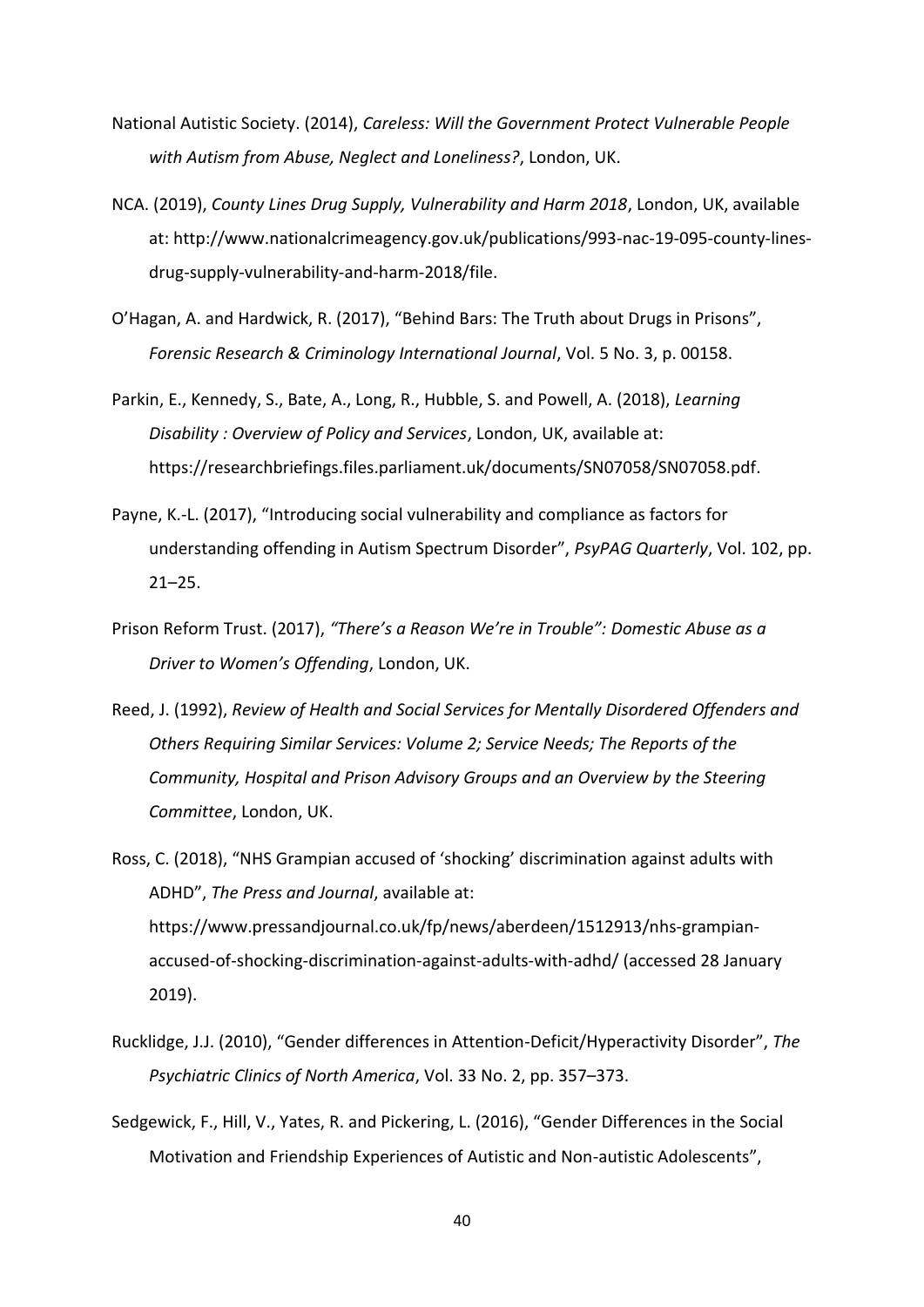*Journal of Autism and Developmental Disorders*, Springer US, Vol. 46 No. 4, pp. 1297– 1306.

- Sofronoff, K., Dark, E. and Stone, V. (2011), "Social vulnerability and bullying in children with Asperger syndrome", *Autism*, Vol. 15 No. 3, pp. 355–372.
- Spicer, J., Moyle, L. and Coomber, R. (2019), "The variable and evolving nature of 'cuckooing' as a form of criminal exploitation in street level drug markets", *Trends in Organized Crime*, Trends in Organized Crime, available at:https://doi.org/10.1007/s12117-019-09368-5.
- Sprafkin, J., Gadow, K.D., Weiss, M.D., Schneider, J. and Nolan, E.E. (2007), "Psychiatric comorbidity in ADHD symptom subtypes in clinic and community adults", *Journal of Attention Disorders*, Vol. 11 No. 2, pp. 114–124.
- Talbot, J. (2007), *No One Knows: Identifying and Supporting Prisoners with Learning Difficulties and Learning Disabilities: The Views of Prison Staff (England and Wales)*, London, UK.
- Talbot, J. (2008), *No One Knows: Prisoners' Voices: Experiences of the Criminal Justice System by Prisoners with Learning Disabilities and Difficulties*, London, UK.
- Talbot, J. and Riley, C. (2007), "No one knows: Offenders with learning difficulties and learning disabilities", *British Journal of Learning Disabilities*, Vol. 35 No. 3, pp. 154–161.
- Wechsler, D. (1999), *Wechsler Adult Intelligence Scale - 3rd UK Edition (WAIS-III UK)*, Oxford, UK.
- WHO. (1993), *The ICD-10 Classification of Mental and Behavioural Disorders: Clinical Descriptions and Diagnostic Guidelines*, World Health Organisation, Geneva.
- Wieland, J. and Zitman, F.G. (2016), "It is time to bring borderline intellectual functioning back into the main fold of classification systems", *Transactions of the Korean Institute of Electrical Engineers*, Vol. 40 No. 4, pp. 204–206.
- Van Wijngaarden-Cremers, P.J.M., Van Eeten, E., Groen, W.B., Van Deurzen, P.A., Oosterling, I.J. and Van Der Gaag, R.J. (2014), "Gender and Age Differences in the Core Triad of Impairments in Autism Spectrum Disorders: A Systematic Review and Meta-analysis",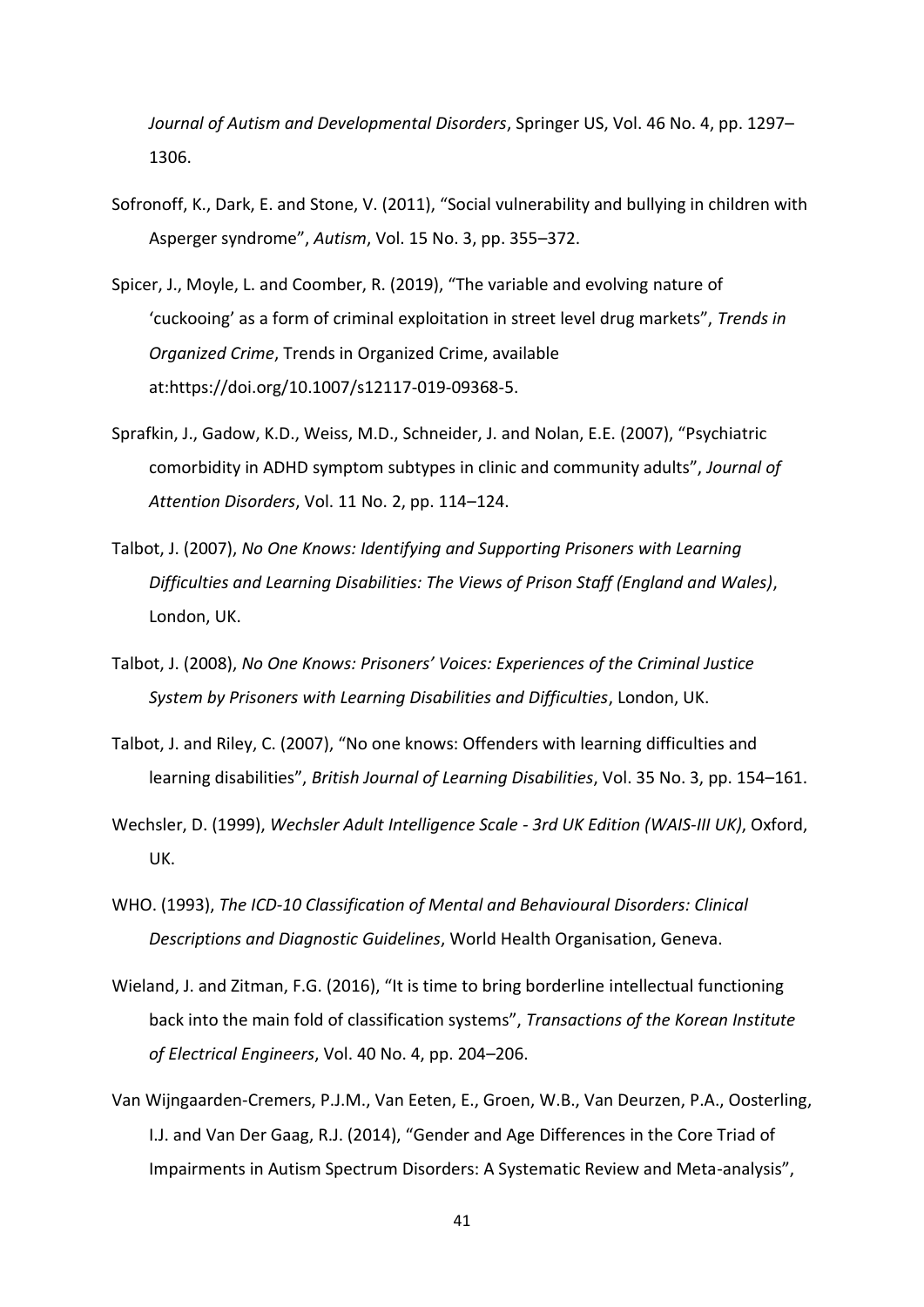*Journal of Autism & Developmental Disorders*, Vol. 44 No. 3, pp. 627–635.

- Wilens, T.E., Martelon, M., Joshi, G., Bateman, C., Fried, R., Petty, C. and Biederman, J. (2011), "Does ADHD predict substance use disorders? A 10-year follow-up study of young adults with ADHD", *Journal of the American Academy of Child & Adolescent Psychiatry*, Vol. 50 No. 6, pp. 543–553.
- Williams, K., Papadopoulou, V. and Booth, N. (2012), *Prisoners' Childhood and Family Backgrounds: Results from the Surveying Prisoner Crime Reduction (SPCR) Longitudinal Cohort Study of Prisoners*, London, UK, available at: https://assets.publishing.service.gov.uk/government/uploads/system/uploads/attach ment\_data/file/278837/prisoners-childhood-family-backgrounds.pdf.
- Williams, K., Poyser, J. and Hopkins, K. (2012), *Accommodation, Homelessness and Reoffending of Prisoners: Results from the Surveying Prisoner Crime Reduction (SPCR) Survey*, London, UK.
- Yang, L.-Y., Huang, C.-C., Chiu, W.-T., Huang, L.-T., Lo, W.-C. and Wang, J.-Y. (2016), "Association of traumatic brain injury in childhood and attention-deficit/hyperactivity disorder: a population-based study", *Pediatric Research*, Vol. 80 No. 3, pp. 356–362.
- Young, S., Gudjonsson, G.H., Wells, J., Asherson, P., Theobald, D., Oliver, B., Scott, C., et al. (2009), "Attention deficit hyperactivity disorder and critical incidents in a Scottish prison population", *Personality and Individual Differences*, Elsevier Ltd, Vol. 46 No. 3, pp. 265–269.